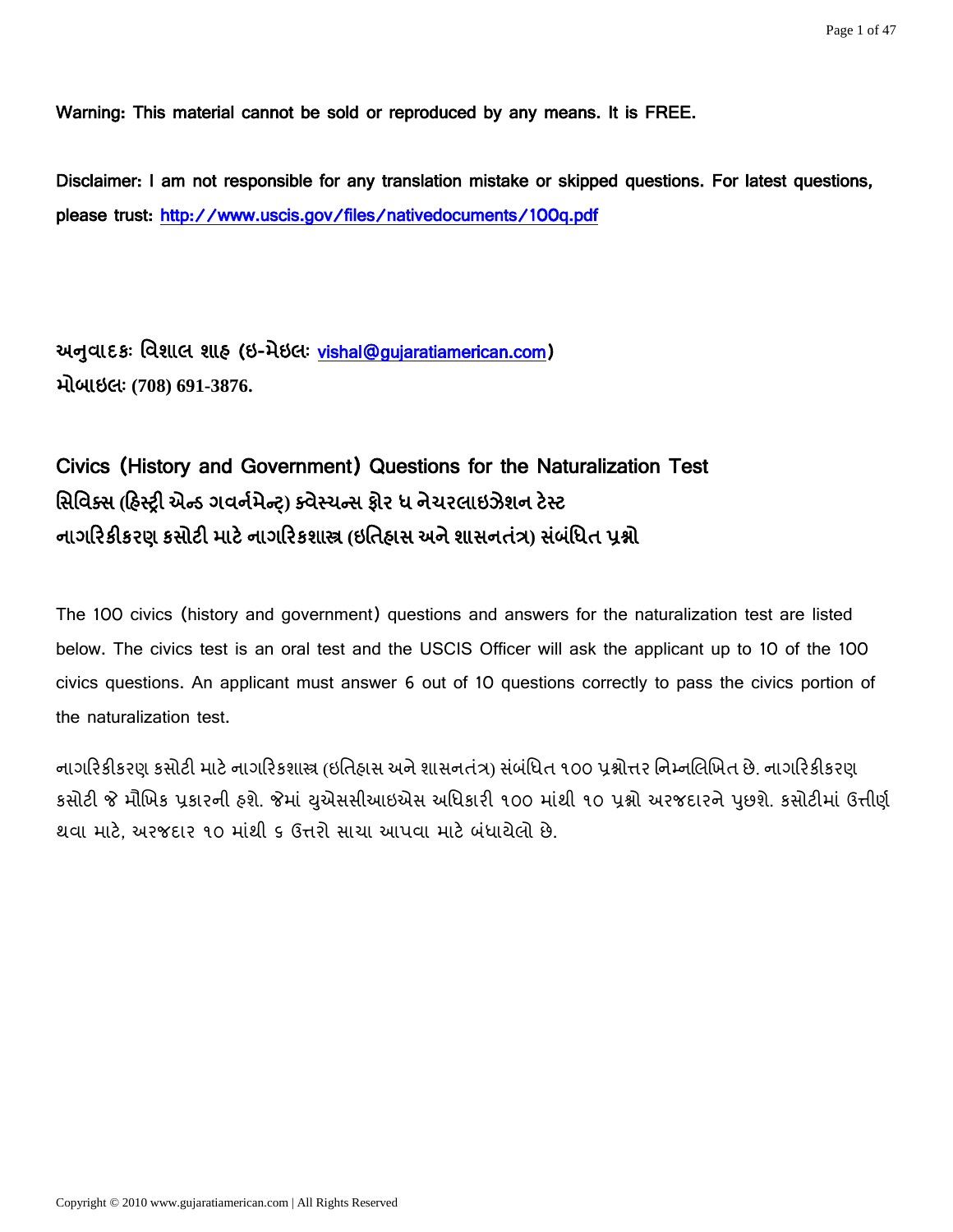AMERICAN GOVERNMENT અમેરિકન ગવર્નમેન્ટ અમેરિકી સરકાર

A: Principles of American Democracy એ: પ્રિન્સિપલ્સ ઓક અમેરિકન ડેમોક્રેસી એઃ અમેરિકન લોક્શાઠીના સિદ્ધાંતો.

- 1. What is the supreme law of the land?
	- the Constitution

વૉટ ઇઝ ધ સુપ્રિમ લૉ ઓફ ધ લેન્ડ?

• ધ કૉન્સ્ટિટયૂશન

આ ધરતીનો સર્વોપરી કાયદો કર્યો છે?

• બંધારણ

2. What does the Constitution do?

- sets up the government
- defines the government
- protects basic rights of Americans

વૉટ ડઝ ધ કૉન્સ્ટિટયૂશન ડૂ?

- સેટ્સ અપ ધ ગવર્નમેન્ટ
- ડિકાઇન્સ ધ ગવર્નમેન્ટ
- પ્રોટેક્ટસ બેઝિક રાઇટ્સ ઓફ અમેરિકન્સ

બંધારણ શું કરે છે?

- સરકારની રચના
- સરકારની વ્યાખ્યા
- અમેરિકનોના મુળભુત અધિકારની રક્ષા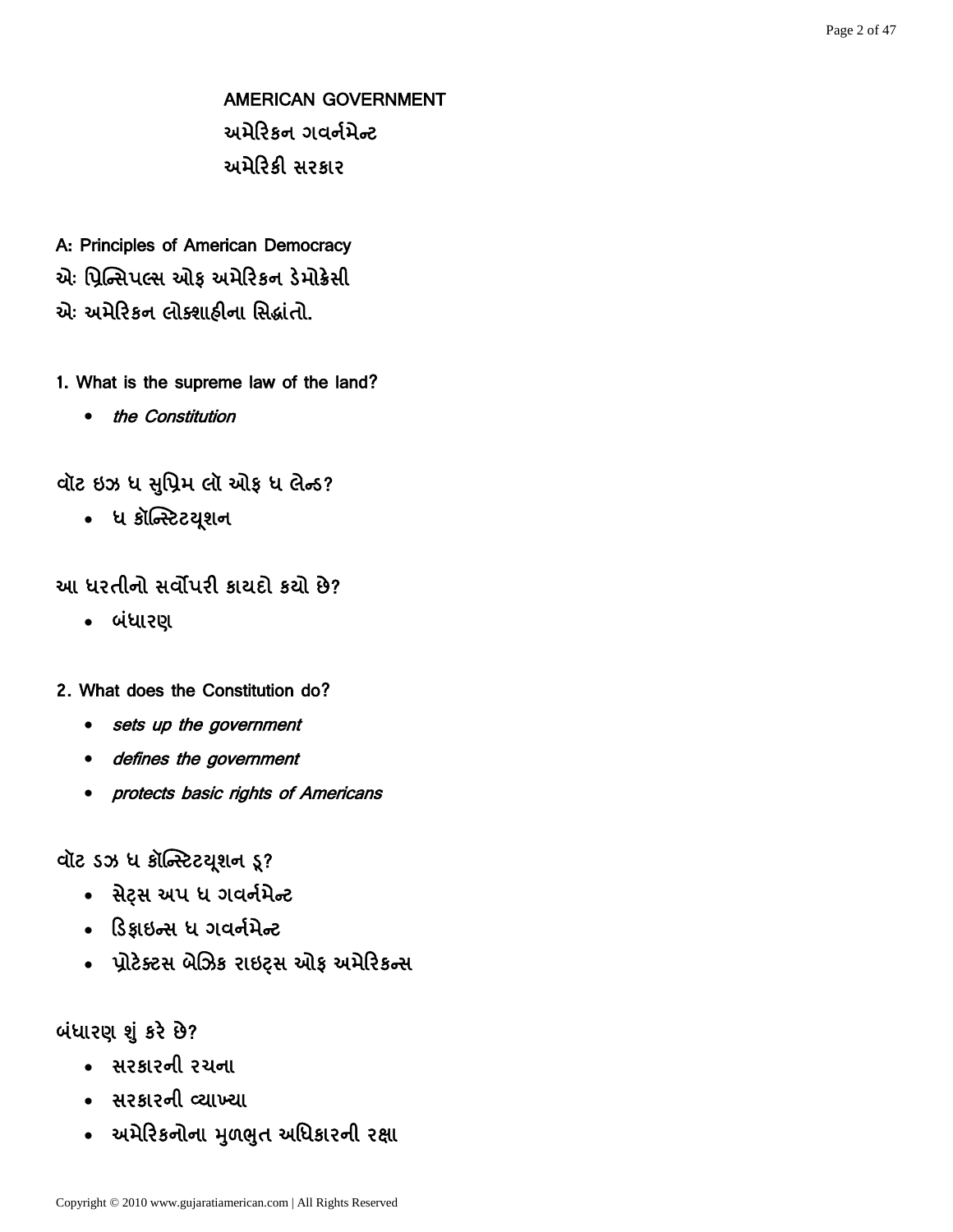3. The idea of self-government is in the first three words of the Constitution. What are these words?

We the People

ધ આઇડિયા ઓફ સેલ્ફ-ગવર્નમેન્ટ ઇઝ ઇન ધ ફર્સ્ટ થ્રી વર્ડસ ઓફ ધ કૉન્સ્ટિટયુશન. વૉટ આર ધીસ વર્ડસ?

• વી ધ પિપલ

બંધારણના પ્રથમ ત્રણ શબ્દોમાં સ્વ-સરકારનો ઉદ્દેશ છે.

- તે ત્રણ શબ્દો કથા છે?
	- અમે લોકો
- 4. What is an amendment?
	- a change (to the Constitution)
	- an addition (to the Constitution)

**diz ઇઝ એન અમેન્ડમન્ટ?** 

- એ ચેઇંજ (ટુ ધ કૉન્સ્ટિટયુશન)
- એન એડિશન (ટુ ધ કૉન્સ્ટિટયૂશન)

(બંધારણમાં) સુધારી શું છે?

- બદલાવ (બંધારણમાં)
- ઉમેરો (બંધારણમાં)

5. What do we call the first ten amendments to the Constitution?

• the Bill of Rights

વૉટ ડૂ વી કોલ ધ ફર્સ્ટ ટેન અમેન્ડમન્ટસ ટુ ધ કૉન્સ્ટિટયૂશન?

•ાધ બિલ ઓફ રાઇટ્સ

બંધારણમાં થયેલા પ્રથમ દસ સુધારા કયા છે?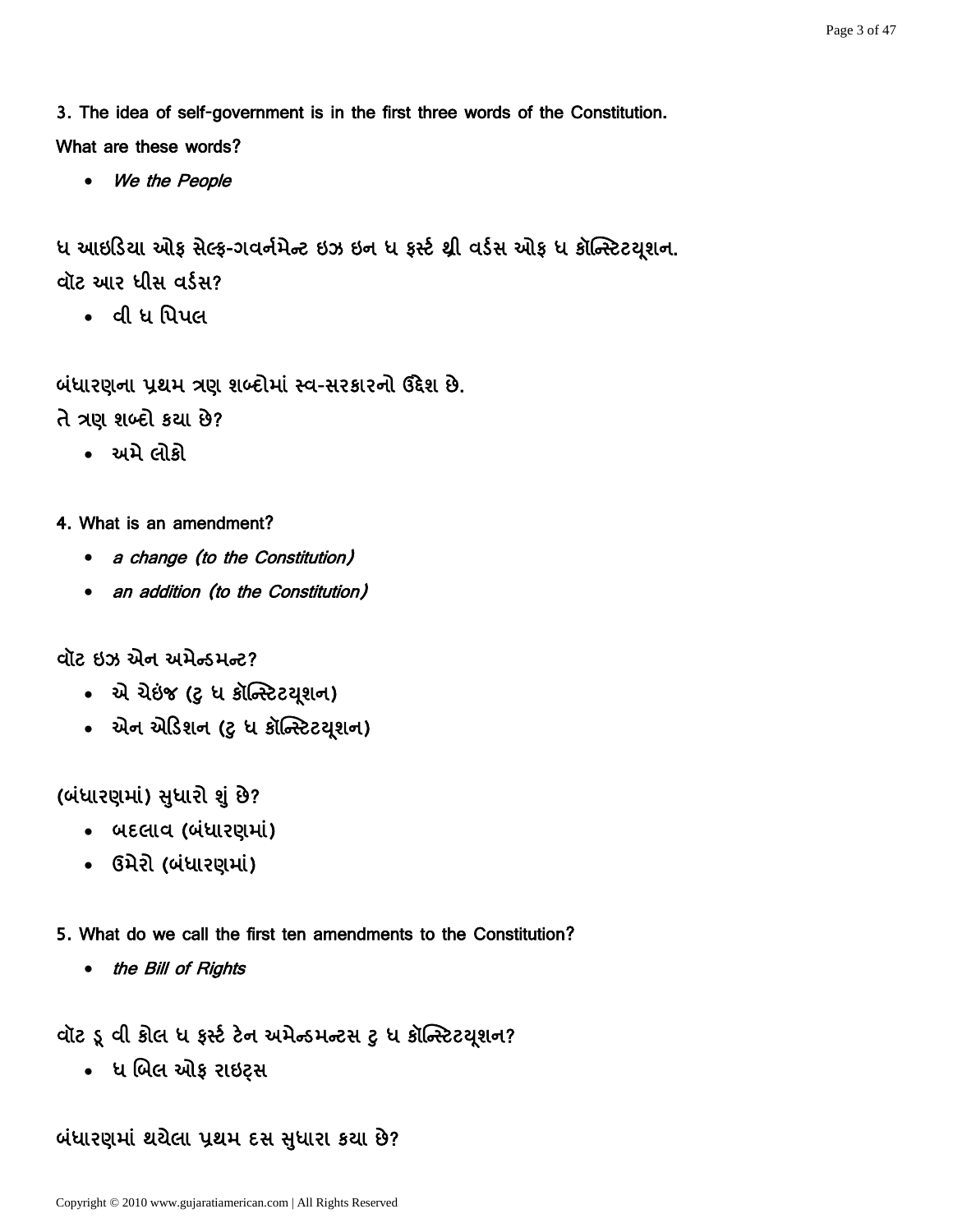- અધિકારોનો ખરડો
- 6. What is one right or freedom from the First Amendment?\*
	- speech
	- religion
	- assembly
	- press
	- petition the government

વૉટ ઇઝ વન રાઇટ ઓર ફ્રીડમ ફ્રોમ ધ કર્સ્ટ અમેન્ડમન્ટસ?

- સ્પીચ
- રીલીજીયન
- એસેમ્બલી
- પ્રેસ
- પિટિશન ધ ગવર્નમેન્ટ

બંધારણમાં થયેલા પ્રથમ સુધારામાંથી કોઇ એક અધિકાર અથવા સ્વતંત્રતા બતાવો?

- alll-स्वातंत्र्य
- ધર્મ-સ્વાતંત્ર્ય
- એકઠા થવુ
- પ્રેસ
- કાયદો બદલવા સરકારને ચાયિકા
- 7. How many amendments does the Constitution have?
	- twenty-seven (27)

હ્યઉ મેની અમેન્ડમન્ટસ ડઝ ધ કૉન્સ્ટિટયૂશન હેવ?

• ट़वेन्टी सेवन (27)

બંધારણમાં આજ સુધી કેટલા સુધારા થયા છે?

• સત્યાવીસ (૨૭)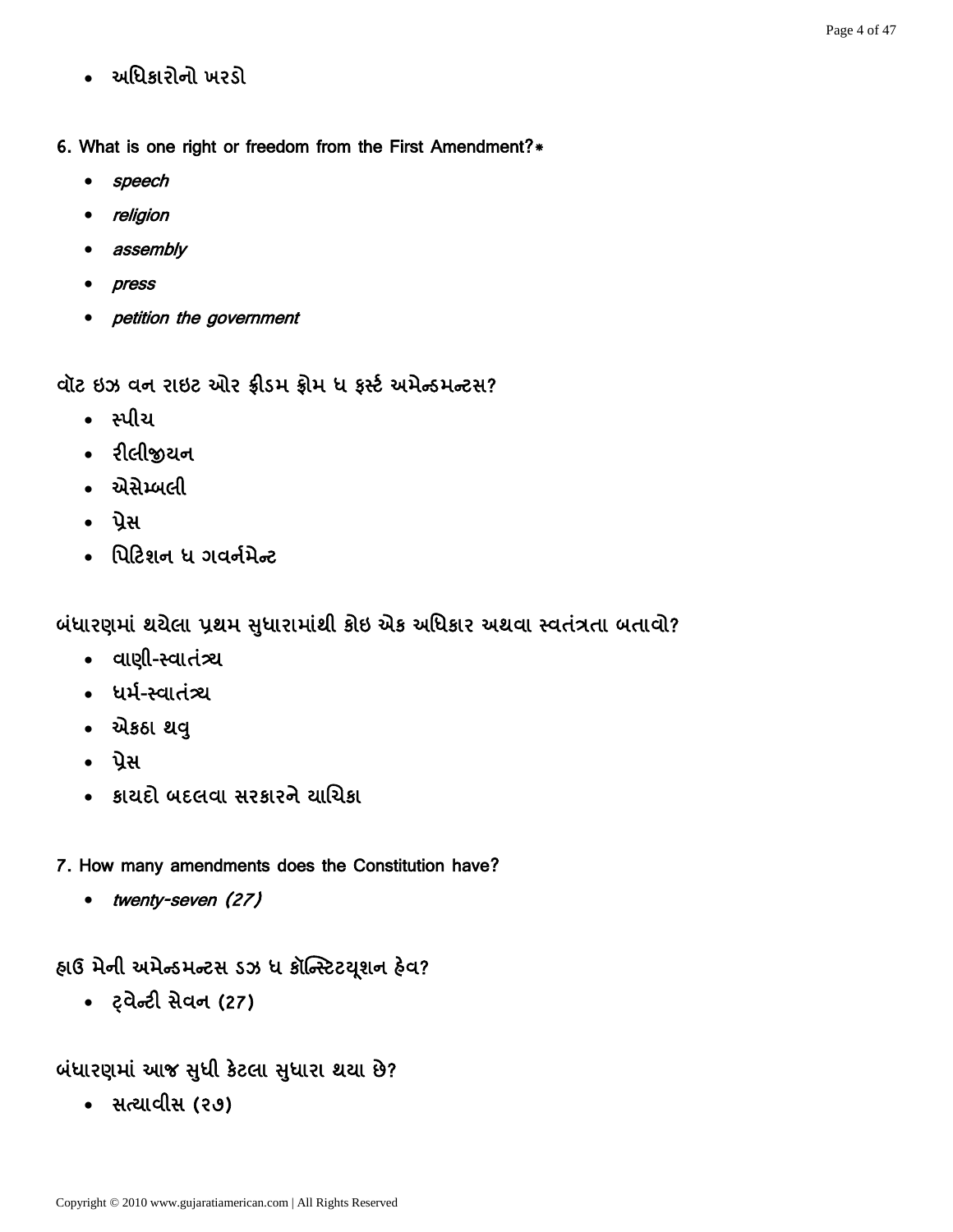#### 8. What did the Declaration of Independence do?

- announced our independence (from Great Britain)
- declared our independence (from Great Britain)
- said that the United States is free (from Great Britain)

વૉટ ડિડ ધ ડેક્લરેશન ઓફ ઇન્ડિપેન્ડન્સ ડ?

- અનાઉન્સડ અવર ઇન્ડિપેન્ડન્સ (ક્રોમ ગ્રેટ બ્રિટન)
- ડિક્લેઅર અવર ઇન્ડિપેન્ડન્સ (ક્રોમ ગ્રેટ બ્રિટન)
- સેઇડ ધેટ ધ યુનાઇટેડ સ્ટેટ્સ ઇઝ ફ્રી (ફ્રોમ ગ્રેટ બ્રિટન)

સ્વતંત્રતાના ધોષણાપત્રએ શું કર્યુ?

- સ્વતંત્રતાની જાહેરાત (ગ્રેટ બ્રિટનના આધિપત્યમાંથી)
- સ્વતંત્રતાની ધોષણા (ગ્રેટ બ્રિટનના આધિપત્યમાંથી)
- કહ્યુકે યુનાઇટેડ સ્ટેટ્સ મુક્ત છે (ગ્રેટ બ્રિટનના આધિપત્યમાંથી)
- 9. What are two rights in the Declaration of Independence?
	- life
	- liberty
	- pursuit of happiness

વૉટ આર ટુ રાઇટ્સ ઇન ધ ડેક્લરેશન ઓફ ઇન્ડિપેન્ડન્સ?

- લાઇક
- લિબર્ટી
- પર્સ્યુટ ઓફ હેપિનેસ

<u>સ્વતંત્રતાના ધોષણાપત્રમાં બે અધિકારો કયા કયા છે?</u>

- જીવન
- भक्ति
- સુખની અનુભુતિ (આનંદ)

#### 10. What is freedom of religion?

You can practice any religion, or not practice a religion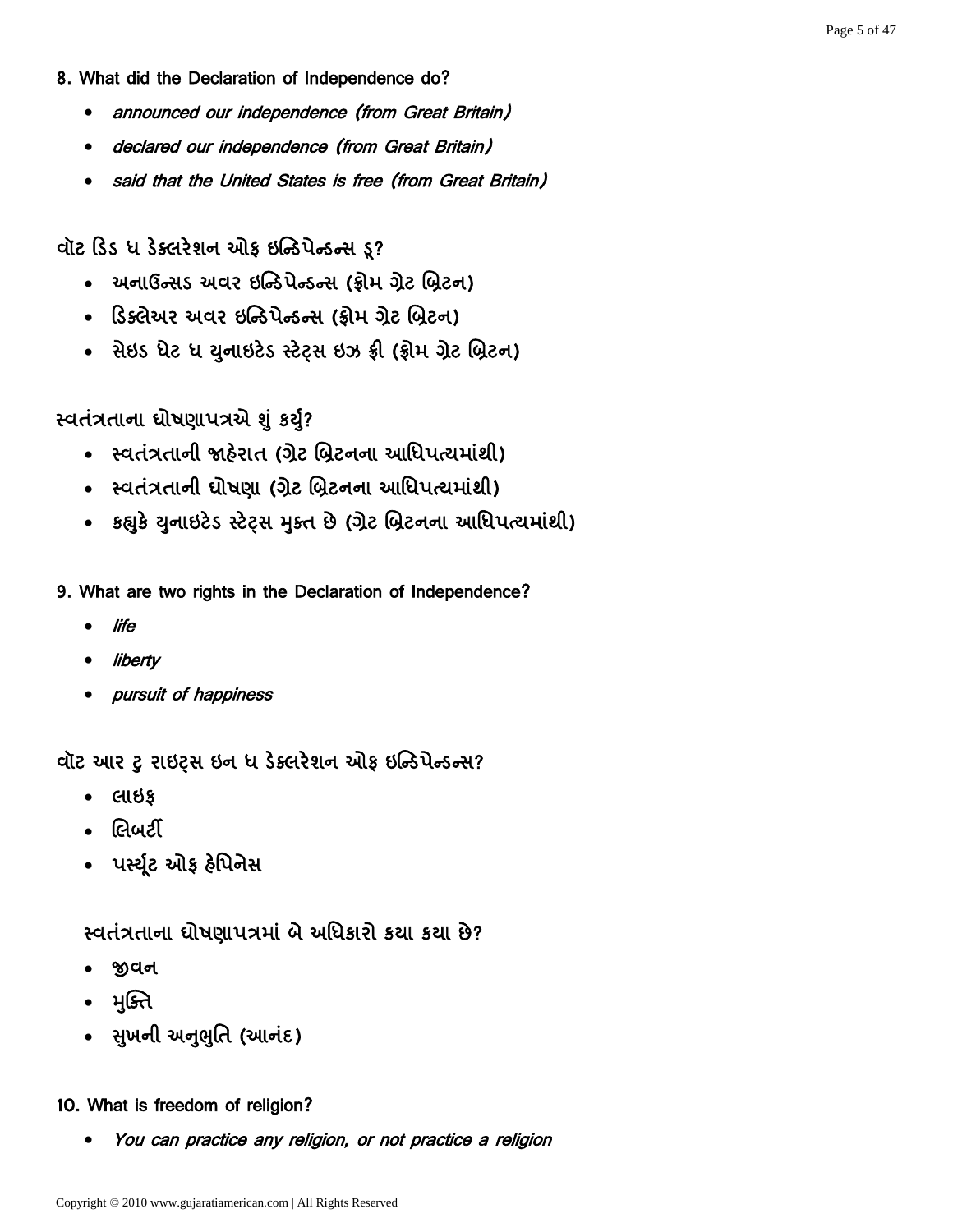વૉટ ઇઝ ફ્રીડમ ઓફ રીલીજીયન?

• યુ કેન પ્રેક્ટિસ એની રીલીજીયન, ઓર નોટ પ્રેક્ટિસ એ રીલીજીયન

ધાર્મિક સ્વાતંત્ર્ય શું છે?

• તમે કોઇ પણ ધર્મ પાળી શકો છો અથવા ન પણ પાળો

11. What is the economic system in the United States?\*

- capitalist economy
- market economy

વૉટ ઇઝ ધ ઇકોનૉમિક સિસ્ટમ ઇન ધ યુનાઇટેડ સ્ટેટ્સ?

- કૅપિટલિસ્ટ ઇકોનૉમિ
- માર્કેટ ઇકોનૉમિ

યુનાઇટેડ સ્ટેટ્સમાં કયા પ્રકારનુ અર્થતંત્ર છે?

- મુડીવાદી અર્થતંત્ર
- બજારલક્ષી અર્થતંત્ર
- 12 What is the "rule of law"?
	- Everyone must follow the law
	- Leaders must obey the law
	- Government must obey the law
	- No one is above the law

વૉટ ઇઝ ધ 'રૂલ ઓફ લૉ'?

- એવરિવન મસ્ટ કોલો ધ લૉ
- લીડર્સ મસ્ટ ઓબે ધ લૉ
- ગવર્નમેન્ટ મસ્ટ ઓબે ધ લૉ
- નો વન ઇઝ અબોવ ધ લો

'કાચદાનો સિદ્ધાંત' શું છે?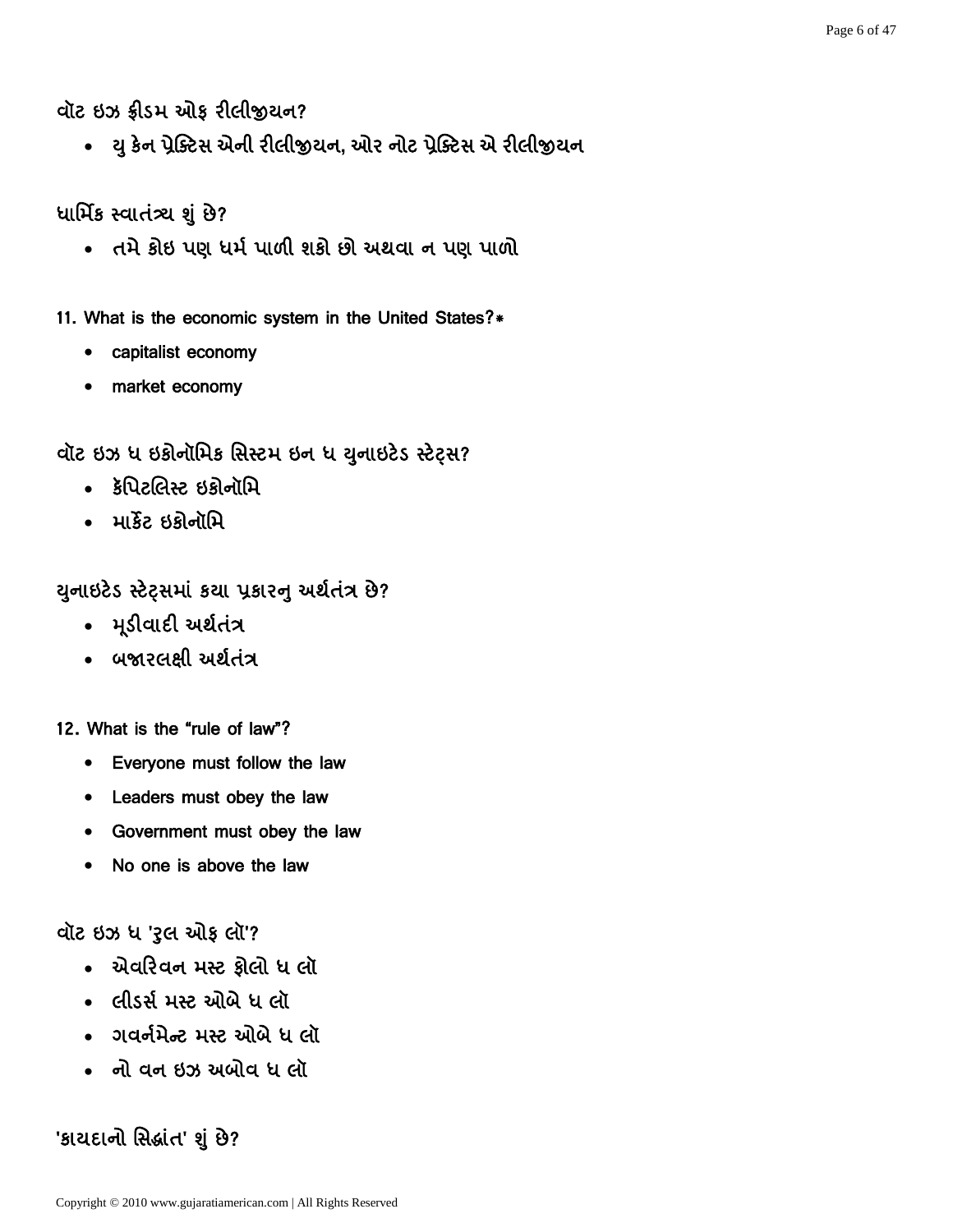- प्रत्ये व्यक्तिसे प्रायदानु पालन ९२वु
- નેતાઓએ કાયદાનુ પાલન કરવુ
- सरअरे अयद्यानु पालन ९२वु
- કાયદાની ઉપર કોઇ નથી

B: System of Government બીઃ સિસ્ટમ ઓક ગવર્નમેન્ટ બીઃ સરકારની પ્રણાલિ

13. Name one branch or part of the government.\*

- Congress
- legislative
- President
- executive
- the courts
- *judicial*

નેમ વન બ્રાન્ય ઓર પાર્ટ ઓફ ધ ગવર્નમેન્ટ.

- કૉંગ્રેસ
- લેજિસ્લેટિવ
- પ્રેપ્રિડેસટ
- એઝેક્યુટિવ
- ધ કોર્ટસ
- જૂડિશલ

સરકારની કોઇ પણ એક શાખા અથવા ભાગનુ નામ આપો.

- કૉંગ્રેસ
- કાયદા ધડવા ને લગતું
- રાષ્ટ્રપતિ. રાષ્ટ્રપ્રમુખ
- a&lad wid
- વિવિધ અદાલતો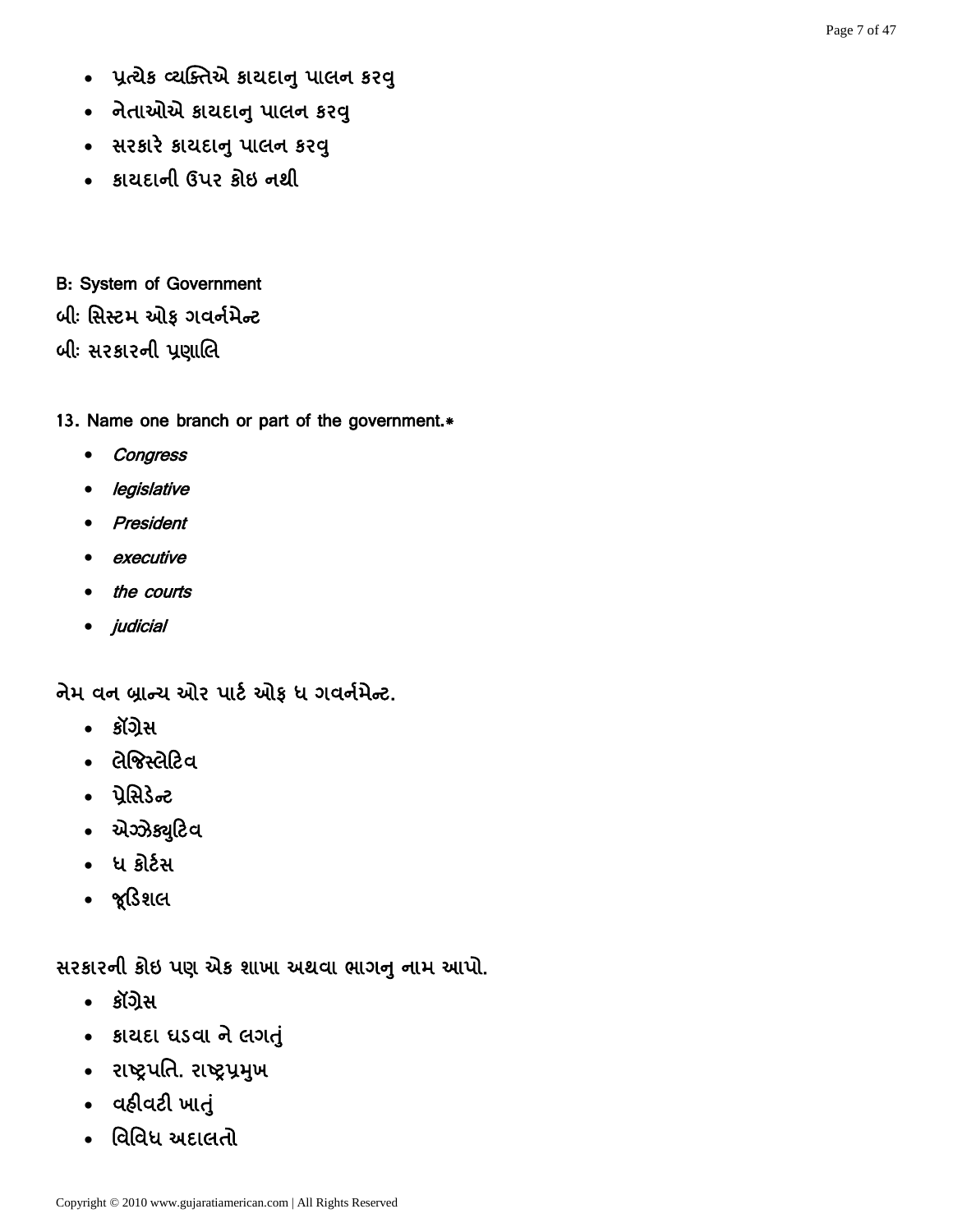- ન્યાયવિષયક
- 14. What stops one branch of government from becoming too powerful?
	- checks and balances
	- separation of powers

વૉટ સ્ટોપસ વન બ્રાન્ય ઓફ ગવર્નમેન્ટ ફ્રોમ બીકમિંગ ટુ પાવરફલ?

- ચેકસ એન્ડ બેલેન્સીસ
- સેપરેશન ઓફ પાવર્સ
- સરકારની એક શાખાને અત્યંત શક્તિશાળી બનતા કોણ રોકે છે?
	- સત્તાની તુલા અને નિયમન
	- સત્તાની વહેચણી
- 15. Who is in charge of the executive branch?
	- the President
- હ ઇઝ ઇન-ચાર્જ ઓફ ધ એઝેક્યુટિવ બ્રાન્ચ?
	- ધ પ્રેસિડન્ટ

વહીવટી ખાતાના ઇન્યાર્જ(પ્રભારી) કોણ છે?

- રાષ્ટ્રપતિ/રાષ્ટ્રપ્રમુખ
- 16. Who makes federal laws?
	- Congress
	- Senate and House (of Representatives)
	- (U.S. or national) legislature

#### ફ મેઇક્સ ફેડરલ લૉઝ?

- કૉંગ્રેસ
- સેનેટ એન્ડ હ્રાઉસ (ઓક રીપ્રેઝન્ટેટીવ્સ)
- (યુ.એસ. ઓર નેશનલ) લેજિસ્લેચર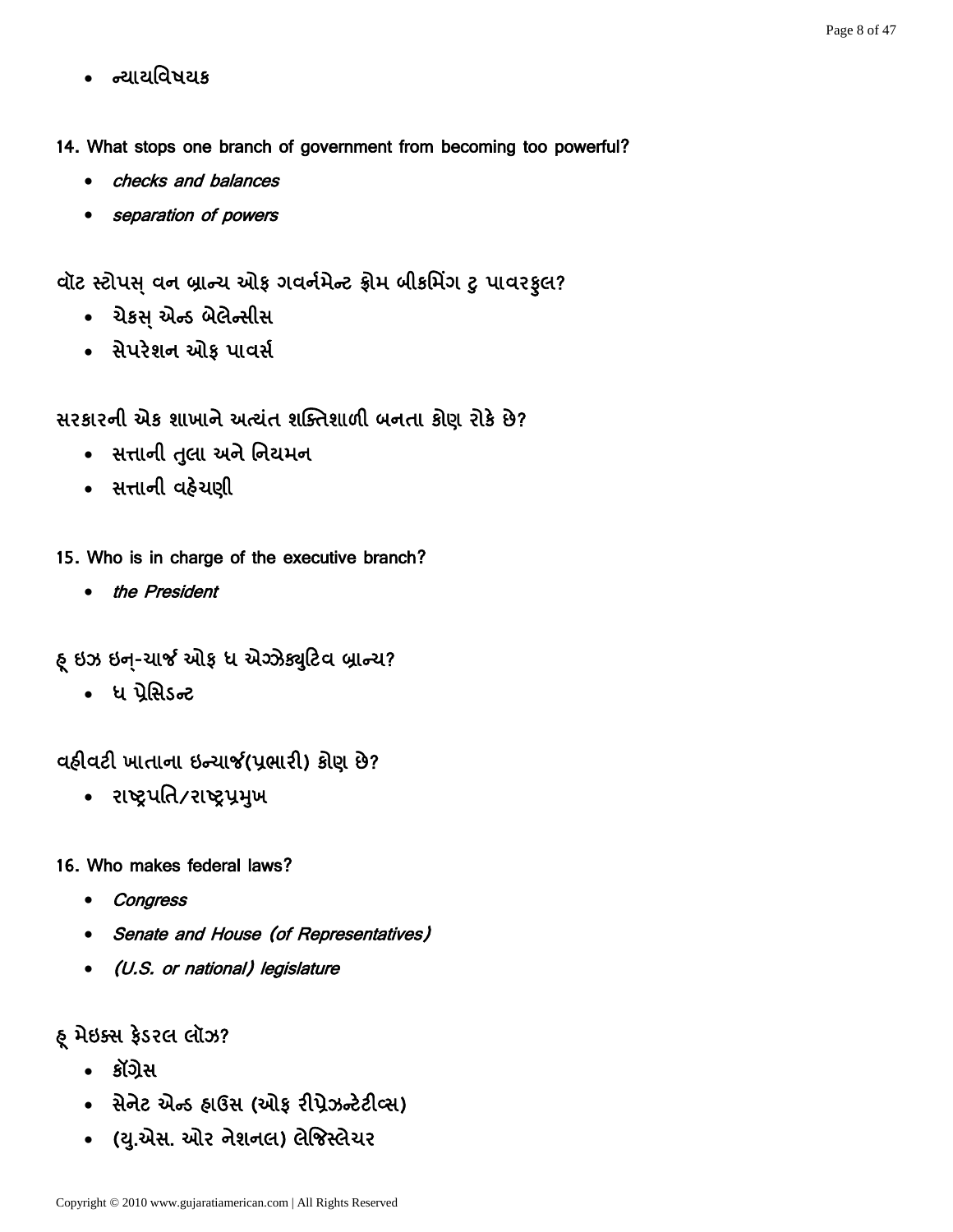સમવાય કાયદા કોણ ઘડે છે?

- અમેરિકાની રાષ્ટ્રીય ધારાસભા
- ધારાસભા અને સંસદના પ્રતિનિધિ
- . (યુ.એસ. અથવા રાષ્ટ્રીય) રાજ્યની ધારાસભા

17. What are the two parts of the U.S. Congress?\*

• the Senate and House (of Representatives)

વૉટ આર ધ ટ પાર્ટસ ઓફ ધ યુ.એસ. કૉંગ્રેસ?

• ધ સેનેટ એન્ડ હ્રાઉસ (ઓક રીપ્રેઝન્ટેટીવ્સ)

અમેરિકાની રાષ્ટ્રીય ધારાસભાના બે ભાગ કયા કયા છે?

• રાજ્યસભા(સેનેટ) અને લોક્સભા/સંસદ(હાઉસ)

18. How many U.S. Senators are there?

• one hundred (100)

હાઉ મેની યુ.એસ. સેનેટર્સ આર ધેઅર?

(100)

રાજ્યસભાના કેટલા સભ્ય છે?

• એકસો (૧૦૦). રાજ્યદીઠ બે (૨)

19. We elect a U.S. Senator for how many years?

 $\cdot$  six (6)

વી ઇલેક્ટ એ યુ.એસ. સેનેટર ફોર હાઉ મેની ચીઅર્સ?

• સિક્સ (6)

રાજ્યસભાના સભ્યોને આપણે કેટલા વર્ષે યુંટીએ છીએ?

 $\bullet$   $\Theta$  (S)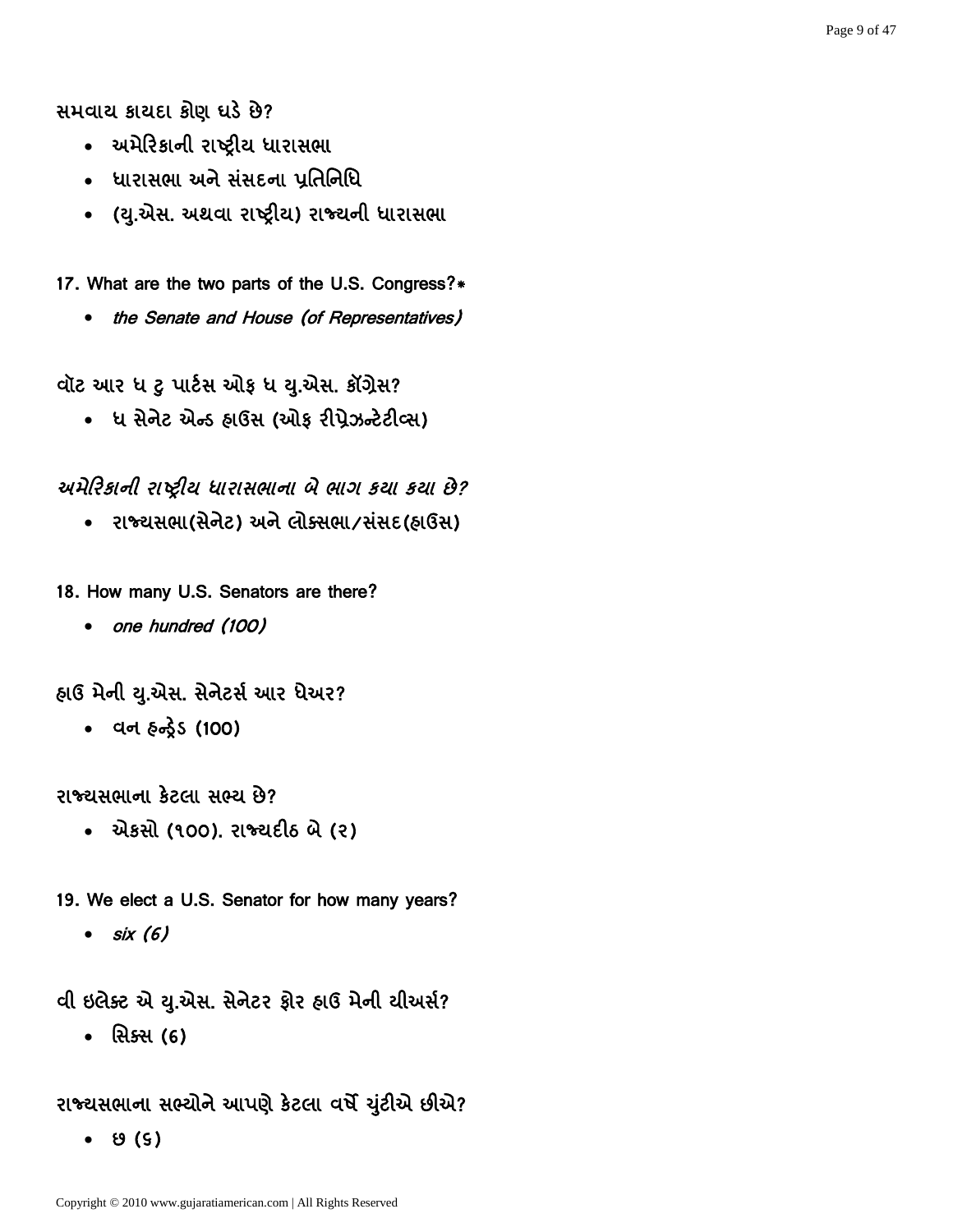- 20. Who is one of your state's U.S. Senators now?\*
	- Answers will vary. [District of Columbia residents and residents of U.S. territories should answer that D.C. (or the territory where the applicant lives) has no U.S. Senators.]

હ્ ઇઝ વન ઓફ યૉર સ્ટેટ'સ યુ.એસ. સેનેટર નાઉ?

• આન્સર વિલ વૅઅરી

તમારા રાજ્યના કોઇ એક રાજ્યસભાના સભ્યનુ નામ આપો?

- જવાબમા ફેરફાર થશે
- 21. The House of Representatives has how many voting members?
	- four hundred thirty-five (435)

ધ હ્રાઉસ ઓક રીપ્રેઝન્ટેટીવ્સ હેસ હ્રાઉ મેની વૉટીંગ મેમ્બર્સ?

• શ્રેર હ્ન્દ્રેડ થર્ટી ફાઇવ *(435)* 

હાઉસ ઓફ રીપ્રેઝન્ટેટીવ્સમાં(સંસદમાં) કેટલા મતદાનકર્તા સભ્યો છે?

• યારસો પાત્રીસ (૪૩૫)

22. We elect a U.S. Representative for how many years?

 $\bullet$  two (2)

વી ઇલેક્ટ એ યુ.એસ. રીપ્રેઝન્ટેટીવ ફોર હાઉ મેની ચીઅર્સ?

 $\bullet$   $\frac{1}{5}$  (2)

આપણે યુ.એસ. રીપ્રેઝન્ટેટિવ(સાંસદ)ને કેટલા વર્ષ માટે યુંટીએ છીએ?

- બે (૨)
- 23. Name your U.S. Representative.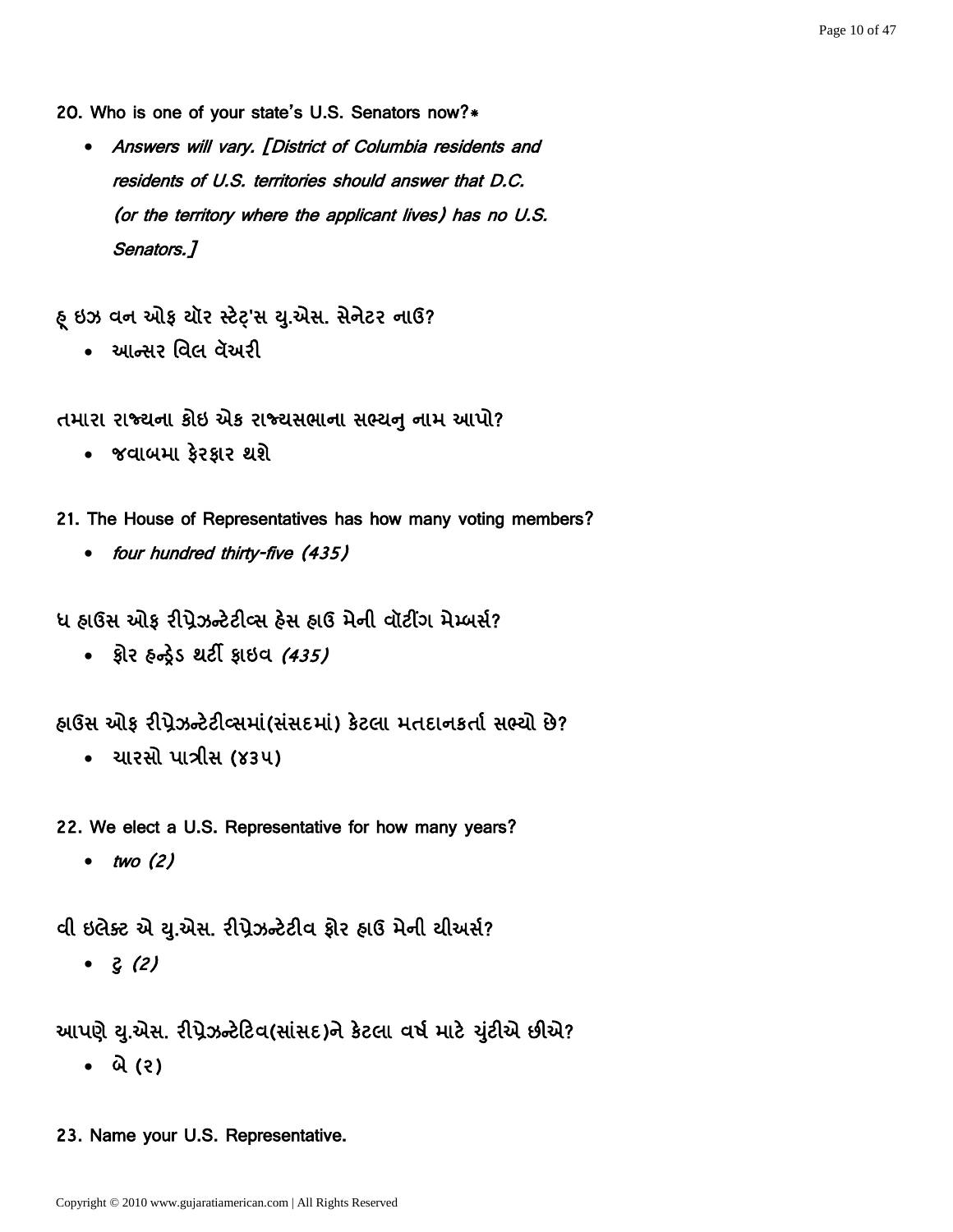Answers will vary. [Residents of territories with nonvoting Delegates or Resident Commissioners may provide the name of that Delegate or Commissioner. Also acceptable is any statement that the territory has no (voting) Representatives in Congress.]

## નેમ યોર યુએસ રીપ્રેઝન્ટેટીવ.

• આન્સર વિલ વેરી

તમારા યુએસ રીપ્રેઝન્ટેટીવ(સાંસદ)નુ નામ આપો.

• જવાબમા કેરકાર થશે

24. Who does a U.S. Senator represent?

• all people of the state

& ડઝ એ યુ.એસ. સેનેટર રીપ્રેઝન્ટ?

• ઑલ પીપલ ઑક ધ સ્ટેટ

યુએસ સેનેટર (રાજ્યસભાના સભ્ય) કોનુ પુતિનિધિત્વ કરે છે?

- રાજ્યના બધા લોકોન્
- 25. Why do some states have more Representatives than other states?
	- (because of) the state's population
	- (because) they have more people
	- (because) some states have more people

વ્હાય ડ સમ સ્ટેટ્સ હેવ મોર રીપ્રેઝન્ટેટીવ્સ ધેન અધર સ્ટેટ્સ?

- (બીકોઝ ઑક) ધ સ્ટેટ'સ પોપ્યુલેશન
- (બીકોઝ) ધે હેવ મોર પીપલ
- (બીકોઝ) સમ સ્ટેટ્સ હેવ મોર પીપલ

શા માટે અમુક રાજ્યના યુએસ રીપ્રેઝન્ટેટીવ(સાંસદ) સંખ્યામાં વધારે છે?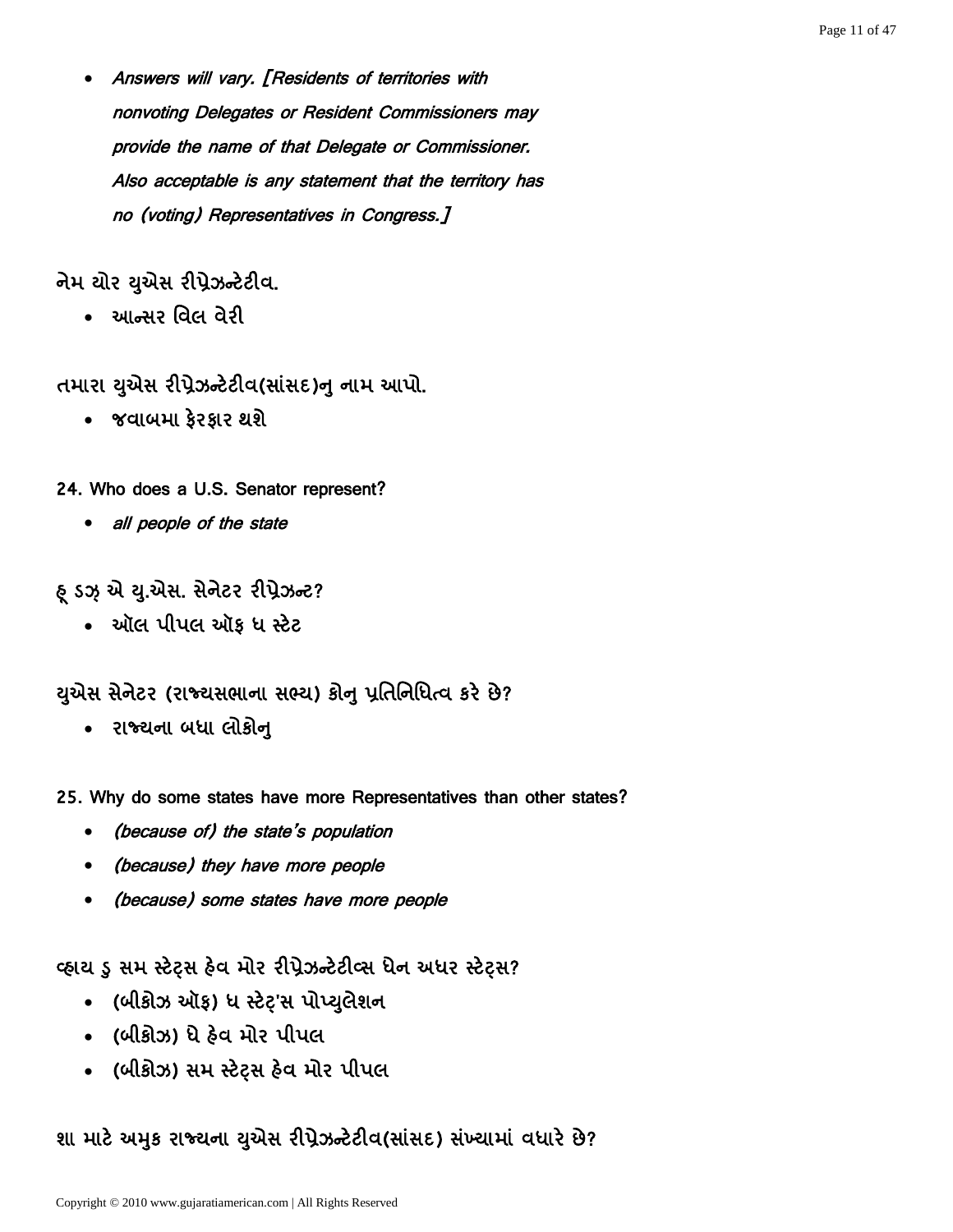- (કારણકે) તે રાજ્યની વસ્તી વધારે છે
- (કારણકે) તે રાજ્યમાં લોકો વધારે છે
- (કારણકે) અમુક રાજ્યમાં લોકો વધારે છે
- 26. We elect a President for how many years?
	- $\bullet$  four  $(4)$

વી ઇલેક્ટ એ પ્રેસિડેન્ટ કોર હાઉ મેની ચીઅર્સ?

- $\bullet$   $\dot{5}$   $\dot{6}$   $(4)$
- રાષ્ટ્રપતિ(રાષ્ટ્રપ્રમુખ)ને આપણે કેટલા વર્ષ માટે યુંટીએ છીએ?
	- यार (४)
- 27. In what month do we vote for President?\*
	- November

ઇન વૉટ મન્થ ડુ વી વૉટ ફોર પ્રેસિડન્ટ?

• નવેમ્બર

આપણે કયા મહિનામાં રાષ્ટ્રપતિ(રાષ્ટ્રપ્રમુખ) માટે મતદાન કરીએ છીએ?

• નવેમ્બર.

28. What is the name of the President of the United States now?\*

- Barack Obama
- Obama

વૉટ ઇઝ ધ નેમ ઑફ ધ પ્રેસિડન્ટ ઑફ ધ યુનાઇટેડ સ્ટેટ્સ નાઉ?

- બરાક ઓબામા
- ઓબામા

### યુનાઇટેડ સ્ટેટ્સના વર્તમાન રાષ્ટ્રપતિ(રાષ્ટ્રપ્રમુખ)નુ નામ શું છે?

• બરાક ઓબામા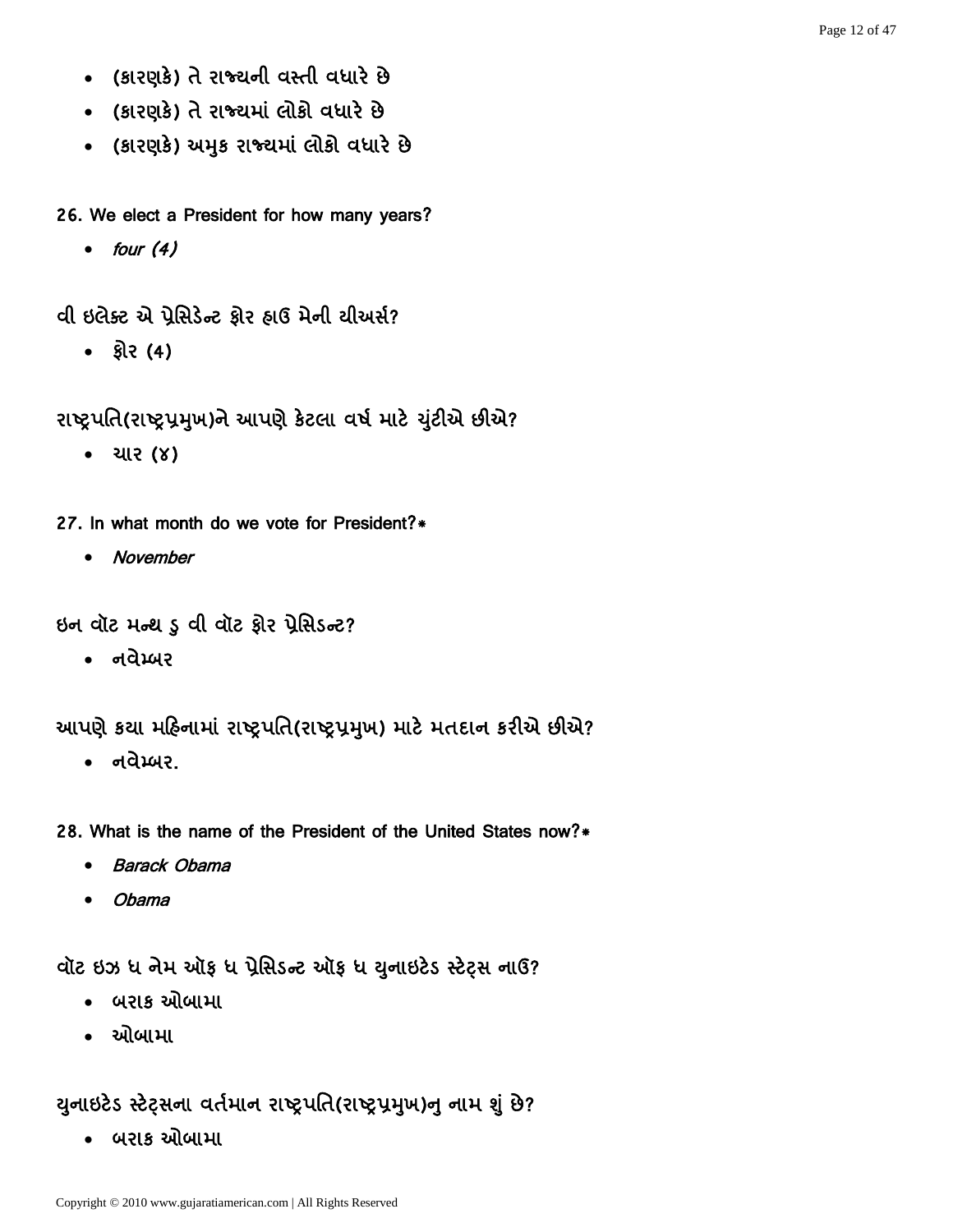• ઓબામા

29. What is the name of the Vice President of the United States now?

- Joseph R. Biden, Jr.
- Joe Biden
- Biden

વૉટ ઇઝ ધ નેમ ઑફ ધ વાઇસ પ્રેસિડન્ટ ઑફ ધ યુનાઇટેડ સ્ટેટ્સ નાઉ?

- . જોસેફ આર. બિદેન, જુનિયર.
- જોબિદેન
- બિદેન

યુનાઇટેડ સ્ટેટ્સના વર્તમાન ઉપરાષ્ટ્રપતિ(ઉપરાષ્ટ્રપ્રમુખ)નુ નામ શું છે?

- . જોસેફ આર. બિદેન, જુનિયર.
- જો બિદેન
- બિદેન
- 30. If the President can no longer serve, who becomes President?
	- the Vice President

ઇફ ધ પ્રેસિડન્ટ કેન નો લોન્ગર સર્વ, હ્ બીકમ્સ પ્રેસિડન્ટ?

•ાધ વાઇસ પ્રેસિડન્ટ

જો રાષ્ટ્રપતિ(રાષ્ટ્રપ્રમૂખ) સેવારત ન રહી શકે તો રાષ્ટ્રપતિ કોણ બનશે (અથવા કાર્યભાર કોણ સંભાળશે)?

- ઉપરાષ્ટ્રપતિ(ઉપરાષ્ટ્રપ્રમુખ).
- 31. If both the President and the Vice President can no longer serve, who becomes President?
	- the Speaker of the House

ઇફ બોથ ધ પ્રેસિડન્ટ એન્ડ ધ વાઇસ પ્રેસિડન્ટ કેન નો લોન્ગર સર્વ, હ્ બીકમ્સ પ્રેસિડન્ટ?

• ધ સ્પીકર ઍાક ધ હ્રાઉસ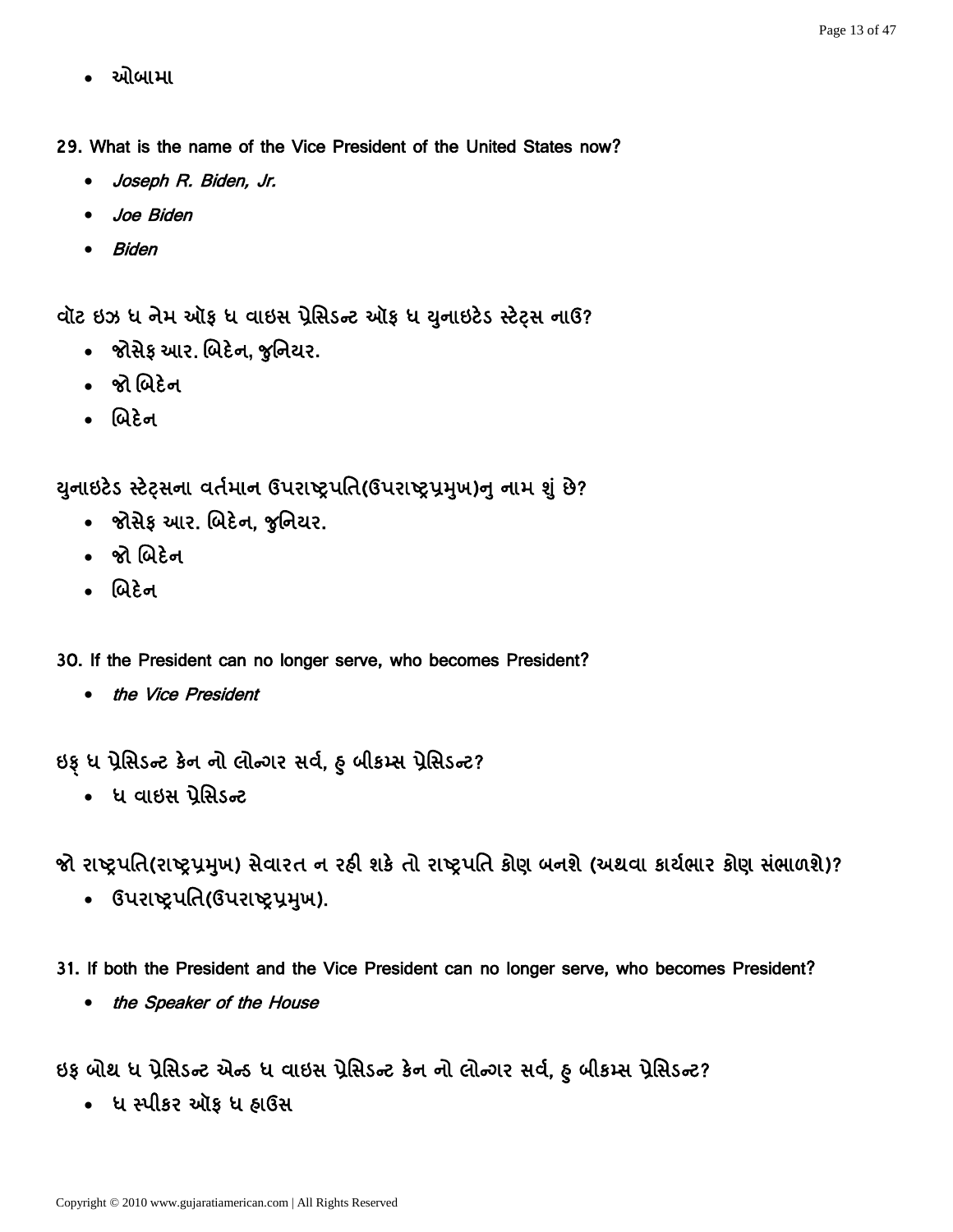જો રાષ્ટ્રપતિ(રાષ્ટ્રપ્રમુખ) અને ઉપરાષ્ટ્રપતિ(ઉપરાષ્ટ્રપ્રમુખ) બંને સેવારત ન રહી શકે તો રાષ્ટ્રપતિ કોણ બનશે (અથવા કાર્યભાર કોણ સંભાળશે)?

- સંસદના અધ્યક્ષ
- 32. Who is the Commander in Chief of the military?
	- the President
- હ્ ઇઝ ધ કમાન્ડર ઇન ચીફ ઓફ ધ મિલિટરી?
	- ધ પ્રેસિડન્ટ
- લશ્કરના સરસેનાપતિ કોણ છે?
	- રાષ્ટ્રપતિ(રાષ્ટ્રપ્રમુખ)
- 33. Who signs bills to become laws?
	- the President
- ફ સાઇન્સ બિલ્સ ટુ બીકમ લૉઝ્?
	- ધ પ્રેસિડન્ટ

ખરડાને કાયદો બનાવવા કોણ સહી કરે છે?

- રાષ્ટ્રપતિ(રાષ્ટ્રપ્રમુખ)
- 34. Who vetoes bills?
	- the President
- હ્ વીટોસ બિલ્સ?
	- ધ પ્રેસિડન્ટ

ખરડાને કાયદો બનાવતા કોણ રોકી શકે છે (ધારાસભા ઇ.એ પસાર કરેલો કાયદો કે ઠરાવ નામંજૂર કરવાનો અધિકાર/વીટો વાપરીને)?

• રાષ્ટ્રપતિ(રાષ્ટ્રપ્રમુખ)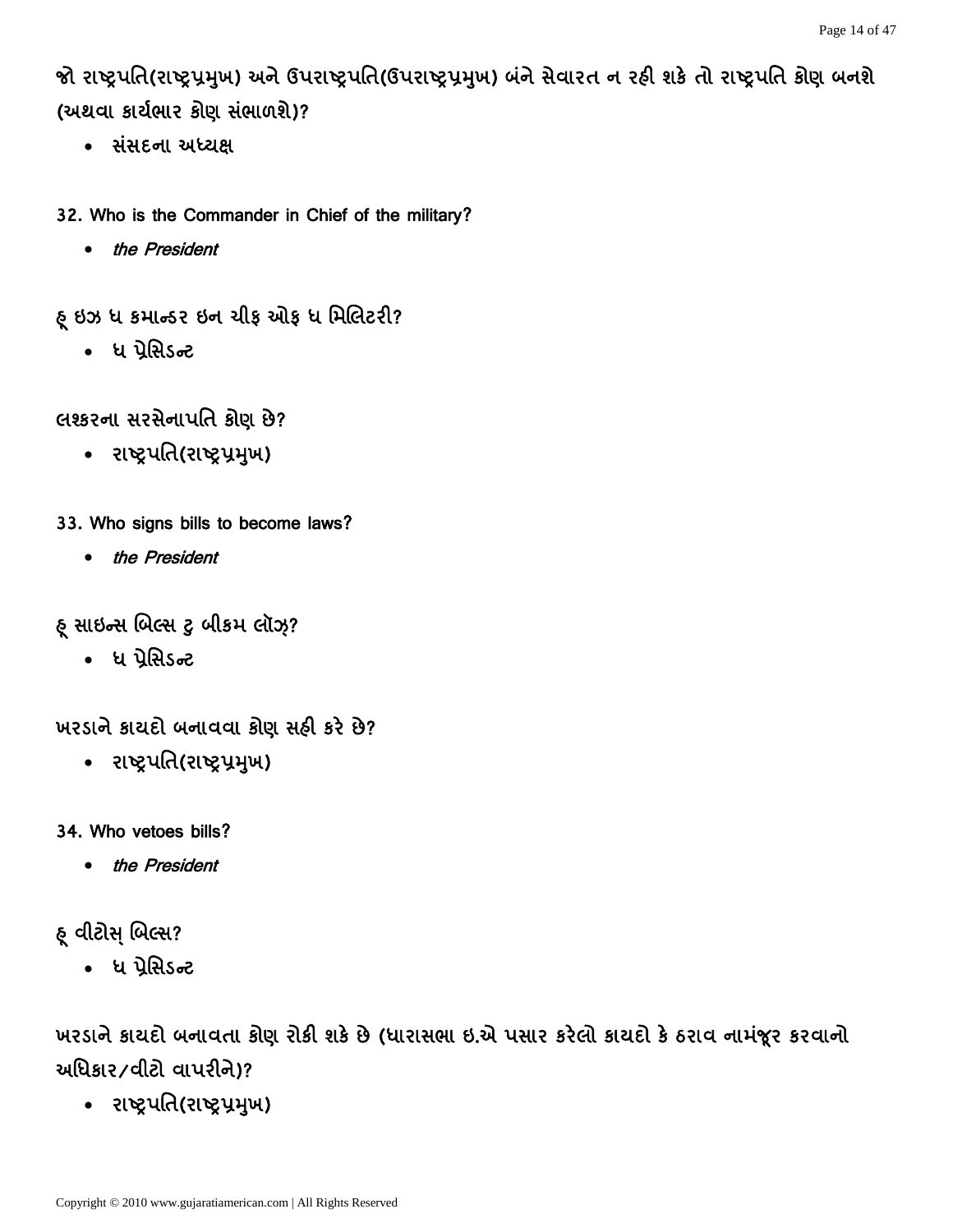#### 35 What does the President's Cabinet do?

• advises the President

વૉટ ડ્ઝ ધ પ્રેસિડન્ટ'સ કેબિનેટ ડુ?

• એડવાઇસીઝ઼ ધ પ્રેસિડન્ટ

# રાષ્ટ્રપતિ(રાષ્ટ્રપ્રમૂખ)નું મંત્રીમંડળ શું કાર્ય કરે છે?

• રાષ્ટ્રપતિ(રાષ્ટ્રપ્રમુખ)ને સલાહ આપવાન્

#### 36. What are two Cabinet-level positions?

- Secretary of Agriculture
- Secretary of Commerce
- Secretary of Defense
- Secretary of Education
- Secretary of Energy
- Secretary of Health and Human Services
- Secretary of Homeland Security
- Secretary of Housing and Urban Development
- Secretary of the Interior
- Secretary of Labor
- Secretary of State
- Secretary of Transportation
- Secretary of the Treasury
- Secretary of Veterans Affairs
- Attorney General
- Vice President

### વૉટ આર ટુ કેબિનેટ-લેવલ પોઝિશન્સ?

- સેક્રેટરી ઑક ઍગ્રિકલ્ચર
- सेडेटरी ओड़ डोमर्स
- સેક્રેટરી ઑક ડિકેન્સ
- સેક્રેટરી ઑફ એજયુકેશન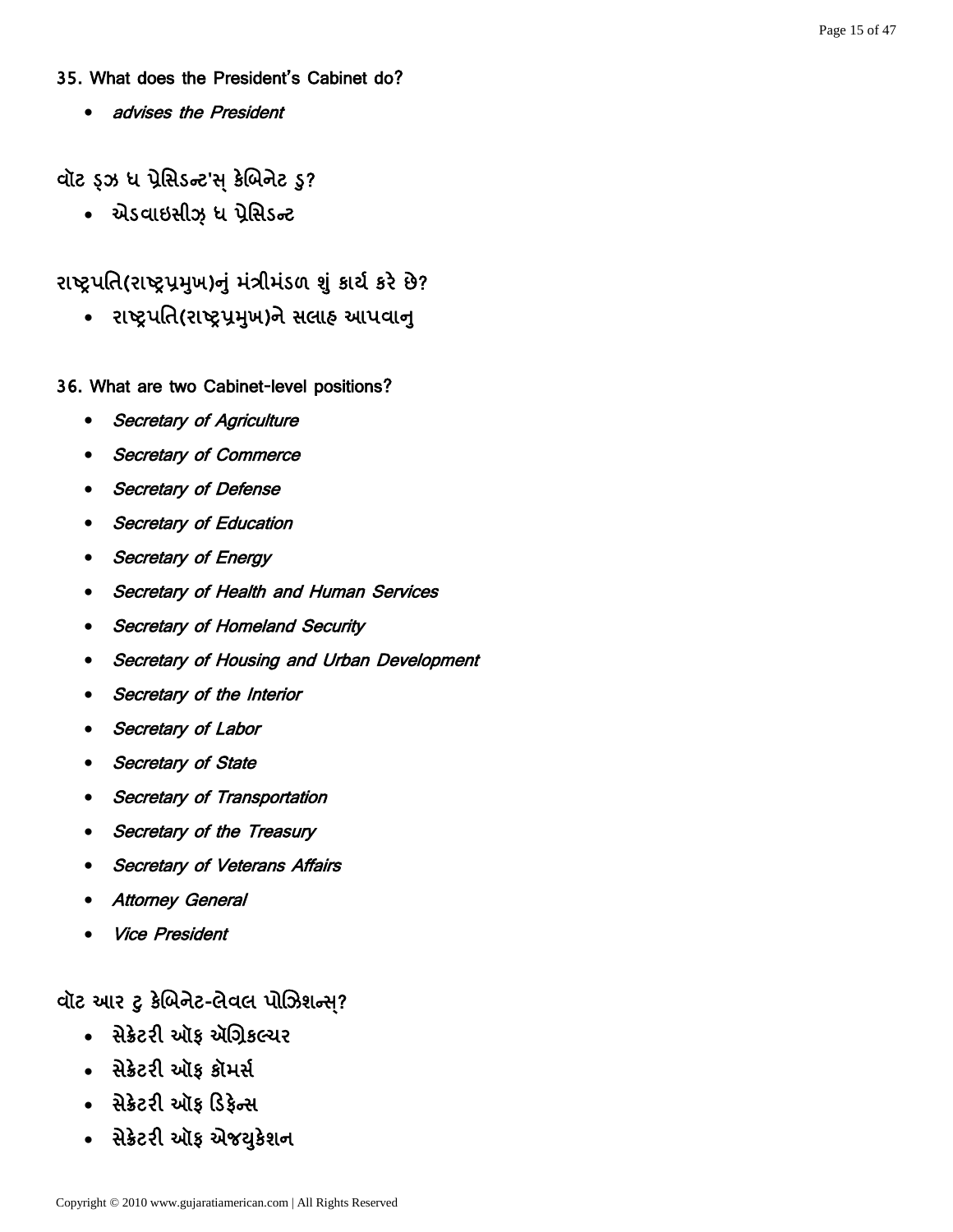- 
- 
- 
- 8.362 ઓફ અંગનથી કરવાના સર્વિસીઝ<br>- 8.362 ઓફ ફીમવીન્દ સિક્યુરિટી<br>- 8.362 ઓફ ફીમવીન્દ સિક્યુરિટી<br>- 8.362 ઓફ ફીમવીન્દ સિક્યુરિટી<br>- 8.362 ઓફ ફીમવીન્દ સિક્યુરિટી<br>- 8.362 ઓફ ફીમવીન્દ સ્ટેક્ટર<br>- 8.362 ઓફ ફોર્ટરન્સ અંગે કરીવ<br>-
	-
	-
	-
	-
	-
	-
	-
	-

કાઇ પણ બ મંત્રામંડળ-કક્ષાના હાદ્દાના નામ આપા?

- કૃષિ ખાતાના મંત્રી
- allese windel iall
- २क्षा ખાતાના મંત્રી
- શિક્ષણ ખાતાના મંત્રી
- ઊર્જા ખાતાના મંત્રી
- આરોગ્ય અને માનવ સેવા ખાતાના મંત્રી
- ઘરેલુ સલામતી ખાતાના મંત્રી
- ગૃહનિર્માણ અને શહેરી ખાતાના મંત્રી
- આંતરીક બાબત ખાતાના મંત્રી
- શ્રમ ખાતાના મંત્રી
- રાજય ખાતાના મંત્રી
- પરિવહન ખાતાના મંત્રી
- नाएां जाताना मंत्री
- લશ્કરમાંથી નિવૃત્ત થયેલા બાબત ખાતાના મંત્રી
- भुખ્ય સરકારી વકીલ
- ઉપરાષ્ટ્રપતિ(ઉપરાષ્ટ્રપ્રમુખ)

### 37. What does the judicial branch do?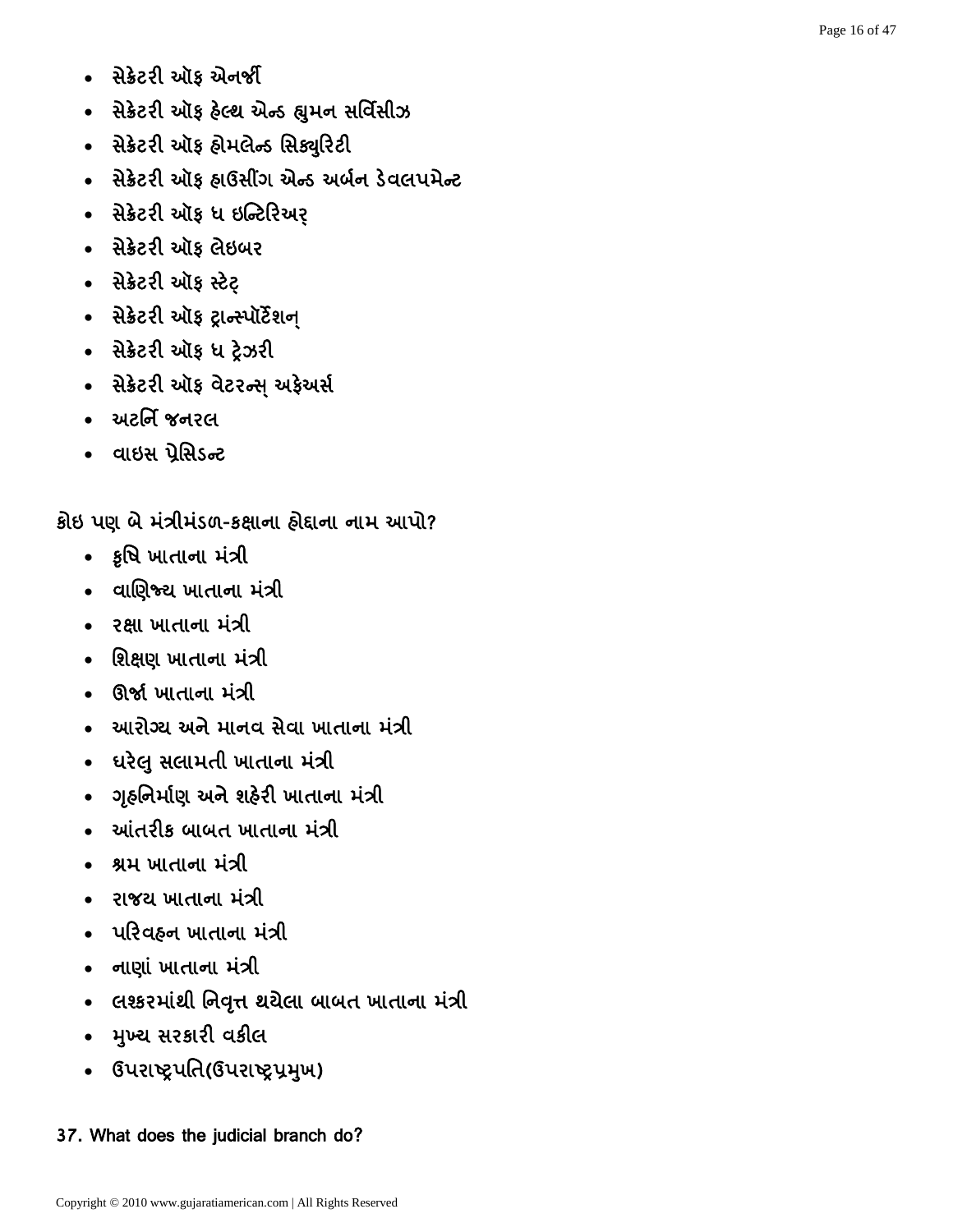- reviews laws
- explains laws
- resolves disputes (disagreements)
- decides if a law goes against the Constitution

વૉટ ડઝ ધ જ્યુડિશલ બ્રાન્ચ ડ?

- રિવ્યુ લૉઝ્
- એક્ષ્પ્લેઇન લૉઝ
- રિસોલ્વસ્ ડિસ્પ્યુટ્સ (ડિસ્એગ્રીમેન્ટ્સ્)
- ડિસાઈડ્સ ઇફ એ લૉ ગોઝ અગૈન્સ્ટ ધ કૉન્સ્ટિટ્યુશન

# અદાલતી શાખા શું કાર્ય કરે છે?

- કાયદાની સમાલોયના
- કાયદાનો ખુલાસો
- વિવાદો(અસહમતિ)નો હલ/નિરાકરણ
- નિર્ણય કરે, જો કાયદો બંધારણની વિરૂદ્ધ જતો હોય
- 38. What is the highest court in the United States?
	- the Supreme Court

વૉટ ઇઝ્ ધ હાચેસ્ટ કૉર્ટ ઇન ધ યુનાઇટેડ સ્ટેટ્સ?

• ધ સુપ્રિમ કૉર્ટ.

આ દેશની ઉચ્ચતમ અદાલત કઈ છે?

- સર્વોચ્ચ અદાલત(સુપ્રિમ કોર્ટ)
- 39. How many justices are on the Supreme Court?
	- nine (9)

હાઉ મેની જસ્ટિસીસ આર ઓન ધ સુપ્રિમ કૉર્ટ?

(9)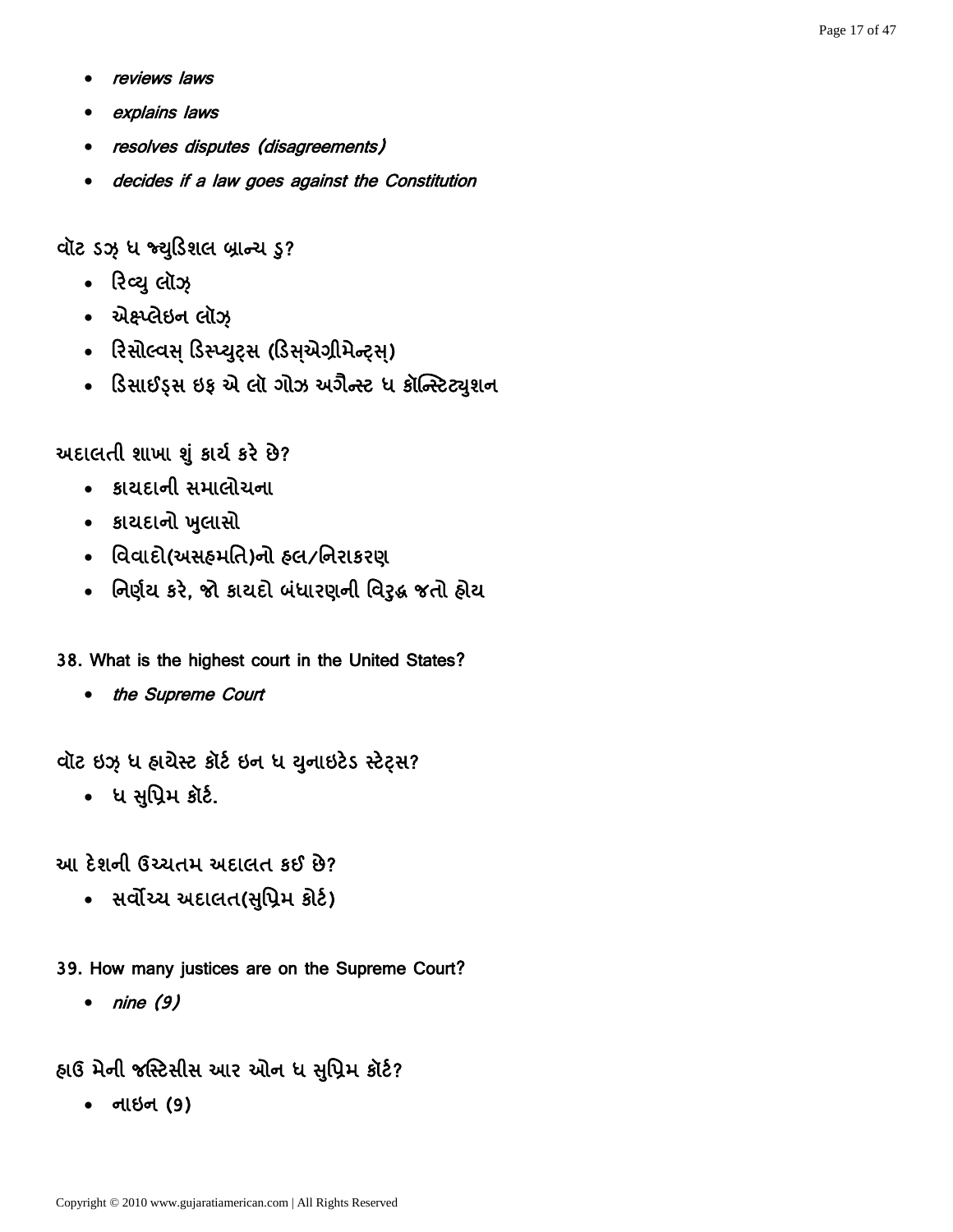સર્વોચ્ચ અદાલત(સુપ્રિમ કોર્ટ)માં કેટલા ન્યાયાધીશ હોય છે?

• નવ (૯)

- 40. Who is the Chief Justice of the United States now?
	- John Roberts (John G. Roberts, Jr.)

હ ઇઝ ધ ચીફ જસ્ટિસ ઑફ ધ યુનાઇટેડ સ્ટેટ્સ નાઉ?

• જ્હ્રોન રોબર્ટસ (જ્હ્રોન જી. રોબર્ટસ, જુનિયર.)

આ દેશના વર્તમાન મુખ્ય-ન્યાયાધીશ કોણ છે?

• જ્ણેન રોબર્ટસ (જ્ણેન જી. રોબર્ટસ, જુનિયર.)

41. Under our Constitution, some powers belong to the federal government. What is one power of the federal government?

- to print money
- to declare war
- to create an army
- to make treaties

અન્ઠર અવર કૉન્સ્ટિટ્યુશન, સમ પાવર્સ બીલોન્ગ ટુ ધ ફેડરલ ગવર્નમેન્ટ. વૉટ ઇઝ વન પાવર ઑફ ધ ફેડરલ ગવર્નમેન્ટ?

- ટ પ્રિન્ટ મની
- ટુ ડિક્લેર વૉર
- टु डीએट એન આર્મી
- *टु* मेछड ट्रीटीस

બંધારણ અનુસાર, અમુક અધિકાર સમવાય(ફેડરલ) સરકાર અંતર્ગત છે. સમવાય(ફેડરલ) સરકારનો કોઇ એક અધિકાર બતાવો.

- नाशानु मुद्रश
- યુદ્ધ જાહેર કરવુ
- સેનાની રચના
- સંધિ કે કરારનામું કરવુ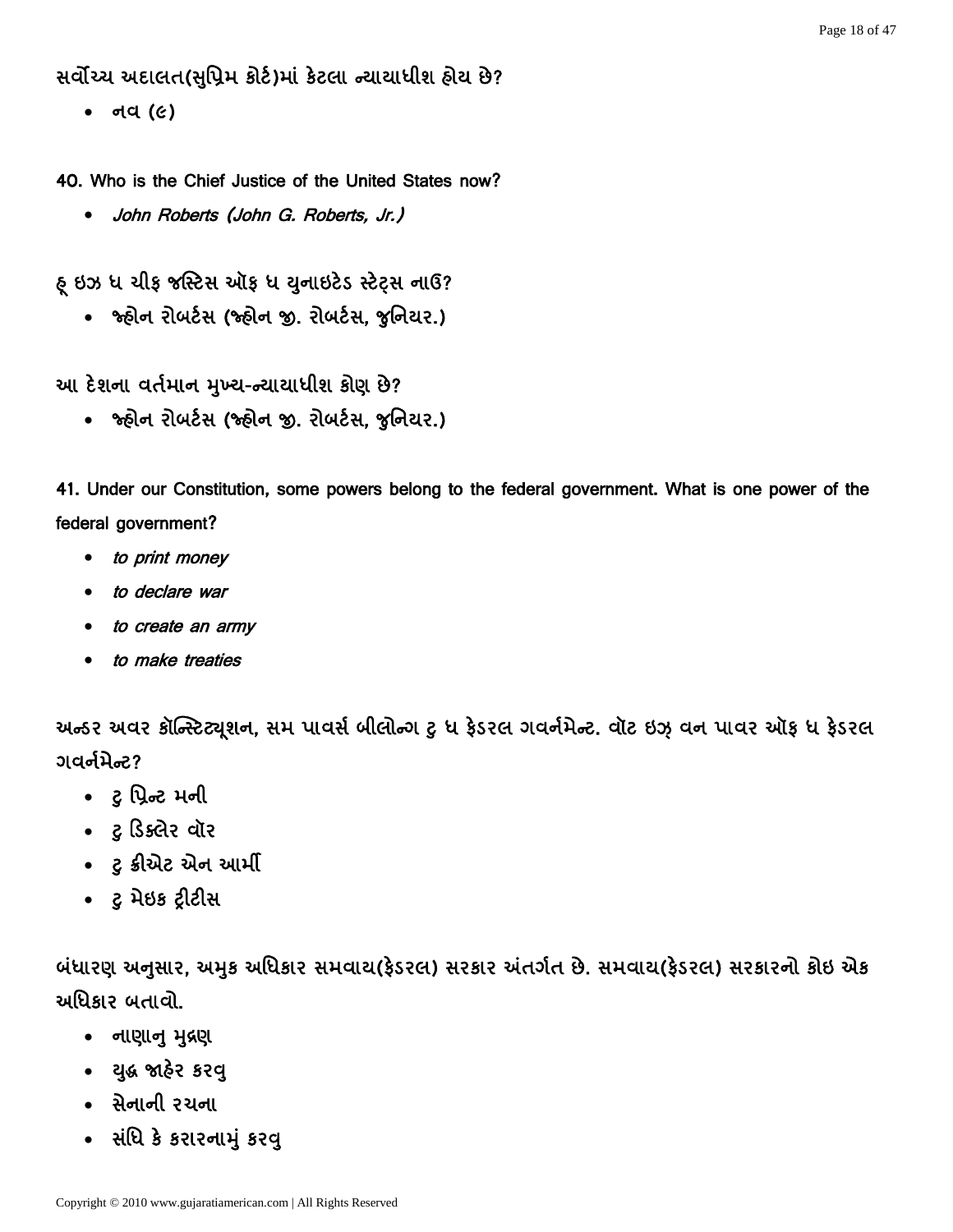42. Under our Constitution, some powers belong to the states. What is one power of the states?

- provide schooling and education
- provide protection (police)
- provide safety (fire departments)
- give a driver's license
- approve zoning and land use

અન્ઠર અવર કૉન્સ્ટિટ્યુશન, સમ પાવર્સ બીલોન્ગ ટુ ધ સ્ટેટ્સ. વૉટ ઇઝ વન પાવર ઑફ ધ સ્ટેટ્સ?

- પ્રોવાઇડ સ્કલીંગ એન્ડ એજ્યુકેશન
- પ્રોવાઇડ પ્રોટેક્શન (પોલિસ)
- પ્રોવાઇડ સેફ્ટી (ફાયર ડિપાર્ટમેન્ટ્સ)
- ગિવ એ ડ્રાઇવર લાઇસેન્સ
- એપૂવ ઝોનીંગ એન્ડ લેન્ડ યુઝ

બંધારણ અનુસાર, અમુક અધિકાર રાજ્યસરકાર અંતર્ગત છે. રાજ્યસરકારનો કોઇ એક અધિકાર બતાવો

- શાળાઓ અને શિક્ષણ પુરૂ પાડવ
- (પોલિસ) સંરક્ષણ પુરૂ પાડવ
- (આગજનિત બનાવોથી) સુરક્ષા પુરી પાડવી
- વાહન હાંકવાની પરવાનગી આપવી
- વિભાગીકરણ અને જમીન વપરાશને સ્વીકૃતી આપવી

43. Who is the Governor of your state now?

 Answers will vary. [District of Columbia residents should answer that D.C. does not have a Governor.]

હ ઇઝ ધ ગવર્નર ઑફ યૉર સ્ટેટ નાઉ?

• આન્સર વિલ વૅઅરી

#### તમારા રાજ્યના રાજ્યપાલ(ગવર્નર) કોણ છે?

• જવાબમા કેરકાર થશે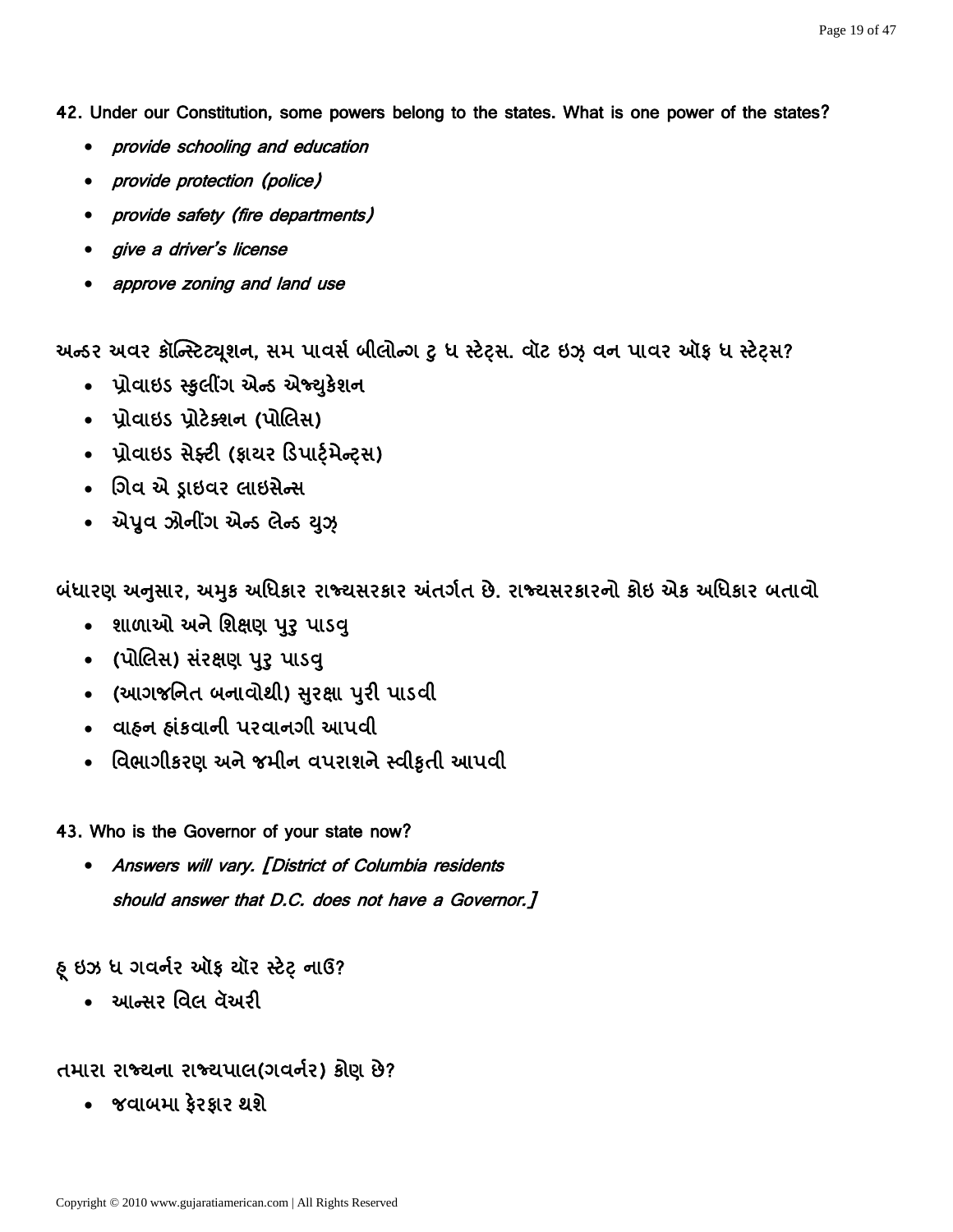#### 44. What is the capital of your state?\*

 Answers will vary. [District of Columbia residents should answer that D.C. is not a state and does not have a capital. Residents of U.S. territories should name the capital of the territory.]

વૉટ ઇઝ ધ કેપિટલ ઑફ યૉર સ્ટેટ?

• આન્સર વિલ વૅઅરી

તમારા રાજ્યનુ પાટનગર(રાજધાની) કયુ છે?

• જવાબમા કેરકાર થશે

45. What are the two major political parties in the United States?\*

• Democratic and Republican

વૉટ આર ધ ટુ મૅજર પોલિટિકલ પાર્ટીઝ્ ઇન ધ યુનાઇટેડ સ્ટેટ્સ્?

• ડેમોક્રેટીક એન્ડ રીપબ્લીકન

આ દેશના મુખ્ય બે રાજકીય પક્ષોન નામ આપો.

• ડેમોક્રેટિક અને રીપબ્લીકન

46. What is the political party of the President now?

• Democratic (Party)

વૉટ ઇઝ ધ પોલિટિકલ પાર્ટી ઑફ ધ પ્રેસિડેન્ટ નાઉ?

• 3 મોક્રેટીક (પાર્ટી)

વર્તમાન રાષ્ટ્રપતિ(રાષ્ટ્રપ્રમુખ) કથા રાજકીય પક્ષ સાથે સંકળાયેલા છે?

• ડેમોક્રેટિક (પક્ષ)

47. What is the name of the Speaker of the House of Representatives now?

(Nancy) Pelosi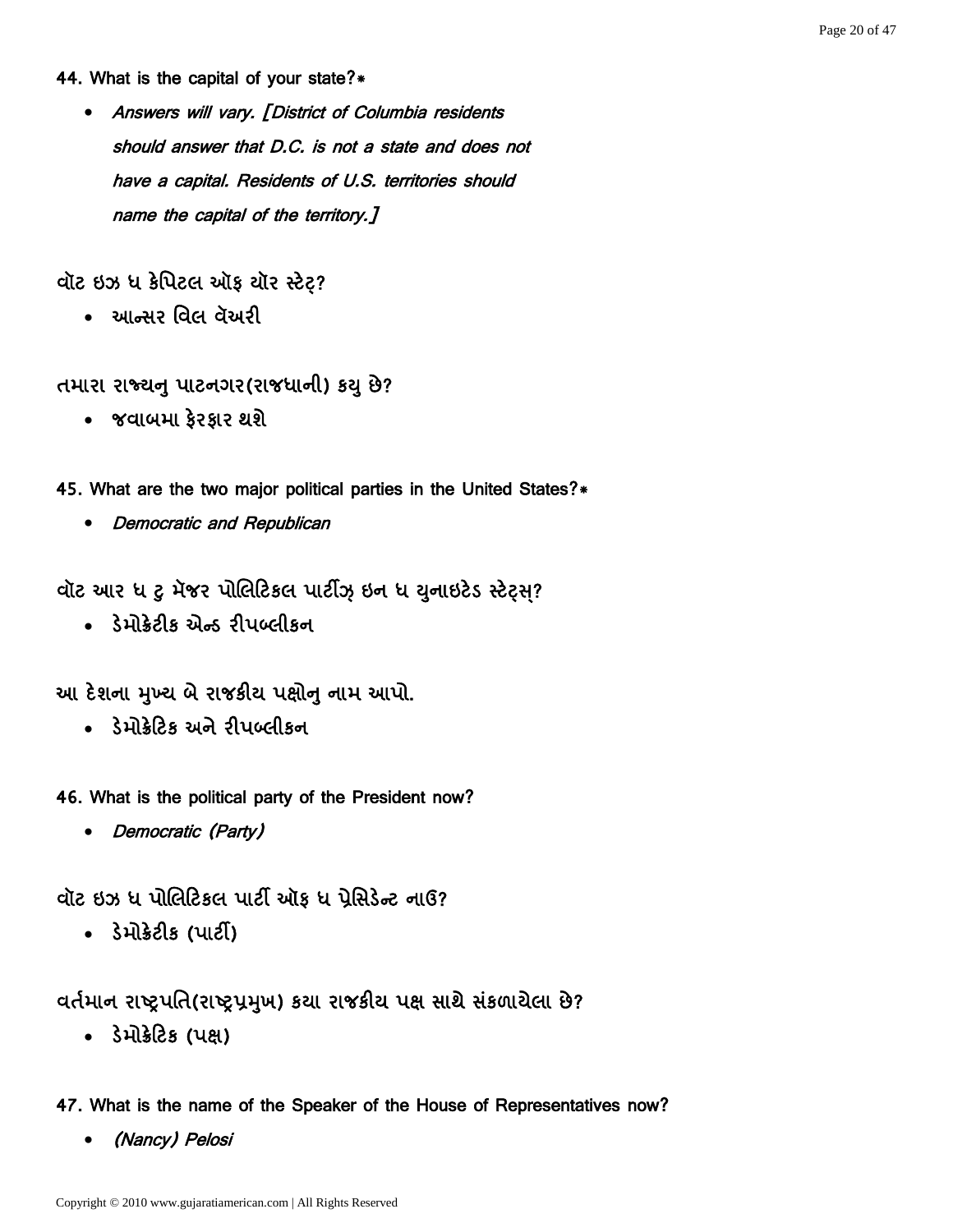વ્હૉટ ઇઝ ધ નેમ ઑક ધ સ્પીકર ઑક ધ હ્રાઉસ ઑક રિપ્રેઝન્ટેટીવ નાઉ?

• (नेन्सी) पेलोसी

હાઉસ ઓફ રિપ્રેઝન્ટેટીવ્સ(સંસદ) ના સ્પીકર(અધ્યક્ષ)ન નામ આપો.

• (નેન્સી) પેલોસી

C: Rights and Responsibilities સીઃ રાઇટસ એન્ડ રેસ્પોન્સિબીલીટીઝ સીઃ અધિકારો અને ઉત્તરદાયિત્વ(જવાબદારીઓ)

48. There are four amendments to the Constitution about who can vote. Describe one of them.

- Citizens eighteen (18) and older (can vote)
- You don't have to pay (a poll tax) to vote
- Any citizen can vote. (Women and men can vote).
- A male citizen of any race (can vote)

ધેર આર ફોર અમેન્ફમેન્ટ્સ ટુ ધ કૉન્સ્ટિટ્યૂશન એબાઉટ ફ કેન વૉટ. ડિસ્ક્રાઇબ વન ઑફ ધેમ.

- સીટીજન્સ એઇટીન (18) એન્ડ ઓલ્ડર (કેન વૉટ)
- યુ ડોન્ટ હેવ ટુ પે (એ પોલ ટેક્ષ) ટુ વૉટ
- એની સીટીજન કેન વૉટ. (વિમેન એન્ડ મેન કેન વૉટ).
- એ મેઇલ સીટીજન ઑક એની રેઇસ (કેન વૉટ)

બંધારણમાં ચાર સુધારા મતદાન સંબંધી કરવામા આવ્યા હતા. કોઇ એક વર્ણવો.

- અઢાર (૧૮) કે તેથી વધુ વચના નાગરિક (મતદાન કરી શકે).
- તમારે મતદાન કરવા માટે (કોઇ પ્રકારનો લોકમત વેરાની) યુકવણી કરવાની નથી
- કોઇ પણ નાગરિક મતદાન કરી શકે છે. (સ્ત્રી અને પુરૂષ બંન્ને મતદાન કરી શકે)
- કોઇ પણ વંશ/જાતિનો પુરૂષ નાગરિક (મતદાન કરી શકે)

49. What is one responsibility that is only for United States citizens?\*

serve on a jury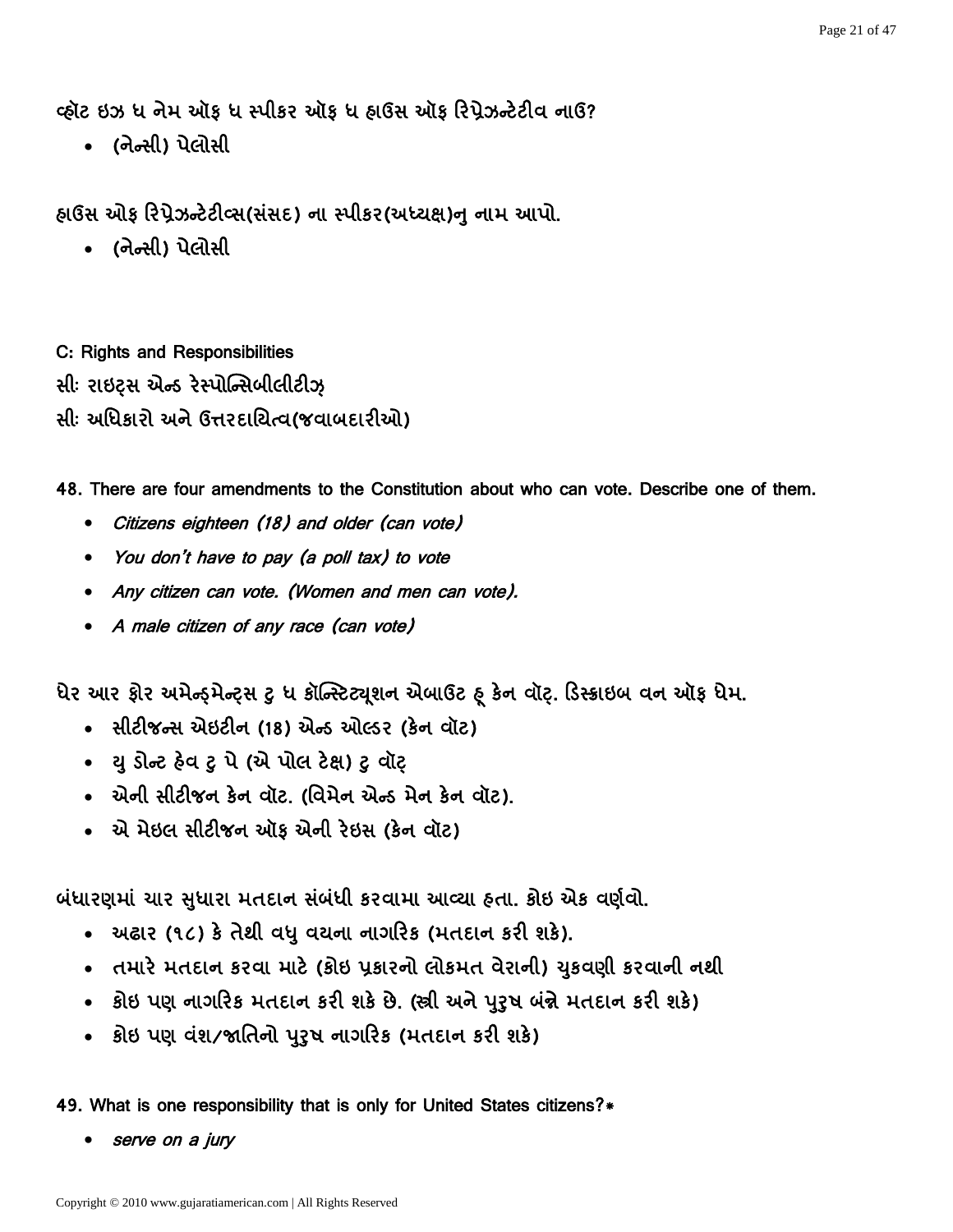vote in a federal election

વૉટ ઇઝ ધ વન રેસ્પોન્સિબીલીટી ધેટ ઇઝ ઓન્લી ફોર યુનાઇટેડ સ્ટેટ્સ સીટીજન્સ?

- સર્વ ઓન એ જ્યરી
- વૉટ ઇન એ કેડરલ ઇલેક્શન

એવી એક જવાબદારી (દાચિત્વ) બતાવો કે જે માત્ર યુનાઇટેડ સ્ટેટ્સના નાગરિકની જ હોય?

- જ્યરીમાં સેવા આપવી
- સમવાય(કેન્ન્રીય) યુંટણીમાં મતદાન કરવ્

50. Name one right only for United States citizens.

- vote in a federal election
- run for federal office

નેમ વન રાઇટ ઓન્લી ફોર યુનાઇટેડ સ્ટેટ્સ સીટીજન્સ.

- વૉટ ઇન એ ફેડરલ ઇલેક્શન
- રન કોર કેડરલ ઓકિસ

એવો અધિકાર બતાવો કે જે માત્ર યુનાઇટેડ સ્ટેટસના નાગરિકને જ હોય?

- સમવાય(કેન્દ્રીય/ફેડરલ) યુંટણીમાં મતદાન કરવુ
- સમવાચ(કેન્દ્રીય/ફેડરલ) યુંટણીમાં ભાગ લેવો

51. What are two rights of everyone living in the United States?

- freedom of expression
- freedom of speech
- freedom of assembly
- freedom to petition the government
- freedom of worship
- the right to bear arms

## વૉટ આર ટુ રાઇટસ ઑફ એવરીવન લિવિન્ગ ઇન ધ યુનાઇટેડ સ્ટેટ્સ?

• ક્રીડમ ઑક એક્સપ્રેસન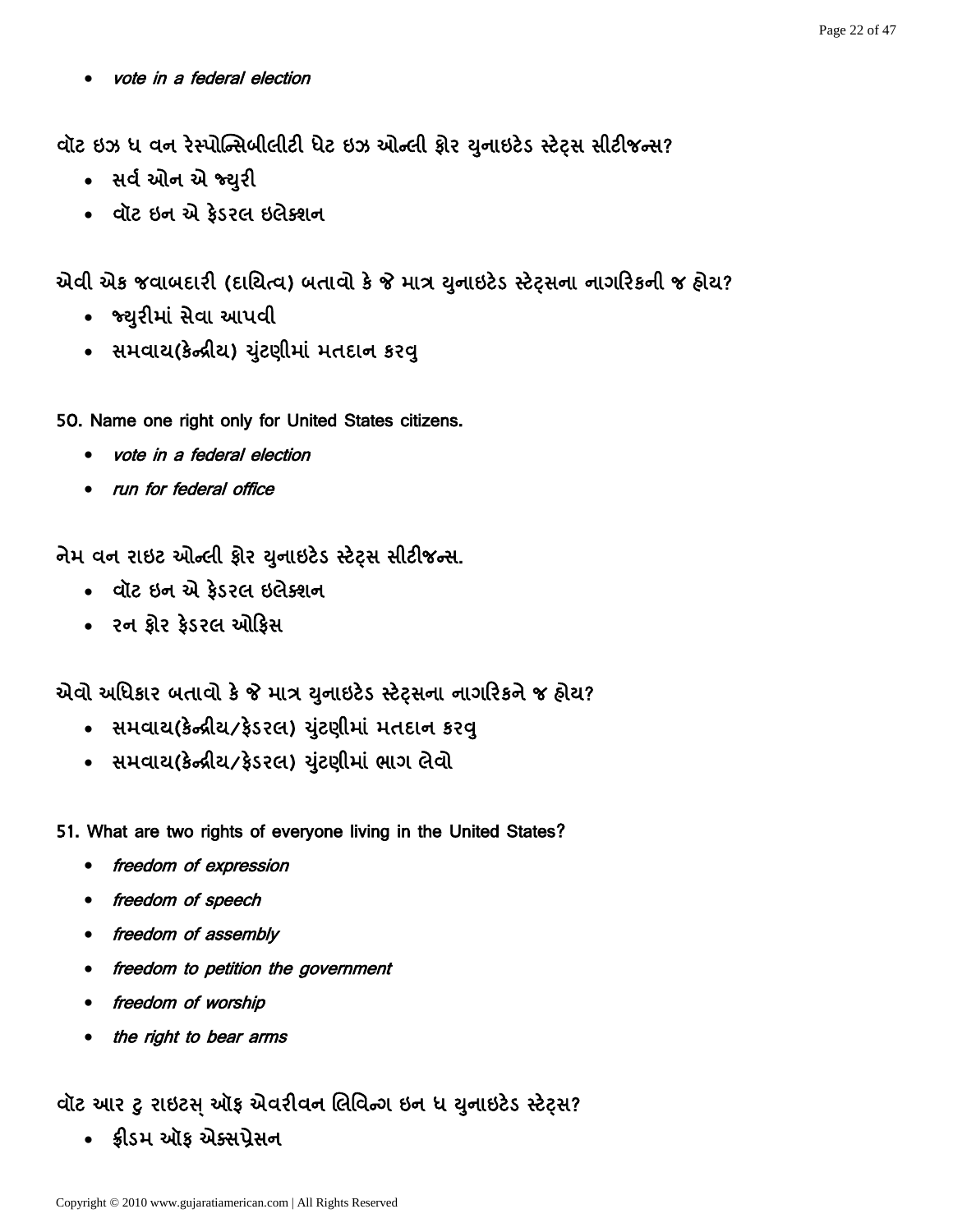- ફ્રીડમ ઑફ સ્પીચ
- ક્રીડમ ઑક એસેમ્બલી
- ક્રીડમ ટુ પીટીશન ધ ગવર્નમેન્ટ
- ફ્રીડમ ઓફ વરશિપ
- ધ રાઇટ ટ બેઅર આર્મ્સ

એવા બે અધિકારના નામ આપો જે યુનાઇટેડ સ્ટેટસના પ્રત્યેક રહેવાસીને ઉપલબ્ધ હોય.

- અભિવ્યકિત સ્વાતંત્ર્ય
- allell <del>randi</del>
- સંમેલન(એકત્રિત થવાનુ) સ્વાતંત્ર્ય
- સત્તાવાળાઓને અરજી(પીટીશન) કરવાનુ સ્વાતંત્ર્ય
- ધાર્મિક સ્વાતંત્ર્ય
- હૃશિયાર ધારણ કરવાનુ સ્વાતંત્ર્ય
- 52. What do we show loyalty to when we say the Pledge of Allegiance?
	- the United States
	- the flag

વૉટ ડુ વી શૉ લોચલ્ટી ટુ વ્હેન વી સે ધ પ્લેજ ઑફ અલીજન્સ?

- ધ યુનાઇટેડ સ્ટેટ્સ
- ધ ફ્લેગ

'રાષ્ટ્રનિષ્ઠાની પ્રતિજ્ઞા' કોના પ્રત્યે દર્શાવવામાં આવે છે?

- યુનાઇટેડ સ્ટેટ્સ
- tar
- 53. What is one promise you make when you become a United States citizen?
	- give up loyalty to other countries
	- defend the Constitution and laws of the United States
	- obey the laws of the United States
	- serve in the U.S. military (if needed)
	- serve (do important work for) the nation (if needed)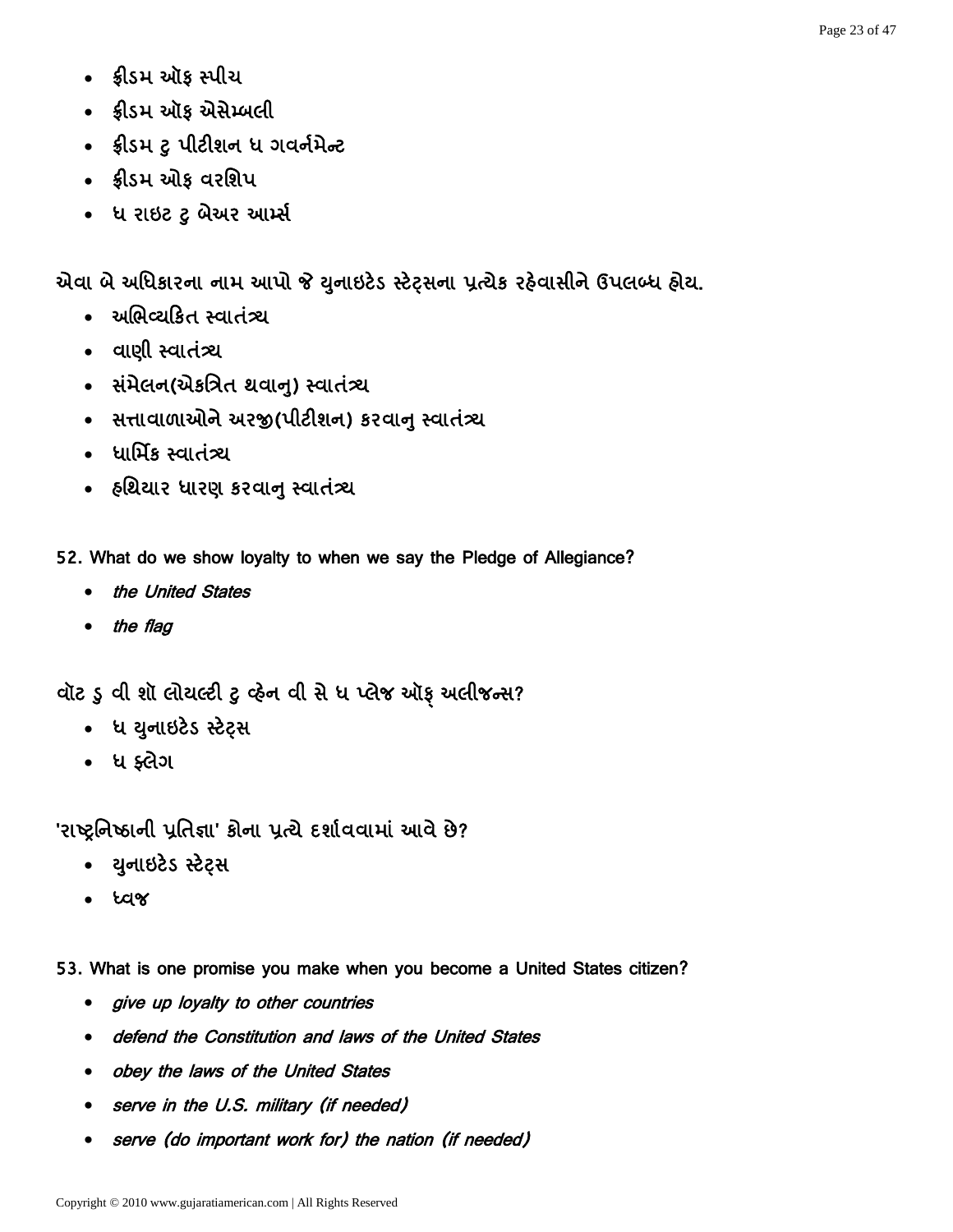be loyal to the United States

વૉટ ઇઝ વન પ્રોમિસ યુ મેઇક વ્હેન યુ બીકમ એ યુનાઇટેડ સ્ટેટ્સ સીટીજન?

- ગિવ અપ લોયલ્ટી ટુ અધર કન્દ્રિસ
- ડિફેન્ડ ધ કૉન્સ્ટિટ્યૂશન એન્ડ લૉઝ ઑફ ધ યુનાઇટેડ સ્ટેટ્સ
- ઓબે ધ લૉઝ ઑફ ધ યુનાઇટેડ સ્ટેટ્સ
- સર્વ ઇન ધ યુએસ મિલિટરી (ઇફ નીડેડ)
- સર્વ (ડુ ઇમ્પોર્ટન્ટ વર્ક ફોર) ધ નેશન (ઇફ નીડેડ)
- બી લોચલ ટુ ધ યુનાઇટેડ સ્ટેટ્સ

યુનાઇટેડ સ્ટેટ્સના નાગરિક બનતા સમચે તમે કયુ એક વચન આપો છો?

- અન્ય દેશો પ્રત્યેની વફાદારીનો ત્યાગ
- યુનાઇટેડ સ્ટેટસના બંધારણ અને કાયદાન સંરક્ષણ
- युनाछटेऽ स्टेट़सना डायद्यानु पालन
- ચ.એસ. લશ્કરમાં સેવા આપવી (આવશ્યકતા હોય તો)
- રાષ્ટ્રને (અગત્યના કાર્યમા) સેવા આપવી (આવશ્યકતા હોય તો)
- યુનાઇટેડ સ્ટેટ્સને વફાદાર રહેવ્

54. How old do citizens have to be to vote for President?\*

• eighteen (18) and older

હાઉ ઓલ્ડ ૬ સીટીજન્સ હેવ ટ બી ટ વૉટ કોર પ્રેસિડેનટ?

• એઇટીન (18) એન્ડ ઓલ્ડર

રાષ્ટ્રપતિ(રાષ્ટ્રપ્રમુખ) પદની યુંટણીમાં મતદાન કરવાની વચ કેટલી છે?

• અઢાર (૧૮) અને વધુ

55. What are two ways that Americans can participate in their democracy?

- vote
- join a political party
- help with a campaign
- *join a civic group*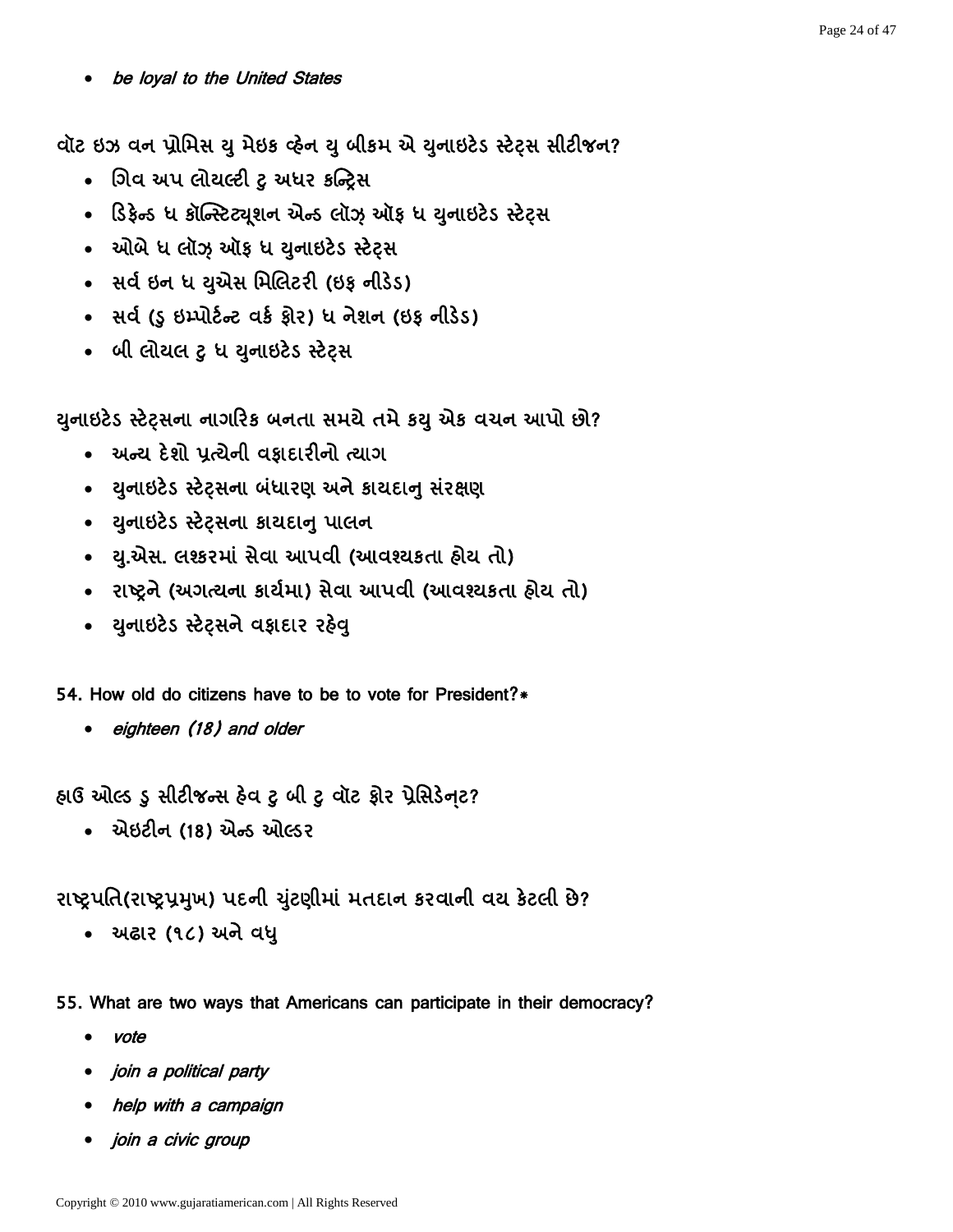- join a community group
- give an elected official your opinion on an issue
- call Senators and Representatives
- publicly support or oppose an issue or policy
- run for office
- write to a newspaper

વૉટ આર ટુ વેઝ઼ ધેટ અમેરિકન કેન પાર્ટીસિપેટ ઇન ધેર ડેમોક્રસી?

- . वॉट
- જોઇન એ પોલિટિકલ પાર્ટી
- હેલ્પ વિથ એ કેમ્પેઈન
- જોઇન એ સિવિક ગ્રુપ
- જોઇન એ કોમ્યુનિટિ ગ્રુપ
- ગિવ એન ઇલેક્ટેડ ઓફિસીચલ ચોર ઓપિનિચન ઓન એન ઇસ્યુ
- કૉલ સેનેટર્સ એન્ડ રીપ્રેઝન્ટેટીવ્સ
- પબ્લિકલી સપોર્ટ ઓર ઓપોઝ એન ઇસ્યુ ઓર પોલિસી
- રન કોર ઓકિસ
- राछट ट से न्यू**ग्रेपेपर**

કયા બે પૂકારે અમેરિકન્સ તેમની લોકશાહીમાં ભાગ લઇ શકે?

- भतहान द्वारा
- રાજકીય પક્ષમાં જોડાઇને
- રાજકારણના કાર્યક્રમોમાં ચોગદાન આપીને
- નાગરિક જુથમાં જોડાઈને
- સામુદાયિક જુથમાં જોડાઈને
- યુંટાચેલા પદધારકને કોઇ મુદ્દા પર તમારો અભિપ્રાય આપીને
- રાજ્ય સભાના સભ્યો(સેનેટર્સ) અને સાંસદો(રીપ્રેઝન્ટેટીવ્સ) સાથે વાતચીત કરીને
- કોઇ મુદ્દા અથવા નીતિ પર ટેકો અથવા વિરોધ જાહેર કરીને
- કાર્યાલયની મલાકાત લઈને
- વર્તમાન પત્રને લખીને

56. When is the last day you can send in federal income tax forms?\*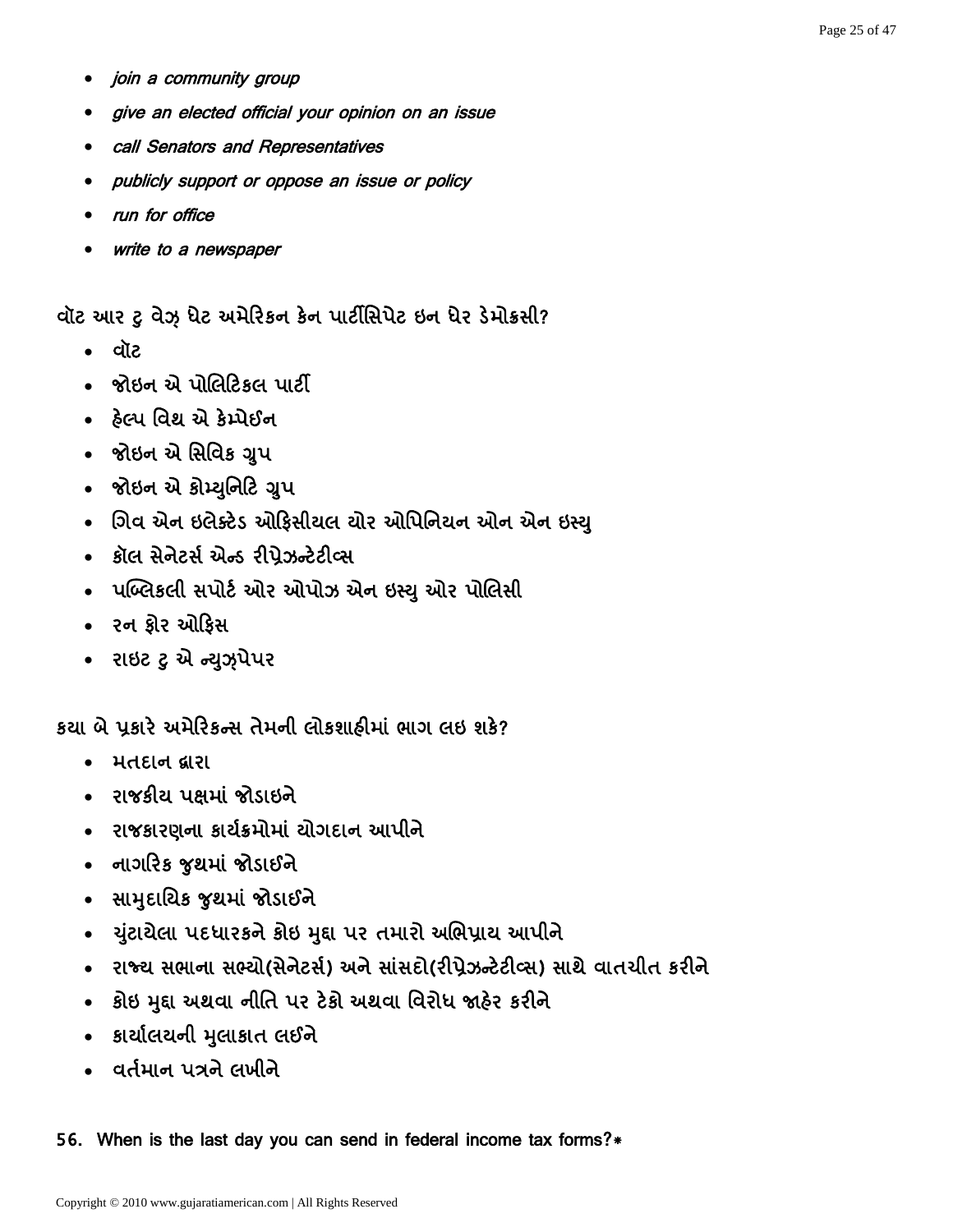April 15

વ્હેન ઇઝ ધ લાસ્ટ ડે યુ કેન સેન્ડ ઇન ફેડરલ ઇન્કમ ટેક્ષ ફોર્મ્સ?

• એપ્રિલ 15

આવકવેરા પત્રક(ઇન્કમ ટેક્ષ રીટર્ન) ભરવાની અંતિમ તારીખ(તિથિ) કઈ છે?

• એપ્રિલ ૧૫

57. When must all men register for the Selective Service?

- at age eighteen (18)
- between eighteen (18) and twenty-six (26)

વ્હેન મસ્ટ ઑલ મેન રજિસ્ટર ફોર ધ સિલેક્ટીવ સર્વિસ?

- એટ એઇઝ એઇટીન (18)
- બીટવીન એઇટીન (18) એન્ડ ટ્વેન્ટી-સિક્સ (26)

પ્રત્યેક પુરૂષે સીલેક્ટીવ સેવા(ફરજિયાત લશ્કરી સેવા)માં ક્યારે નામ નોંધાવવું પડે છે?

- **મહાર** (૧૮) વર્ષે
- અઢાર (૧૮) થી છવ્વીસ (૨૬) વર્ષની વચે

AMERICAN HISTORY અમેરિકન હિસ્ટ્રી અમેરિકી ઇતિહ્રાસ

- A: Colonial Period and Independence
- એઃ કોલોનીયલ પિરિયડ એન્ડ ઇન્ડીપેન્ફન્સ
- એઃ સાંસ્થાનિક કાળ અને સ્વતંત્રતા

58. What is one reason colonists came to America?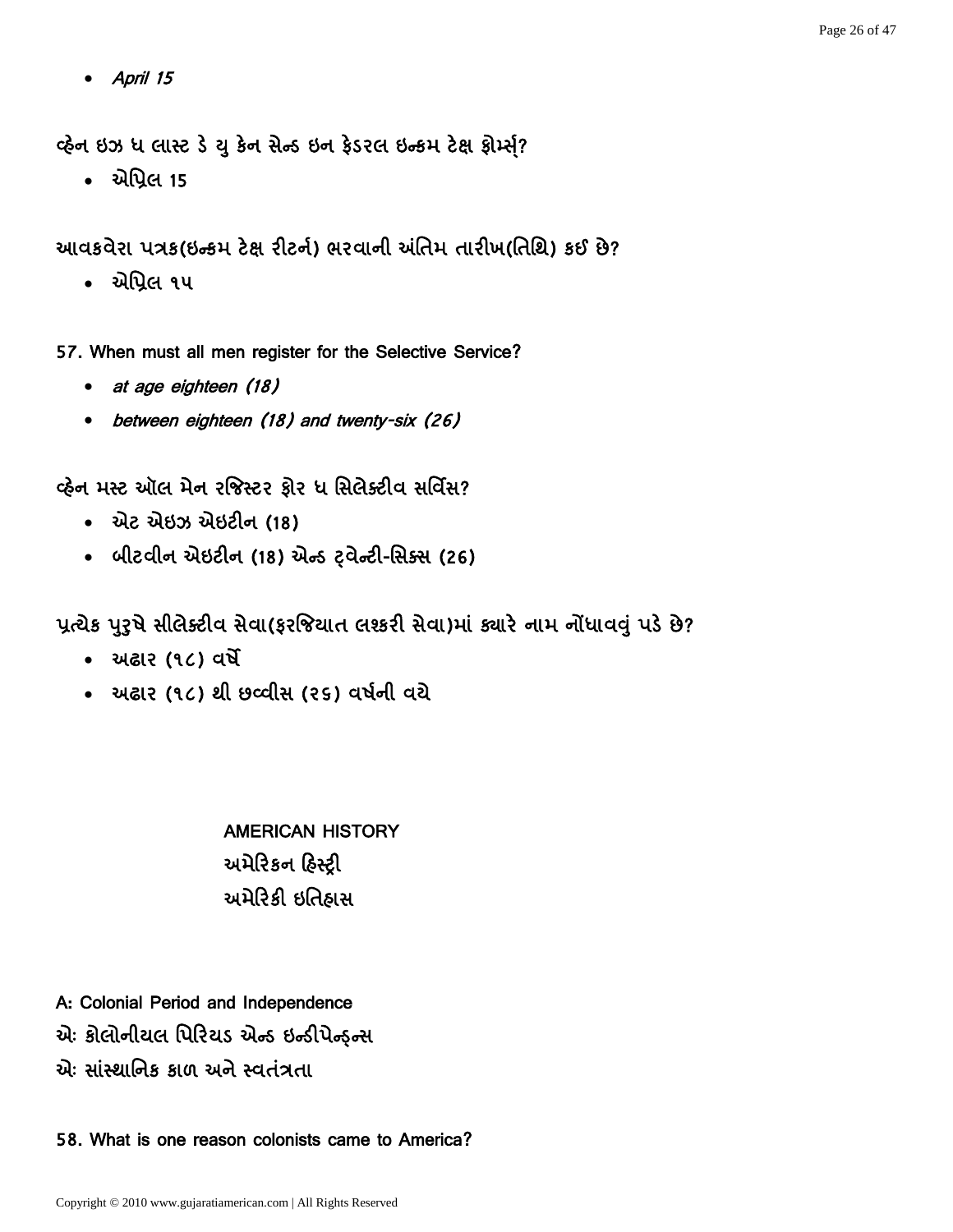- freedom
- political liberty
- religious freedom
- economic opportunity
- practice their religion
- escape persecution

વૉટ ઇઝ વન રીઝન કોલોનીસ્ટ કેઇમ ટુ અમેરિકા?

- ક્રીડમ
- પોલિટિકલ લિબર્ટી
- રીલિજિયસ ક્રીડમ
- ઇકોનોમિક ઓપોર્ચ્યુનિટી
- પ્રેકટીસ ધેઇર રીલિજિયન
- એસ્કેપ પર્સેક્યુશન

સંસ્થાનવાદીઓ/વસાહત કરનારાઓ(કૉલનિસ્ટ)નુ અમેરિકા આવવાનુ કોઇ એક કારણ આપો.

- સ્વતંત્રતા
- રાજકીય સ્વાધીનતા
- ધાર્મિક સ્વતંત્રતા
- આર્થિક તકો
- તેમનો ધર્મ પાળવા
- દમનમાંથી છટકવા
- 59. Who lived in America before the Europeans arrived?
	- American Indians
	- Native Americans

ફ્ લિવ્ઠ ઇન અમેરિકા બીફોર ધ યુરોપિયન્સ અરાઇવ્ઠ?

- અમેરિકન ઇન્ડીયન્સ
- નેટીવ ઇન્ડીયન્સ

## યુરોપીયનોના આગમન પહેલા અમેરિકામાં કોણ રહેતુ હતુ?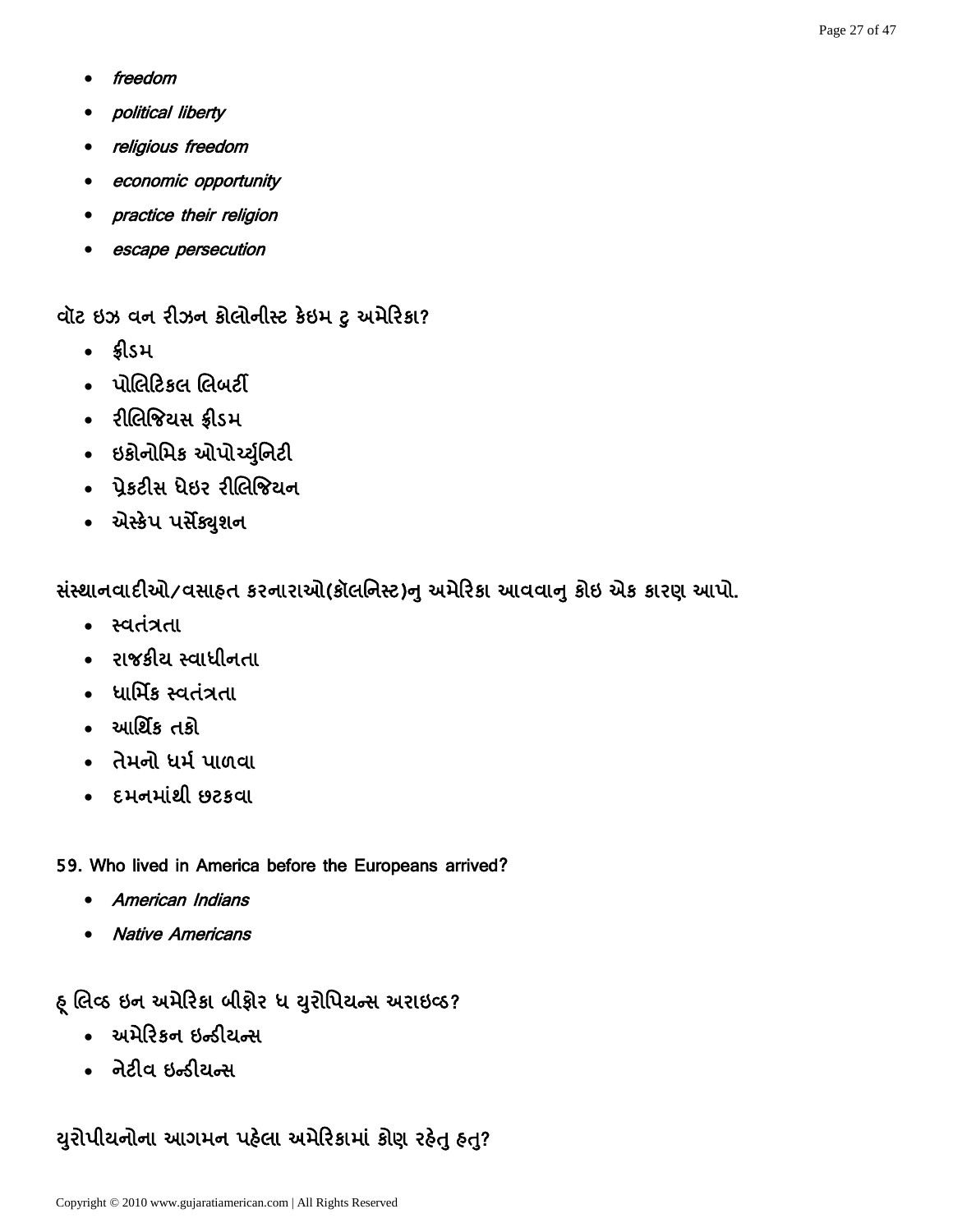- અમેરિકન ઇન્ડિયન્સ (મૂળ વતનીઓ)
- મૂળ અમેરિકન્સ

60. What group of people was taken to America and sold as slaves?

- Africans
- people from Africa

વૉટ ગ્રુપ ઑફ પીપલ વૉઝ ટેકન ટુ અમેરિકા એન્ડ સોલ્ડ એઝ સ્લેવ્સ?

- આફ્રિકન્સ
- પીપલ ક્રોમ આફ્રિકા

કયા જુથના લોકોને અમેરિકા લઈ જઈ ગુલામ તરીકે વેચવામાં આવ્યા હતા?

- આફ્રિકન્સ
- આક્રિકાના લોકો

61. Why did the colonists fight the British?

- because of high taxes (taxation without representation)
- because the British army stayed in their houses (boarding, quartering)
- because they didn't have self-government

વ્હાય ડિડ ધ કૉલૉનીસ્ટ ક્રાઇટ ધ બ્રિટિશ?

- બીકૉસ ઑક હ્રાઇ ટેક્ષીસ (ટેક્ષેશન વિધાઉટ રીપ્રેઝન્ટેશન)
- બીકૉસ ધ બ્રિટિશ આર્મી સ્ટેચ્ડ ઇન ધેઇર હ્રાઉસીસ (બૉર્ડિન્ગ. ક્વાર્ટરિન્ગ)
- બીકૉસ ધે ડિડ્ન્ટ હેવ સેલ્ફ-ગવર્નમેન્ટ

સંસ્થાનવાદીઓ(કૉલનિસ્ટ) બ્રિટનવાસીઓ સાથે કેમ લડચા?

- ઉંચા કરવેરાના કારણે (પોતાના પ્રતિનિધિ વગર થયેલ કર આકારણી)
- તેમના ઘરો(રહેઠાણ.લશ્કરીમથક)માં બ્રિટિશ સેનાની ઉપસ્થિતિ/હાજરી
- તેમની પાસે સ્વ-શાસન નહી હોવાને કારણે

62. Who wrote the Declaration of Independence?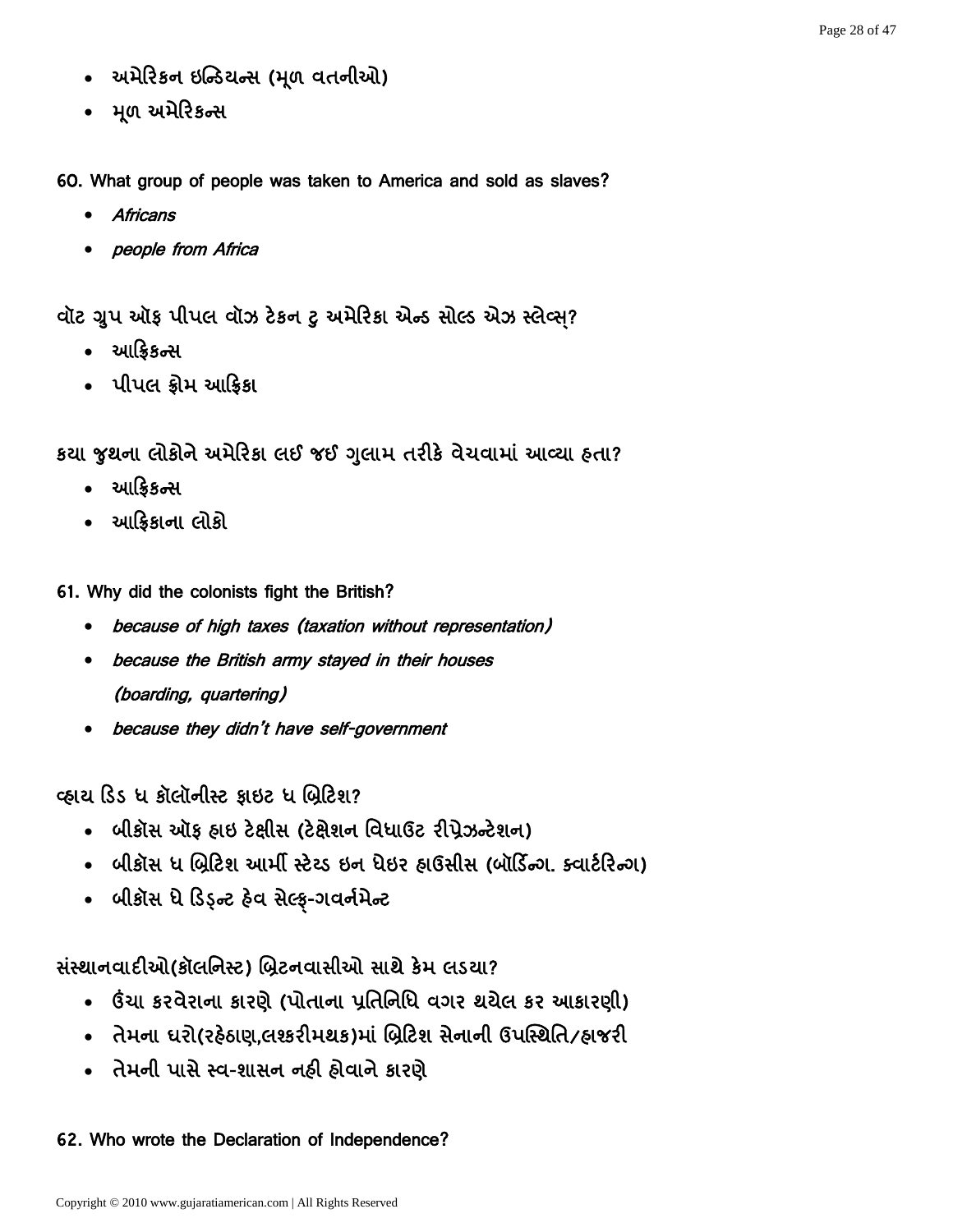(Thomas) Jefferson

# ફ્ રોટ ધ ડેક્લેરેશન ઑફ ઇન્ડીપેન્ડેન્સ?

• (થોમસ) જેફરસન

# ધ ?

- (થોમસ) જેફરસન
- 63. When was the Declaration of Independence adopted?
	- July 4, 1776

## વ્હેન વૉઝ઼ ધ ડેક્લેરેશન ઑફ ઇન્ડીપેન્ડેન્સ અડોપ્ટેડ઼?

• GCILES 4, 1776

### स्वाधीनतानुं धोषणापत्र क्ष्यारे अपनावायु?

૪ ૧૭૭૬

#### 64. There were 13 original states. Name three.

- D New Hampshire
- Delaware
- n Massachusetts
- □ Maryland
- D Rhode Island
- □ *Virginia*
- Connecticut
- **I** North Carolina
- D New York
- **D** South Carolina
- D New Jersey
- Georgia
- D Pennsylvania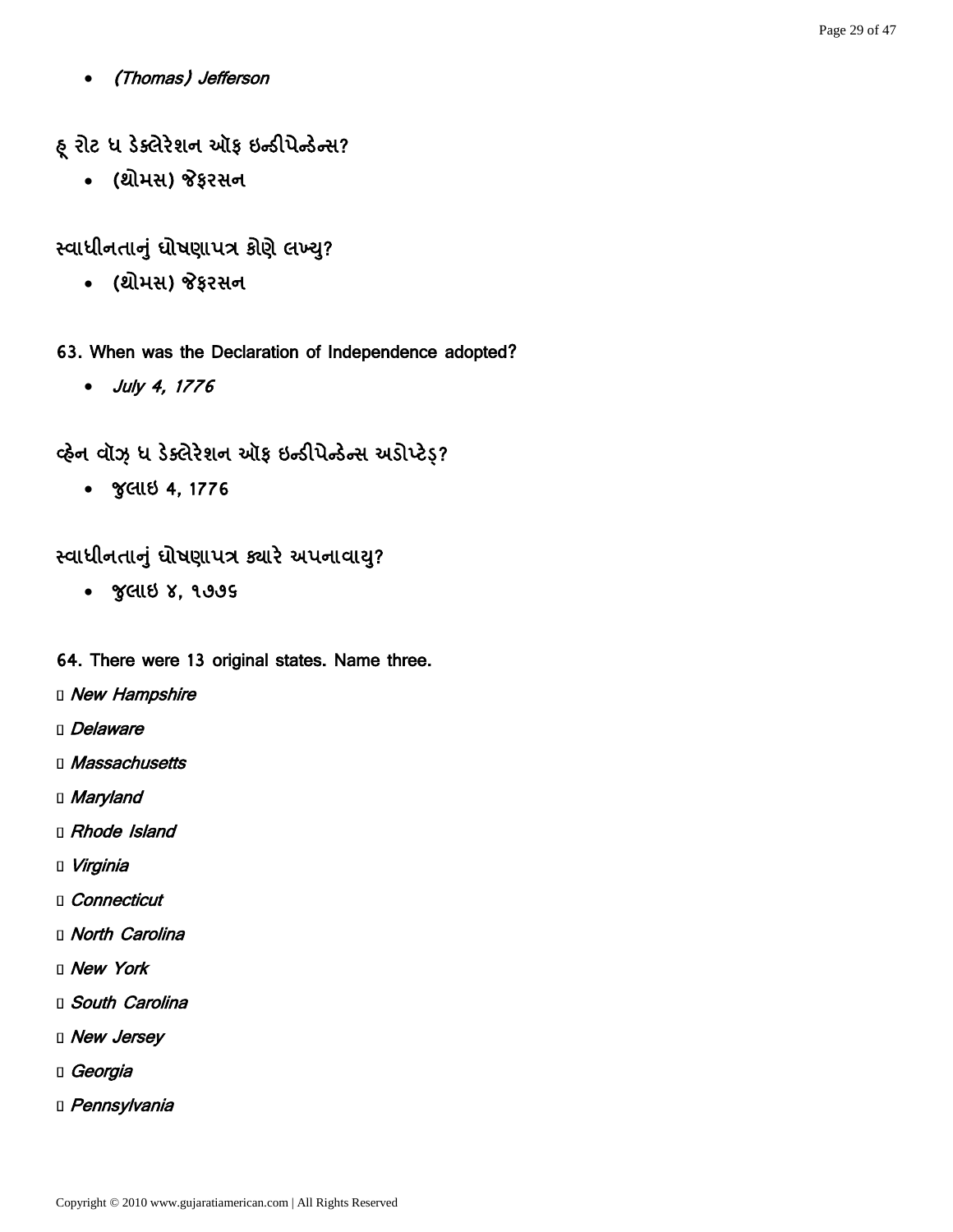66. When was the Constitution written?

 $• 1787$ 

• ધ ફાઉન્ડીન્ગ ફાધર્સ રોટ ધ કૉન્સ્ટિટ્યૂશન

• સંવિધાન–બંધારણ ઘડનારાઓએ બંધારણ લખ્યુ

65. What happened at the Constitutional Convention?

વૉટ ફેપન્ડ એટ ધ કૉન્સ્ટિટ્યૂશનલ કન્વેન્શન?

- 
- 
- 
- 
- ધ કૉન્સ્ટિટ્યૂશન વૉઝ રીઠ્ન
- 
- 
- 
- 
- 
- 
- 
- 

The Constitution was written.

- 
- 
- 
- 
- 

બંધારણીય સંમેલનમાં શું થયુ હતુ?

• બંધારણ લખવામાં આવ્યુ

- 
- The Founding Fathers wrote the Constitution.
- ન્યુયોર્ક • સાઉથ કેરોલિના
- 
- નોર્થ કેરોલિના
- 

• ન્યુજર્સી

• જ્ચોર્જીયા

• પેનસિલ્વેનિયા

- 
- 
- 
- 
- 
- 
- કનેક્ટીકટ
- वर्श्विनिया
- 
- મેરીલેન્ડ

• ડેલાવર

- 
- 
- 
- 
- રહ્યેડ આઇલેન્ડ
- 
- 

ધેઅર વેર 13 ઓરિજિનલ સ્ટેટ્સ. નેમ થ્રી.

યુએસએના ૧૩ મુળ રાજ્યોના નામ આપો.

- 
- 

• ન્યુ હેમ્પશાયર

• મેસેચ્યુસેટ્સ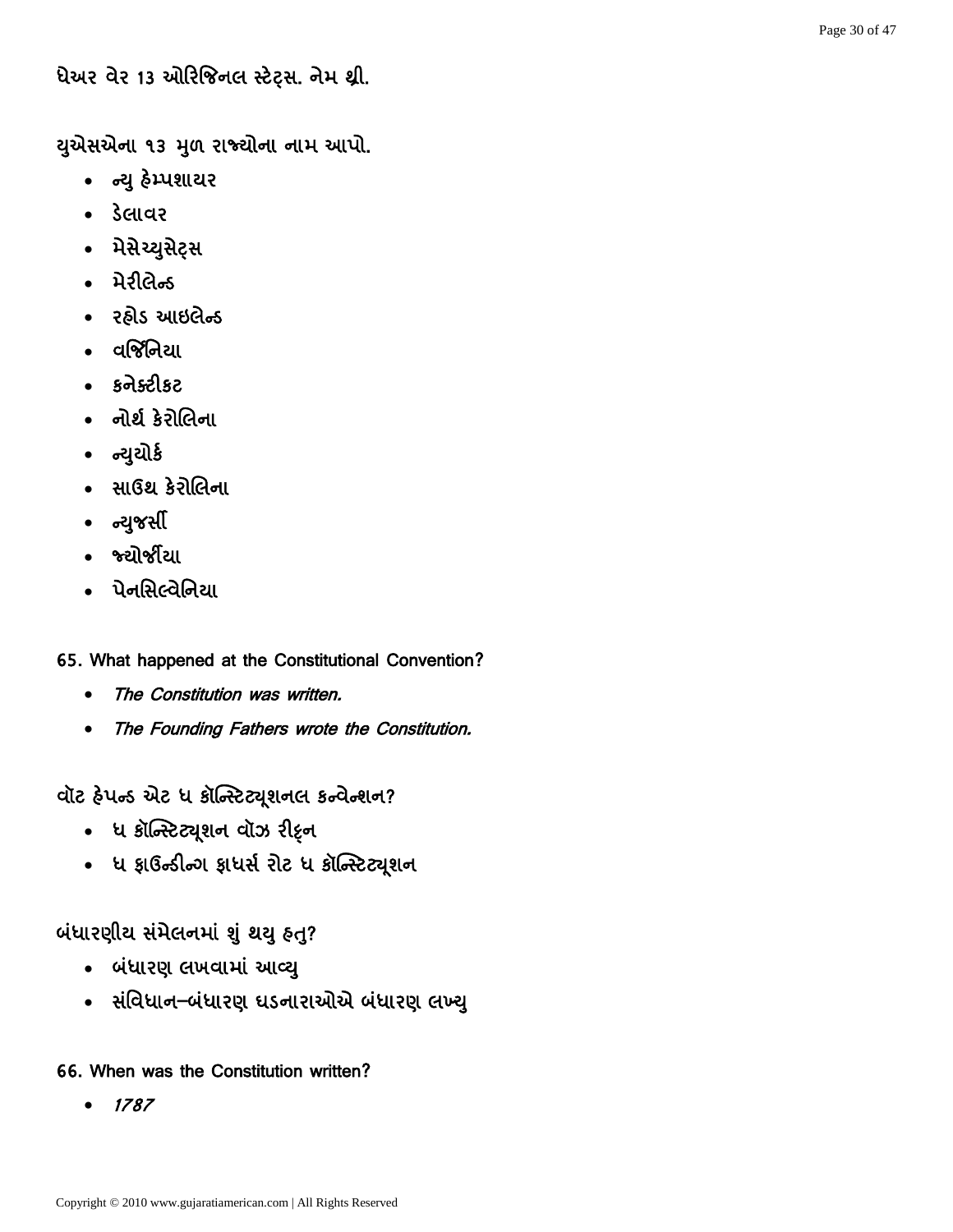### વ્હેન વૉઝ઼ ધ કૉન્સ્ટિટ્યૂશન રીફન?

 $• 1787$ 

#### બંધારણ ક્યારે લખાય?

૧૭૮૭

#### 67. The Federalist Papers supported the passage of the U.S. Constitution. Name one of the writers.

- (James) Madison
- (Alexander) Hamilton
- (John) Jay
- Publius

ધ ફેડરલીસ્ટ પેપર્સ સપોર્ટેડ ધ પેસેજ ઓફ ધ યુ.એસ. કૉન્સ્ટિટ્યૂશન. નેમ વન ઑફ ધ રાઇટરૃસ?

સમવાથી પત્રોએ બંધારણના અવતરણને ટેકો આપ્યો. લેખકોના નામ આપો.

- (જેમ્સ) મેડિસન
- (એલેક્ઝાન્ડર) હેમિલ્ટન
- (જ્હ્રીન) જેય
- પબ્લિયસ
- 68. What is one thing Benjamin Franklin is famous for?
	- U.S. diplomat
	- oldest member of the Constitutional Convention
	- first Postmaster General of the United States
	- writer of "Poor Richard's Almanac"
	- started the first free libraries

વૉટ ઇઝ વન થીન્ગ બેન્જામીન કેન્કલીન ઇઝ કેમસ કોર?

- . યુ.એસ. ડિપ્લોમેટ
- ઓલ્ડેસ્ટ મેમ્બર ઑફ ધ કૉન્સ્ટિટ્યુશનલ કન્વેન્શન
- ફર્સ્ટ પોસ્ટમાસ્ટર જનરલ ઑફ ધ યુનાઇટેડ સ્ટેટ્સ
- રાઇટર્સ ઑફ "પુઅર રિચર્ડ્'સ્ અલ્મેનેક"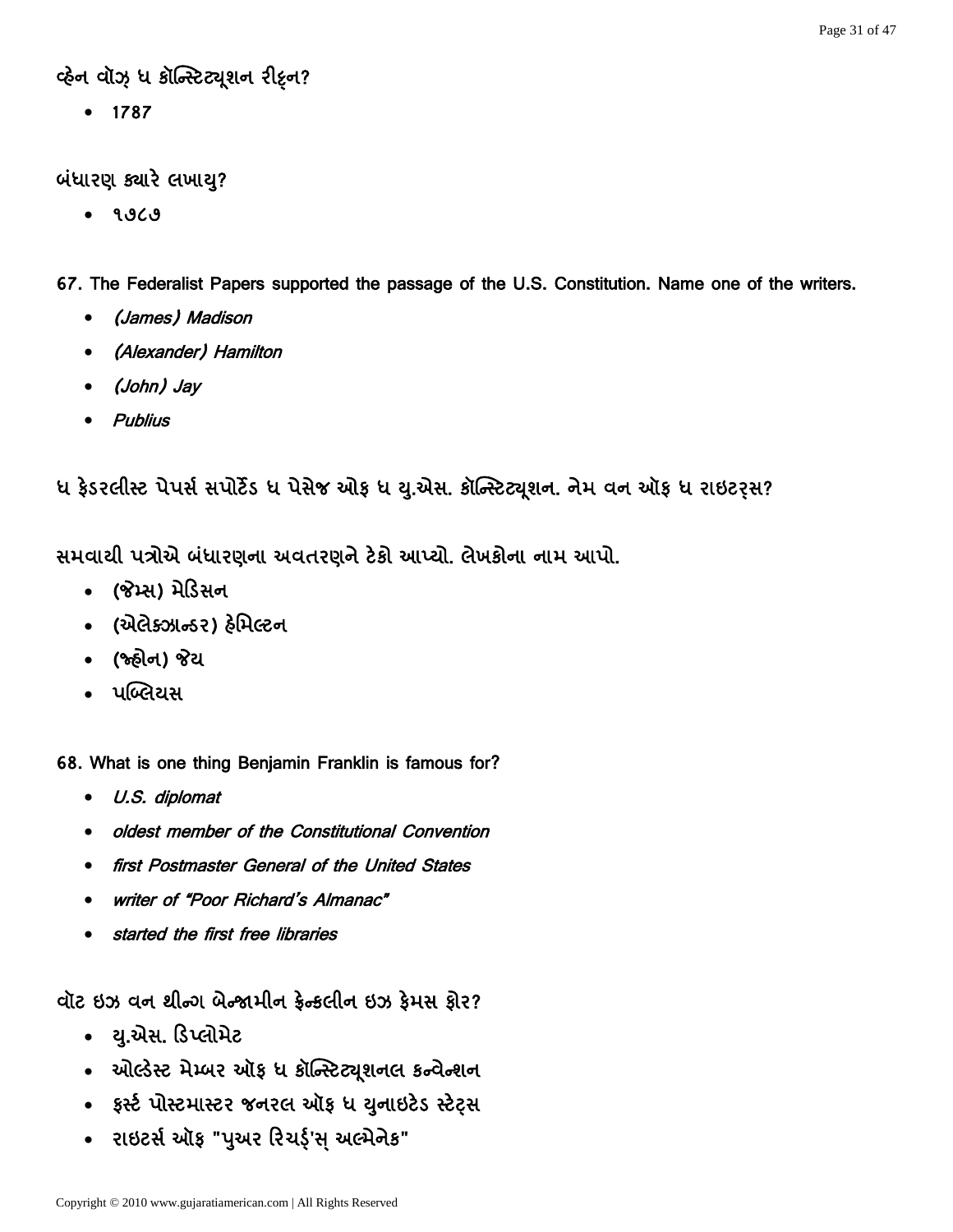• સ્ટાર્ટેડ ધ ફર્સ્ટ ફ્રી લાયબ્રેરીઝ

બેન્જામિન કેંકલિન કઇ એક બાબત માટે પ્રખ્યાત થયો?

- युग्पेस मुत्सद्दी/राश्द्धारी
- બંધારણીય સંમેલનનો સૌથી જુનો સભ્ય
- પ્રથમ મુખ્ય પોસ્ટમાસ્ટર (ટપાલ કચેરીનો હવાલો સંભાળનાર અધિકારી)
- 'પુઅર રિચર્ડસ ઑલ્મનૅક'નો લેખક
- નિઃશુલ્ક પુસ્તકાલચોનો આરંભ કરનાર

69. Who is the "Father of Our Country"?

(George) Washington

હ ઇઝ ધ "ફાધર ઑફ અવર કન્ટ્રિ"?

• (જ્યોર્જ્) વોશિંગટન

'આપણા દેશના પિતા' કોણ છે?

• (જ્યોર્જ) વોશિંગટન

70. Who was the first President?\*

(George) Washington

હ વૉઝ ધ ફર્સ્ટ પ્રેસિડેન્ટ?

• (જ્યોર્જ્) વોશિંગટન

આપણા દેશના પ્રથમ રાષ્ટ્રપતિ/રાષ્ટ્રપ્રમુખ કોણ હતા?

• (જ્યોર્જ) વોશિંગટન

B: 1800s બીઃ એઇટીન હન્ફ્રેડ્સ્. 1800સ્ બી: ૧૯મી સદી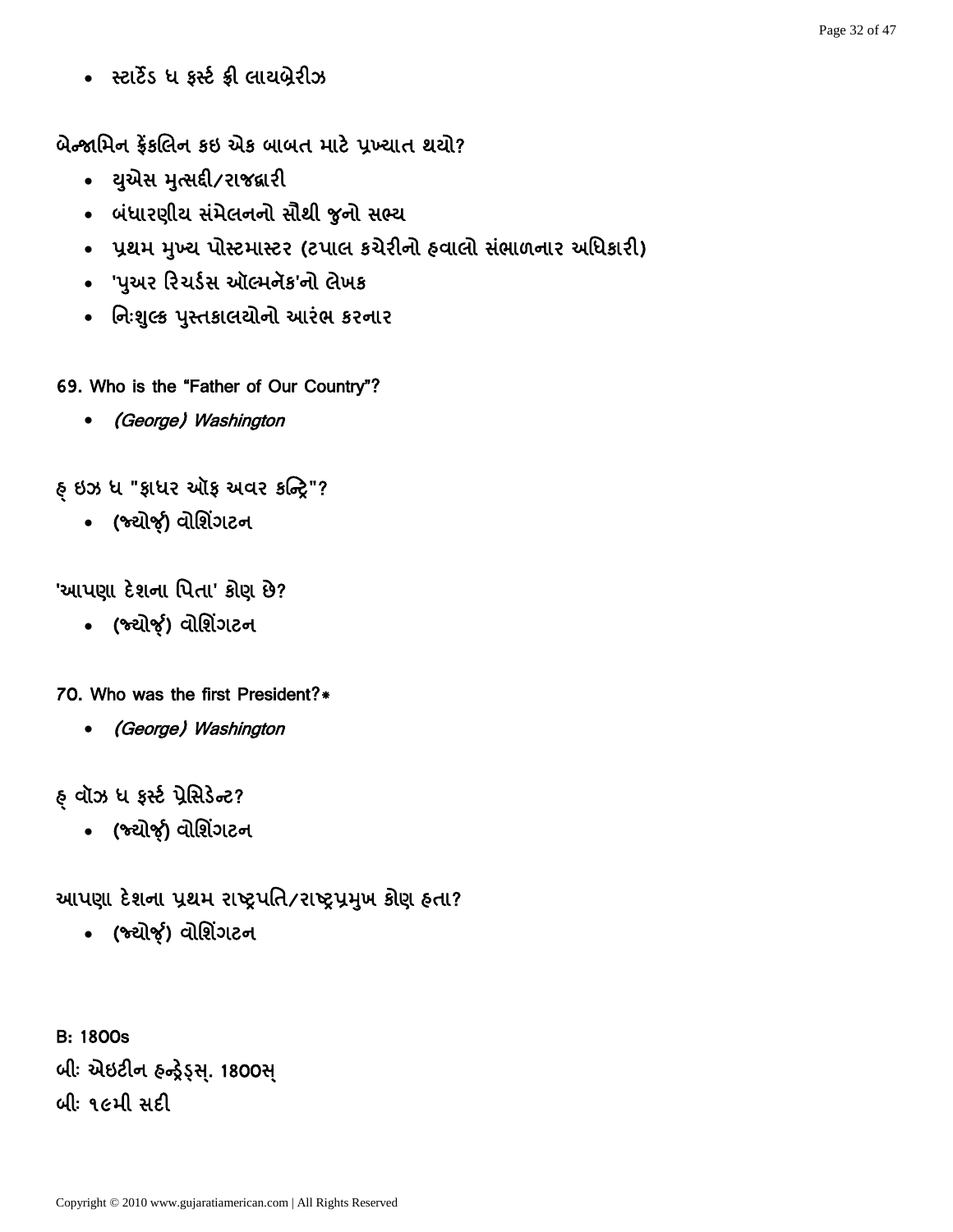71. What territory did the United States buy from France in 1803?

- the Louisiana Territory
- Louisiana

વૉટ ટેરીટરી ડિડ ધ યુનાઇટેડ સ્ટેટ્સ બાય ફ્રીમ ફ્રાન્સ ઇન 1803?

- ધ લુઇસિયાના ટેરીટરી
- લુઇસિયાના

૧૮૦૩ માં યુનાઇટેડ સ્ટેટ્સએ ફ્રાન્સ પાસેથી કર્યો પ્રાન્ત ખરીદ્યો?

- લુઇસિયાના પ્રાન્ત
- લુઇસિયાના

72. Name one war fought by the United States in the 1800s.

- War of 1812
- Mexican-American War
- Civil War
- Spanish-American War

નેમ વન વૉર ફોટ બાય ધ યુનાઇટેડ સ્ટેટ્સ ઇન ધ એઇટીન હન્ફેડ્સ (1800સ)

- वॉर ऑइ 1812
- મેક્સિકન-અમેરિકન વૉર
- સિવિલ વૉર
- स्पेनिश-अमेरिडन वॉर

૧૮૦૦માં (૧૯મી સદીમાં) યુનાઇટેડ સ્ટેટ્સ દ્વારા લડાયેલા યુદ્ધોના નામ આપો.

- ૧૮૧૨નુ યુદ્ધ
- મેક્સિકન-અમેરિકન યુદ્ધ
- (અંતર) નાગરિક યુદ્ધ
- સ્પેનિશ-અમેરિકન યુદ્ધ

73. Name the U.S. war between the North and the South.

• the Civil War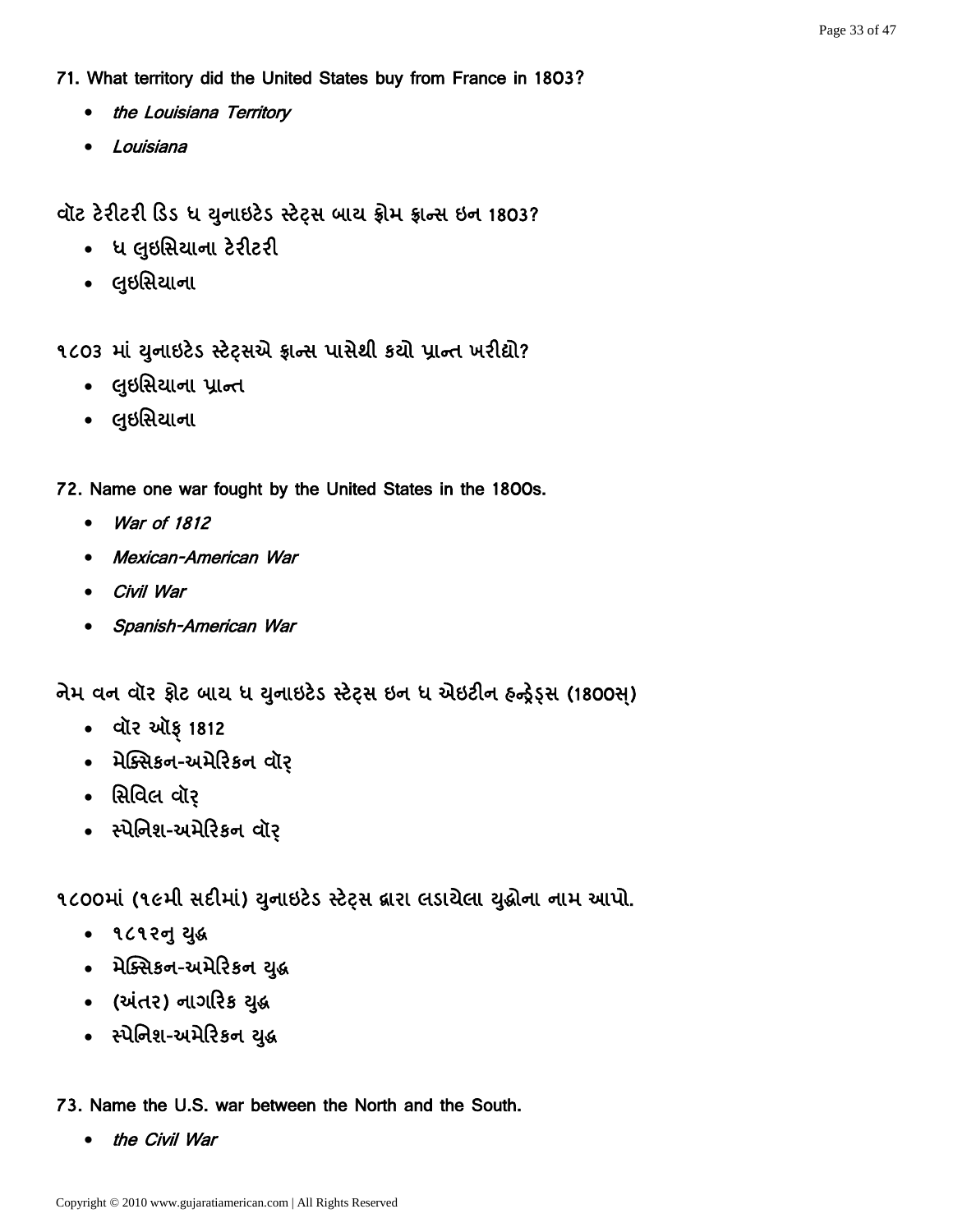the War between the States

નેમ ધ યુ.એસ. વૉર બીટવીન ધ નોર્થ એન્ડ ધ સાઉથ.

- ધ સિવિલ વૉર
- ધ વૉર બીટવીન ધ સ્ટેટ્સ

ઉત્તર અને દક્ષિણ વચ્ચે લડાયેલા યુ.એસ.(અમેરિકન) યુદ્ધના નામ આપો.

- (અંતર) નાગરિક યુદ્ધ
- राश्यो वय्येन युद्ध

74. Name one problem that led to the Civil War.

- slavery
- **economic reasons**
- states' rights

નેમ વન પ્રોબલેમ ધેટ લેડ ટુ ધ સિવિલ વૉર.

- સ્લેવરી
- ઇકોનોમિક રીઝન્સ
- સ્ટેટ્સ' રાઇટ્સ

(અંતર) નાગરિક યુદ્ધ તરફ દોરી જનાર કોઇ એક સમસ્યાનુ નામ આપો.

- ગલામી
- આર્થિક કારણો
- રાજ્યોના અધિકાર

75. What was one important thing that Abraham Lincoln did?\*

- freed the slaves (Emancipation Proclamation)
- saved (or preserved) the Union
- led the United States during the Civil War

વૉટ વૉઝ વન ઇમ્પોર્ટન્ટ થીન્ગ ધેટ અબ્રાહમ લિન્કન ડિડ?

• ફ્રીડ ધ સ્લેવ્સ (ઇમૅન્સિપેશન ઑફ પ્રૉક્લેમેશન)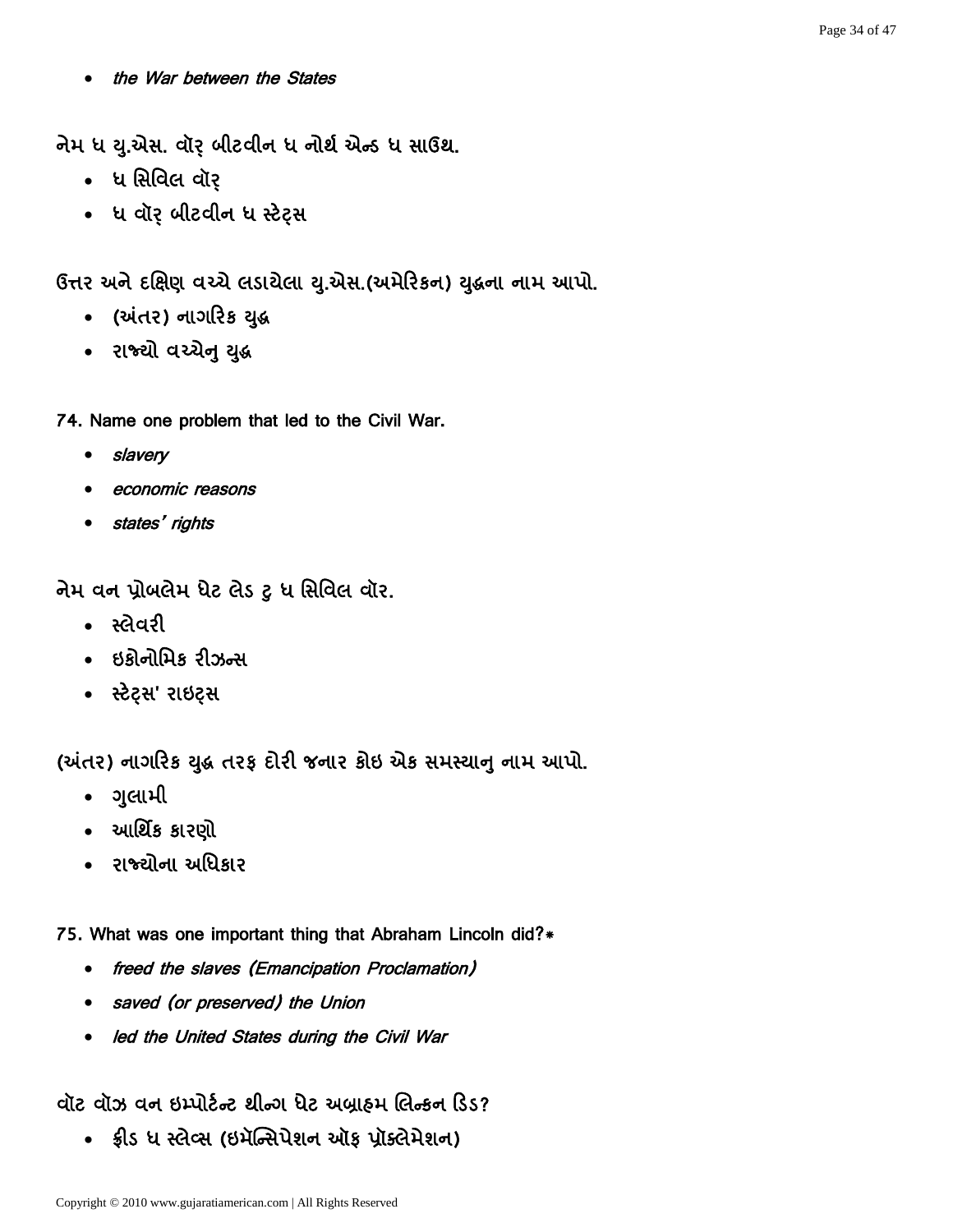- સેવ્ઠ (ઓર પ્રીઝર્વડ઼) ધ યુનિયન
- લેડ ધ યુનાઇટેડ સ્ટેટ્સ ડ્યુરીન્ગ ધ સિવિલ વૉર્

અબ્રાહ્મ લિંકને કઇ અગત્યની બાબત/ધટના કરી?

- ગુલામોને મુક્ત કર્યા (બંધનોમાંથી મુક્તિ જાહેર કરવું)
- સંધરાજ્યને બચાવ્યુ(ટકાવ્યુ)
- (અંતર) નાગરિક યુદ્ધ દરમ્યાન યુનાઇટેડ સ્ટેટસને દોરવણી આપી

76. What did the Emancipation Proclamation do?

- freed the slaves
- freed slaves in the Confederacy
- freed slaves in the Confederate states
- freed slaves in most Southern states

વૉટ ડિડ ધ ઇમૅન્સિપેશન પ્રૉક્લેમેશન ડ?

- ક્રીડ ધ સ્લેવ્સ
- ફ્રીડ઼ સ્લેવ્સ ઇન ધ કન્ફેડરસિ
- ફ્રીડ સ્લેવ્સ ઇન ધ કન્ફેડરેટ સ્ટેટ્સ
- ફ્રીડ સ્લેવ્સ ઇન મોસ્ટ સધર્ન સ્ટેટસ

'બંધનોમાંથી મુક્તિની જાહેરાત'એ શું કર્યુ?

- ગુલામોને મુક્ત કર્યા
- સંઘમાંથી ગુલામોને મુક્ત કર્યા
- ૧૮૬૧ ૬૫ માં અમેરિકામાંથી અલગ પડેલાં રાજ્યોમાંથી ગુલામોને મુક્ત કર્યા
- મોટા ભાગના દક્ષિણના રાજ્યોમાંથી ગુલામોને મુક્ત કર્યા

#### 77. What did Susan B. Anthony do?

- fought for women's rights
- fought for civil rights

# વૉટ ડિડ સુઝન બી. એંથની ડુ?

• શ્નેટ શ્નેર વિમેન્સ રાઇટ્સ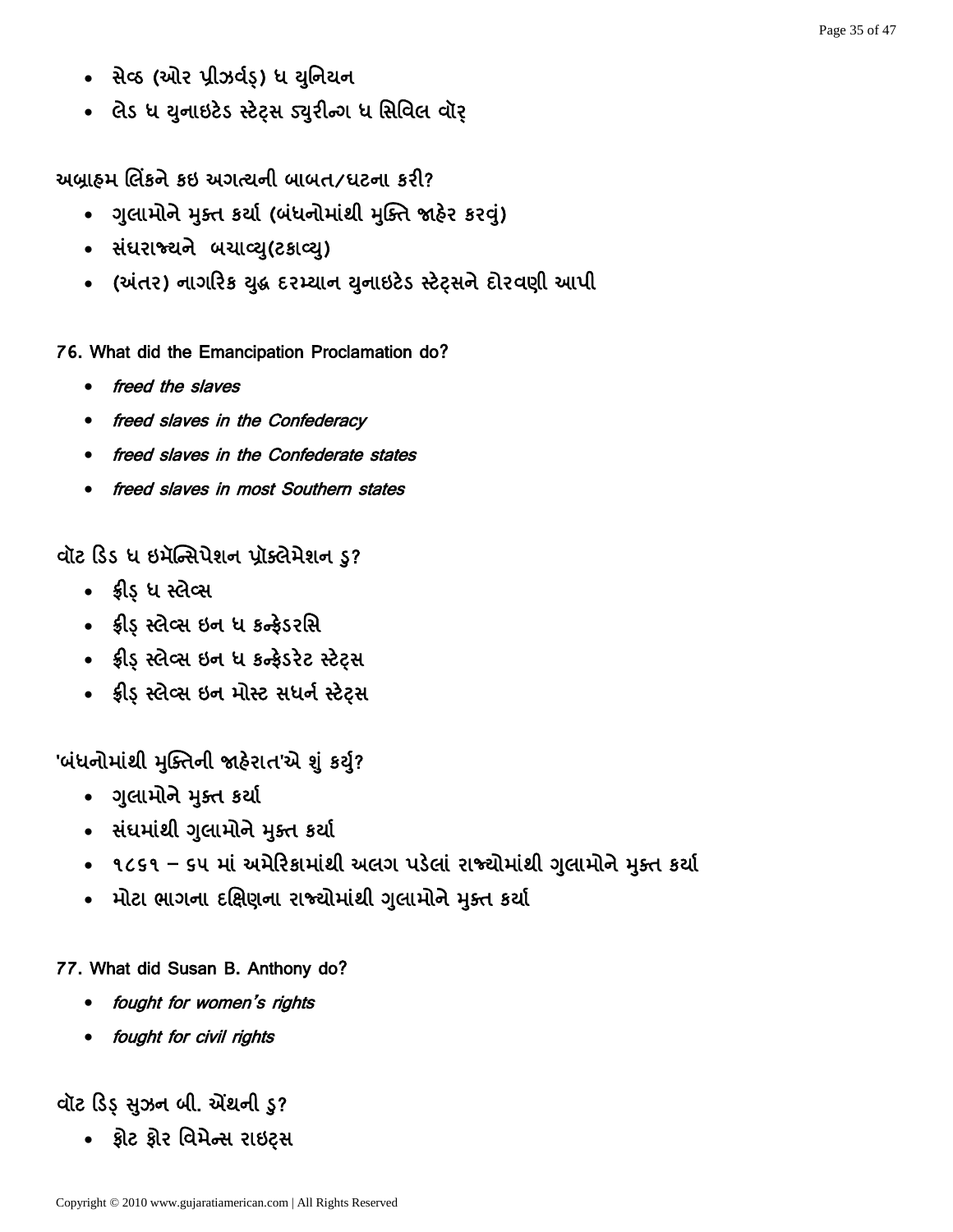• શ્રેટ શ્રેર સિવિલ રાઇટ્સ

સુઝન બી. એંથનીએ શું કર્યું?

- મહિલાઓના અધિકારો માટે લડી
- નાગરિકોના અધિકારો માટે લડી

C: Recent American History and Other Important Historical Information સીઃ રીસેન્ટ અમેરિકન હિસ્ટરી એન્ડ અધર ઇમ્પોર્ટન્ટ હિસ્ટોરીકલ ઇન્ફરમેશન સીઃ તાજેતરનો અમેરિકન ઇતિહાસ અને બીજી અગત્યની ઐતિહાસિક માહિતી

78. Name one war fought by the United States in the 1900s.\*

- World War I
- World War II
- Korean War
- Vietnam War
- (Persian) Gulf War

નેમ વન વૉર ફોટ બાય ધ યુનાઇટેડ સ્ટેટ્સ ઇન ધ નાઇન્ટીન હન્ફેડ્સ (1900સ)

- acs alle ad
- acs all ?- 2
- કોરિચન વૉર
- વિચેટનામ વૉર
- (पर्शियन) गर्ल्ड वोर

૧૯૦૦માં (૨૦મી સદીમાં) યુનાઇટેડ સ્ટેટ્સ દ્વારા લડાયેલા કોઇ એક યુદ્ધનુ નામ આપો.

- પ્રથમ વિશ્વ-યુદ્ધ
- દ્વિતિય વિશ્વ-યુદ્ધ
- કોરિયન યુદ્ધ
- વિચેટનામ યુદ્ધ
- (पर्सियन) ગલ્ફ્નુ યુદ્ધ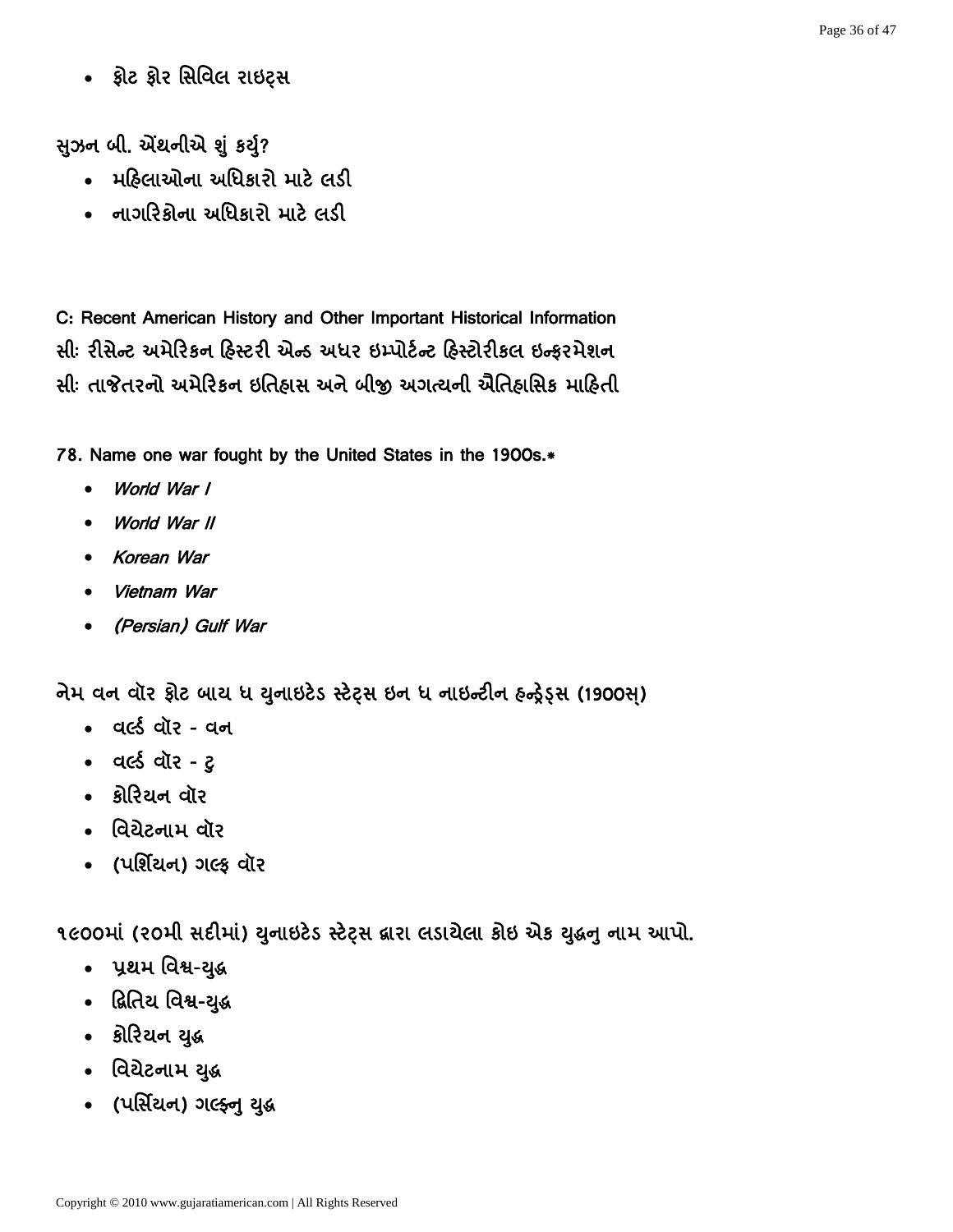#### 79. Who was President during World War I?

(Woodrow) Wilson

હ વૉઝ પ્રેસિડેન્ટ ડ્યુરિન્ગ વર્લ્ડ વૉર - વન?

**)**

પ્રથમ વિશ્વ-યુદ્ધ દરમ્યાન કોણ રાષ્ટ્રપતિ/રાષ્ટ્રપ્રમુખ હત?

• (વુડરો) વિલ્સન

80. Who was President during the Great Depression and World War II?

(Franklin) Roosevelt

હ વૉઝ પ્રેસિડેન્ટ ડ્યુરિન્ગ ધ ગ્રેટ ડીપ્રેસન એન્ફ વર્લ્ડ વૉર - ટ્ર?

• (ફ્રેન્કલિન) રૂઝવેલ્ટ

મહામંદી અને દ્વિતિય વિશ્વ-યુદ્ધ દરમ્યાન કોણ રાષ્ટ્રપતિ/રાષ્ટ્રપ્રમુખ હત?

• (ફ્રેન્કલિન) રૂઝવેલ્ટ

81. Who did the United States fight in World War II?

• Japan, Germany, and Italy

ફ ડિડ ધ યુનાઈટેડ સ્ટેટ્સ ફાઇટ ઇન વર્લ્ડ વૉર - ટુ?

• જાપાન. જર્મની. ઍન્ડ ઇટાલી

દ્વિતિય વિશ્વ-યુદ્ધમાં યુનાઇટેડ સ્ટેટ્સ સામે કોણ લડયુ હતુ?

- જાપાન. જર્મની. અને ઇટાલી
- 82. Before he was President, Eisenhower was a general. What war was he in?
	- World War II

બીકોર હી વૉઝ પ્રેસિડેન્ટ, આઇઝન હોવર વૉઝ એ જનરલ. વૉટ વૉર વૉઝ હી ઇન?

• acs all ?- 2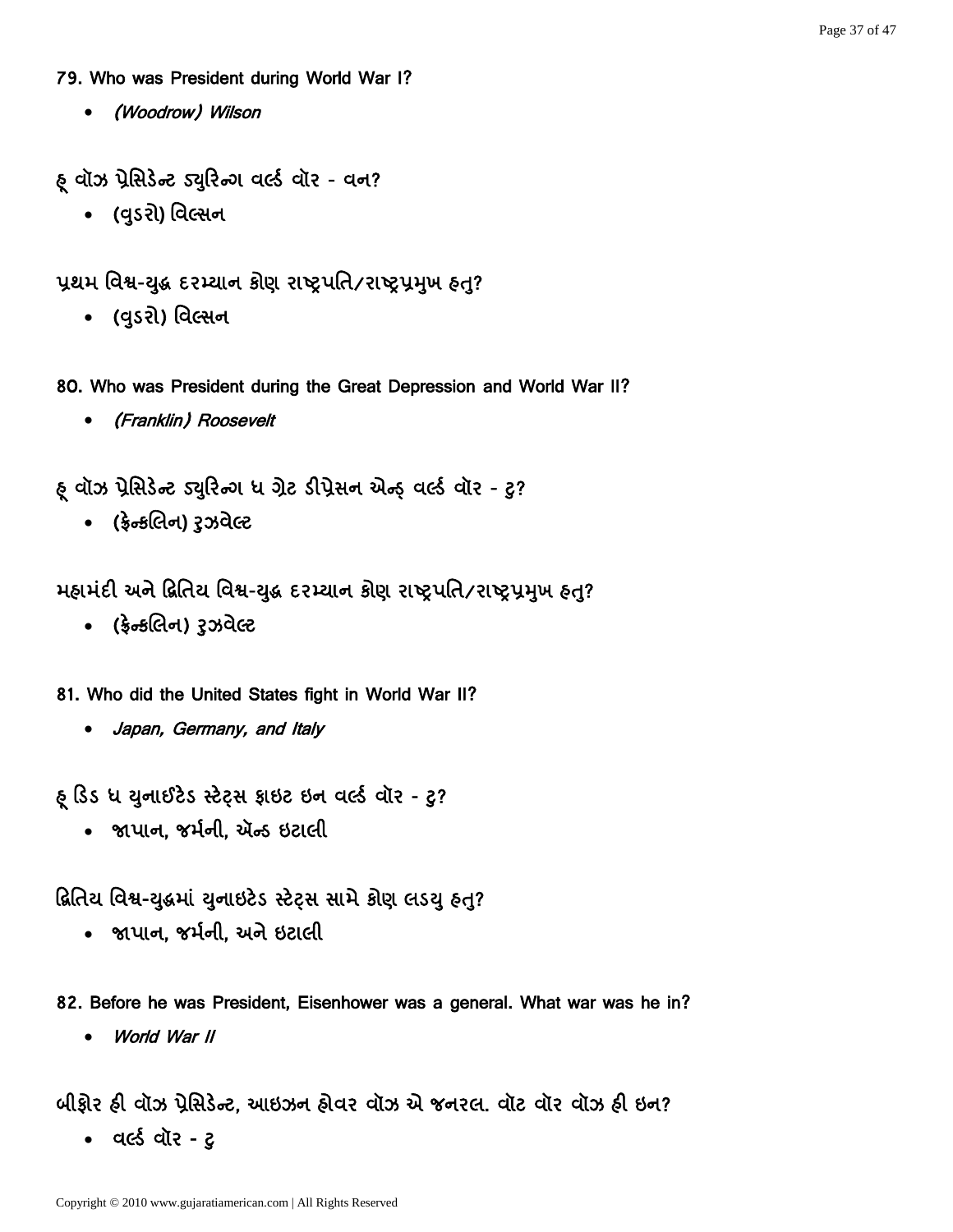રાષ્ટ્રપતિ/રાષ્ટ્રપ્રમુખ બન્યા પુર્વે આઇઝન હોવર લશ્કરનો અધિકારી હતો. કયા યુદ્ધમાં એ હતો?

- દ્વિતિય વિશ્વ-યુદ્ધ
- 83. During the Cold War, what was the main concern of the United States?
	- Communism

ડ્યુરિન્ગ ધ કોલ્ડ વૉર, વૉટ વૉઝ ધ મેઇન કન્સર્ન ઑફ ધ યુનાઈટેડ સ્ટેટ્સ?

• કોમ્યુનિઝમ

શીત-યુદ્ધ દરમ્યાન, યુનાઇટેડ સ્ટેટ્સની મુખ્ય નિસબત કઇ હતી?

• साभ्यवाद

84. What movement tried to end racial discrimination?

civil rights (movement)

વૉટ મુવમેન્ટ ટ્રાઇડ ટુ એન્ડ રેસિયલ ડિસક્રિમિનેશન?

• સિવિલ રાઇટ્સ (મુવમેન્ટ)

કઇ યળવળે વંશીય ભેદભાવનો અંત આણ્યો?

• નાગરિક અધિકાર (ચળવળ)

85. What did Martin Luther King, Jr. do?\*

- fought for civil rights
- worked for equality for all Americans

વૉટ ડિડ માર્ટિન લ્યુથર કિન્ગ, જુનિયર. ડુ?

- શ્રેટ શ્રેર સિવિલ રાઇટ્સ
- ass क्षेर छड़वालीटी क्षेर ऑल अमेरिडन्स

# માર્ટિન લ્યુથર કિંગ, જુનિયરે શું કર્યુ?

• નાગરિક અધિકાર માટે લડચા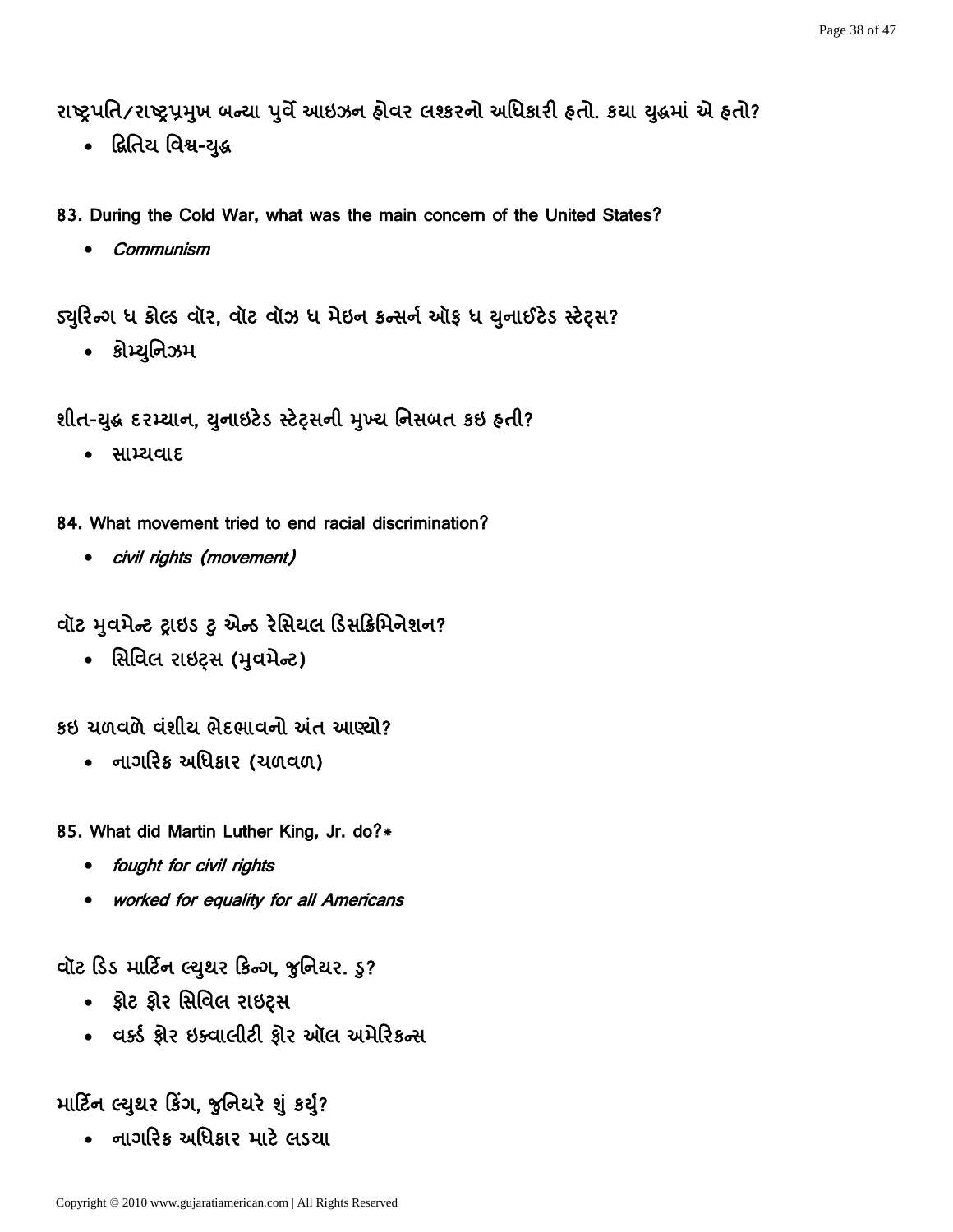• બધા અમેરિકનોની સમાનતા માટે કાર્ય કર્યુ

86. What major event happened on September 11, 2001, in the United States?

Terrorists attacked the United States.

વૉટ મેજર ઇવેન્ટ હેપન્ડ ઓન સપ્ટેમ્બર 11, 2001, ઇન ધ યુનાઇટેડ સ્ટેટ્સ?

• ટેરરીસ્ટ એટેક્ડ ધ યુનાઇટેડ સ્ટેટ્સ

સપ્ટેમ્બર ૧૧, ૨૦૦૧ના રોજ યુનાઇટેડ સ્ટેટ્સમાં કઇ ગંભીર ઘટના ઘટી?

- આતંકવાદીઓએ યુનાઇટેડ સ્ટેટ્સ પર હુમલો કર્યો
- 87. Name one American Indian tribe in the United States.
- [USCIS Officers will be supplied with a list of federally recognized American Indian tribes.]
- Cherokee
- Cheyenne
- Navajo
- Arawak
- Sioux
- Shawnee
- Chippewa
- □ Mohegan
- Choctaw
- Huron
- Pueblo
- □ Oneida
- □ Apache
- □ *Lakota*
- Iroquois
- Crow
- Creek
- D Teton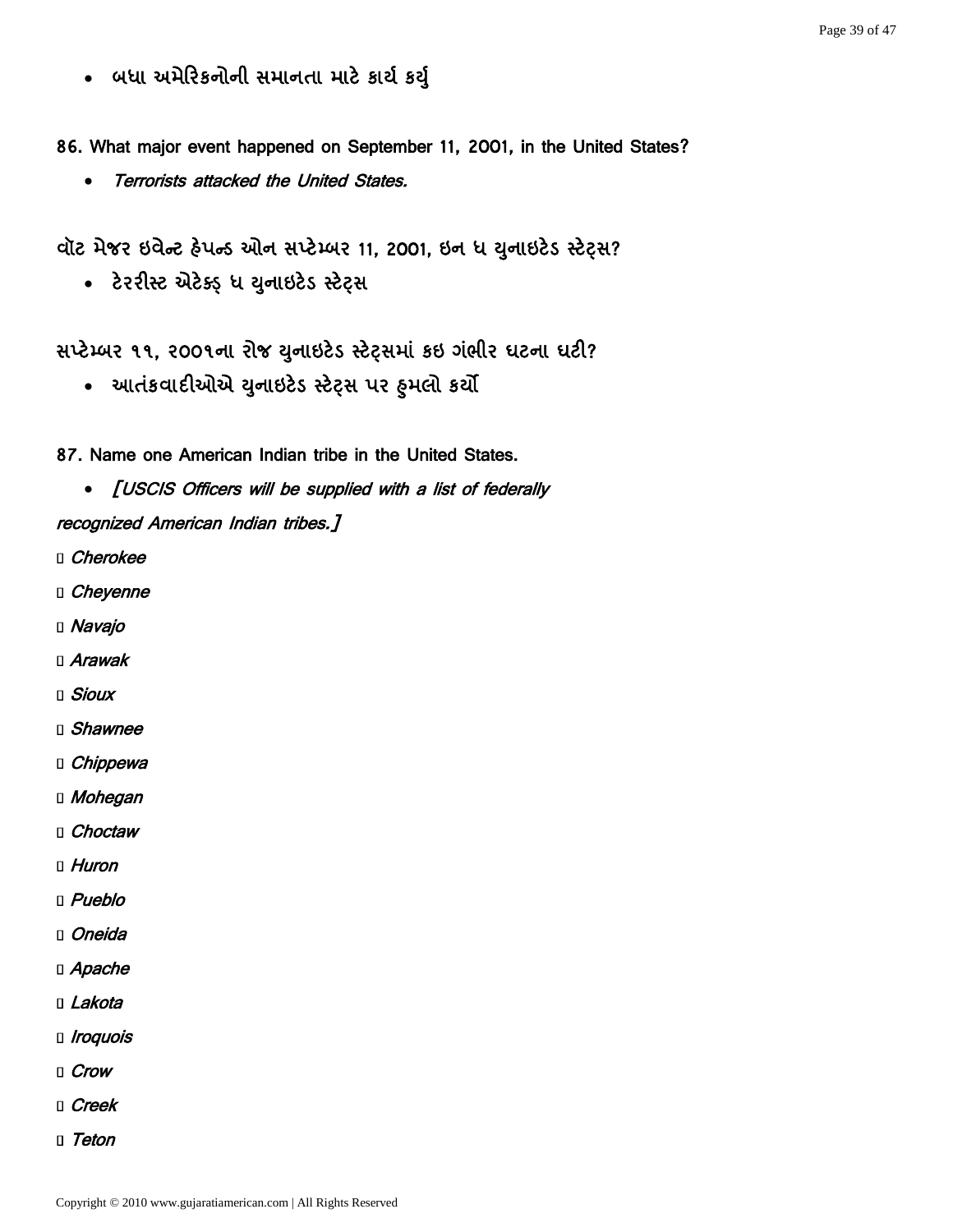- D **Blackfeet**
- D Hopi
- Seminole
- Inuit

નેમ ધ અમેરિકન ઇન્ડીયન ટ્રાઇબ ઇન ધ યુનાઇટેડ સ્ટેટ્સ.

કોઇ એક અમેરિકન આદિજાતિનુ નામ આપો.

- ચરકિ
- ચેચેન
- નવાજો
- અરાવક
- स्यु
- શાની
- यिपेवा
- મોહેગન
- ચોક્ટો
- હ્યુરોન
- પ્યુએબલો
- ઓનિડા
- અપાચે
- લકોટા
- ઇરોક્યુઓઇસ
- 
- $\bullet$   $\Omega$ s
- टेटोंन
- બ્લેકફીટ
- $\bullet$  and
- સેમિનોલ
- ઇન્યુઇટ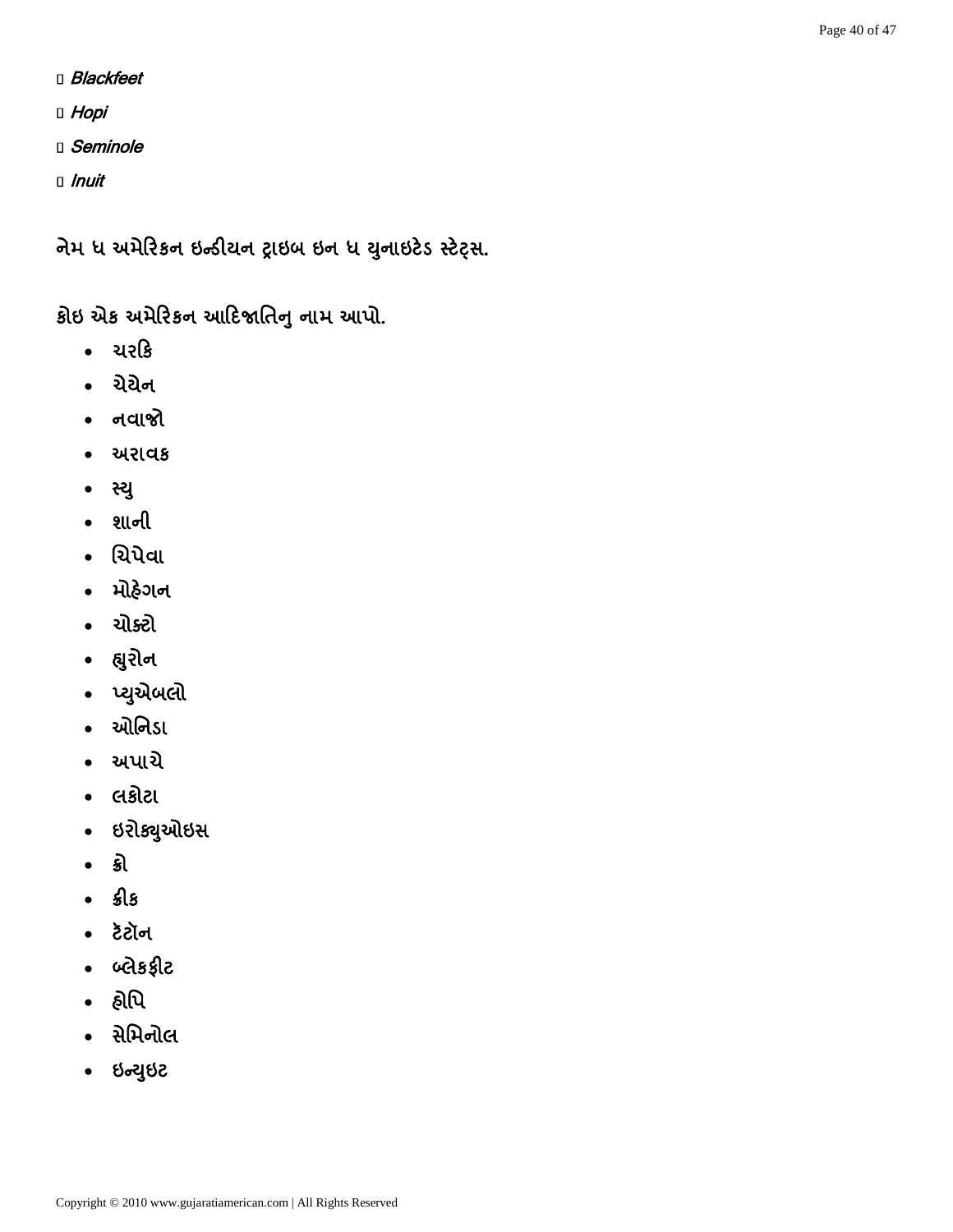INTEGRATED CIVICS ઇન્ટિગ્રેટેડ સિવિક્સ સમન્વિત નાગરિકશાસ્ત્ર

A: Geography

એઃ જ્ચોગ્રાકી

એઃ ભુગોળ

88. Name one of the two longest rivers in the United States.

- Missouri (River)
- Mississippi (River)

નેમ વન ઑફ ધ ટુ લોન્ગેસ્ટ રિવર્સ ઇન ધ યુનાઇટેડ સ્ટેટ્સ.

- મિસુરિ (રિવર)
- મિસિસિપી (રિવર)

યુનાઇટેડ સ્ટેટ્સની સૌથી લાંબી એવી બે નદીના નામ આપો.

- મિસુરિ (નદી)
- મિસિસિપિ (**નદી**)

89. What ocean is on the West Coast of the United States?

• Pacific (Ocean)

વૉટ ઓસન ઇઝ ઓન ધ વેસ્ટ કોસ્ટ ઑફ ધ યુનાઇટેડ સ્ટેટ્સ?

• પૅસિફિક (ઓસન)

યુનાઇટેડ સ્ટેટ્સના પશ્ચિમ સાગરતટે કચો સમુદ્ર છે?

• પ્રશાંત(પૅસિફિક) મહાસાગર

90. What ocean is on the East Coast of the United States?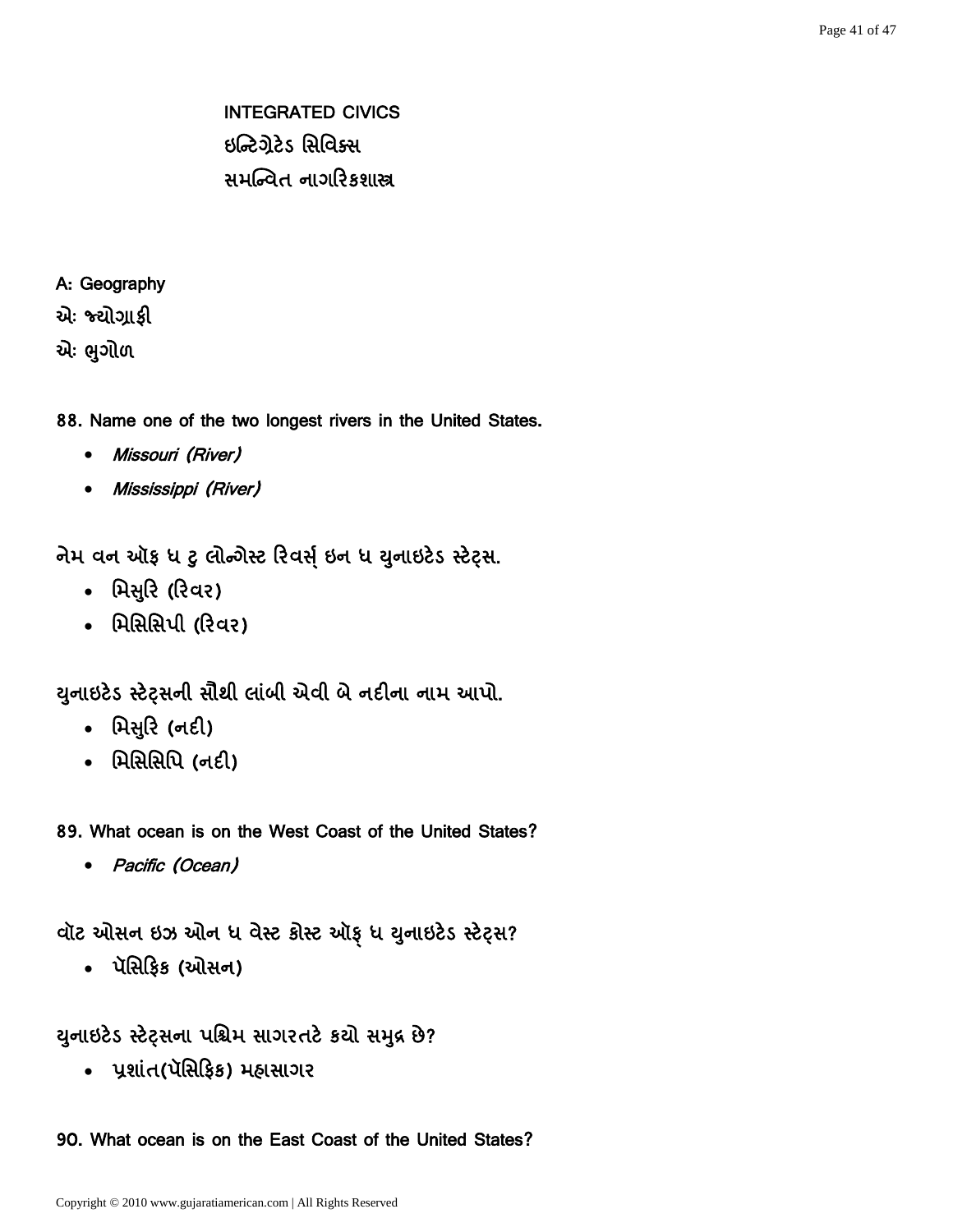Atlantic (Ocean)

વૉટ ઓસન ઇઝ ઓન ધ ઇસ્ટ કોસ્ટ ઑફ ધ યુનાઇટેડ સ્ટેટ્સ?

• એટ્લાન્ટીક (ઓસન)

### યુનાઇટેડ સ્ટેટ્સના પુર્વ સાગરતટે કચો સમુદ્ર છે?

- એટલાંટીક મહાસાગર
- 91. Name one U.S. territory.
	- Puerto Rico
	- U.S. Virgin Islands
	- American Samoa
	- Northern Mariana Islands
	- Guam

નેમ વન યુ.એસ. ટેરિટરી.

કોઇ એક યુ.એસ. કેન્દ્રશાસિત પ્રદેશનુ નામ આપો.

- पोर्तो रिश्रे (पोर्टो रिश्रे)
- . યુ.એસ. વર્જીન આઇલેન્ડસ્
- અમેરિકન સમોઆ
- નોર્થન મેરિયાના આઇલેન્ડસ્
- ગુયામ

92. Name one state that borders Canada.

- **D** Maine
- □ Minnesota
- D New Hampshire
- **I** North Dakota
- Vermont
- □ Montana
- D New York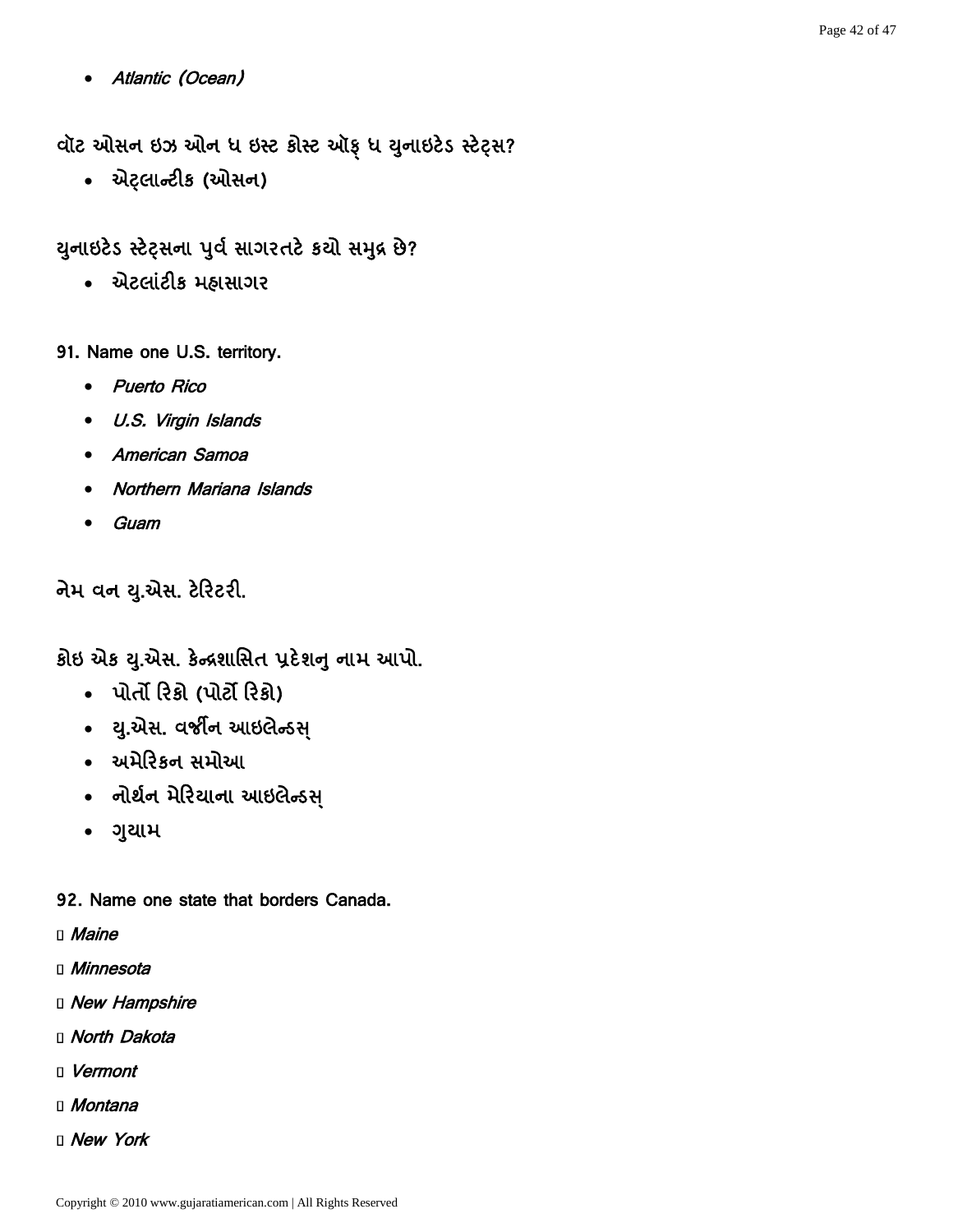- Idaho
- D Pennsylvania
- **U** Washington
- Ohio
- □ Alaska
- □ Michigan

નેમ વન સ્ટેટ ધેટ બોર્ડર્સ કેનેડા.

કેનેડા સાથેના કોઇ એક સરહદી રાજ્યનુ નામ આપો.

- મિનેસોટા
- ન્યુ હેમ્પશાયર
- નોર્થ ડકોટા
- वर्मोन्ट
- મોન્ટાના
- ન્યુચોર્ક
- ઇડાહ્યે
- पेनसिल्वेनिया
- વોશિંગ્ટન
- ઓહ્રાચો
- અલાસ્કા
- મિશિગન
- 93. Name one state that borders Mexico.
	- California
	- Arizona
	- New Mexico
	- Texas

નેમ વન સ્ટેટ ધેટ બોર્ડર્સ કેનેડા.

# મેક્સિકો સાથેના કોઇ એક સરહદી રાજ્યનુ નામ આપો.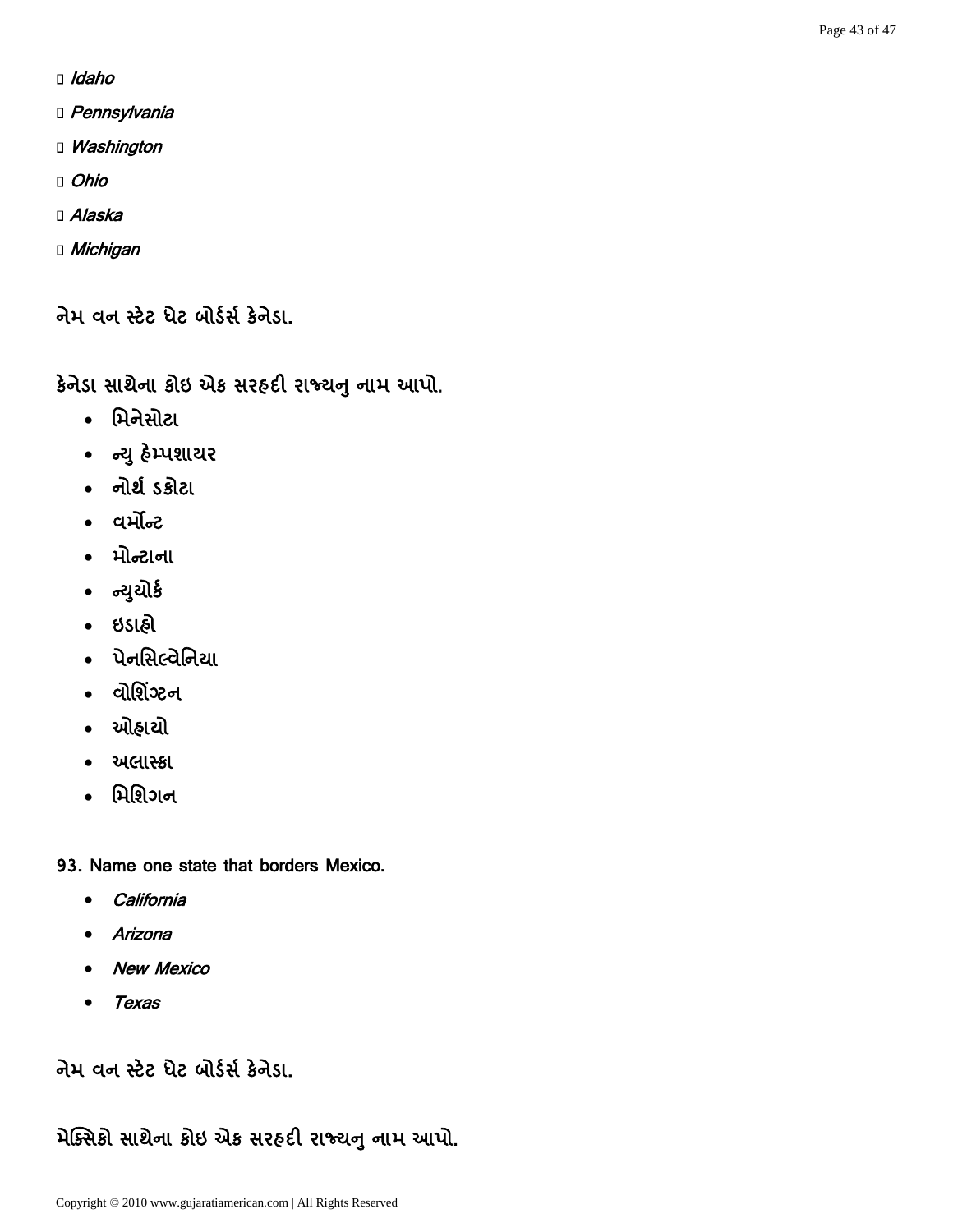- કેલિક્રોર્નિયા
- એરિઝોના
- ન્યુ મેક્સિકો
- ટેક્સાસ
- 94. What is the capital of the United States?\*
	- Washington, D.C.

વૉટ ઇઝ ધ કેપિટલ ઑફ ધ યુનાઇટેડ સ્ટેટ્સ?

• **alશિંગ્ટન, ડી.** સી.

યુનાઇટેડ સ્ટેટ્સનુ પાટનગર(રાજધાની) શું છે?

• વોશિંગ્ટન, ડી. સી.

95. Where is the Statue of Liberty?\*

- New York (Harbor)
- Liberty Island
- [Also acceptable are New Jersey, near New York City, and
- on the Hudson (River).]

વ્હેર ઇઝ ધ સ્ટેચ્યુ ઓફ લિબર્ટી?

- ન્યુયોર્ક (હાર્બર)
- લિબર્ટી આઇલેન્ડ
- [ઑલ્સૉ એસેપ્ટેબલ આર ન્યુજર્સી, નીચર ન્યુચોર્ક સીટી, એન્ડ
- ઓન ધ હૃડસન (રિવર).]

'સ્ટેચ્યુ ઓફ લિબર્ટી'(સ્વતંત્રતાની દેવીનુ પુતળુ) ક્યાં આવેલુ છે?

- ન્યુયોર્ક (બારૂ)
- લિબર્ટી આઇલેન્ડ
- [આ પણ આવકાર્ય છેઃ ન્યુજર્સી, ન્યુચોર્ક મહ્નનગરની સમીપ
- हुऽसन (नही) पर.]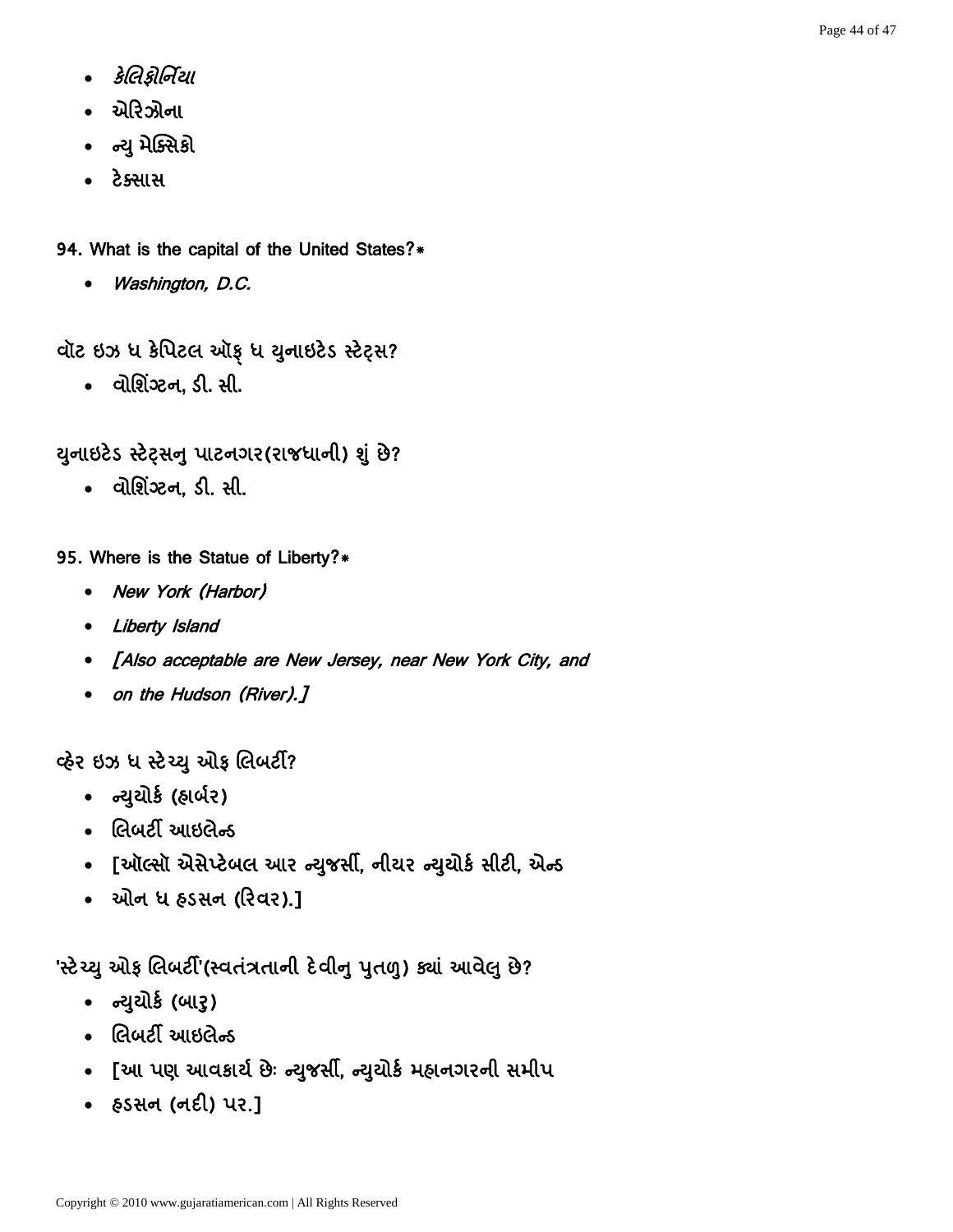### B: Symbols

બીઃ સિમ્બલ્સ

<u> બીઃ ચિહ્નો</u>

#### 96. Why does the flag have 13 stripes?

- because there were 13 original colonies
- because the stripes represent the original colonies

વ્હાય ડઝ ધ ફ્લેગ હેવ 13 સ્ટ્રાઇપ્સ?

- બીકોઝ ધેર વેર 13 ઓરિજિનલ કૉલૉનીસ
- બીકોઝ ધ સ્ટ્રાઇપ્સ રીપ્રેઝેન્ટ ધ ઓરિજિનલ કૉલૉનીસ

રાષ્ટ્ર-ધ્વજના ૧૩ આડા પદ્ય શું સુચિત કરે છે?

- કારણકે ૧૩ મૂળ સંસ્થાનો હતા
- કારણકે આડા પદ્ય મળ સંસ્થાનોન પ્રતિનિધિત્વ કરે છે

97. Why does the flag have 50 stars?\*

- because there is one star for each state
- because each star represents a state
- because there are 50 states

વ્હાય ડ઼ઝ ધ ફ્લેગ હેવ 50 સ્ટાર્સ?

- બીકોઝ ધેર ઇઝ વન સ્ટાર ફોર ઇચ સ્ટેટ
- બીકોઝ ઇચ સ્ટાર રીપ્રેઝન્ટસ એ સ્ટેટ
- બીકોઝ ધેર આર 50 સ્ટેટ્સ

## રાષ્ટ્ર-ધ્વજના ૫૦ તારાઓ શું સુચિત કરે છે?

- કારણકે પ્રત્યેક તારો એક રાજ્ય માટે છે
- કારણકે પ્રત્યેક તારો એક રાજ્ય દર્શાવે છે
- કારણકે કુલ ૫૦ રાજચો છે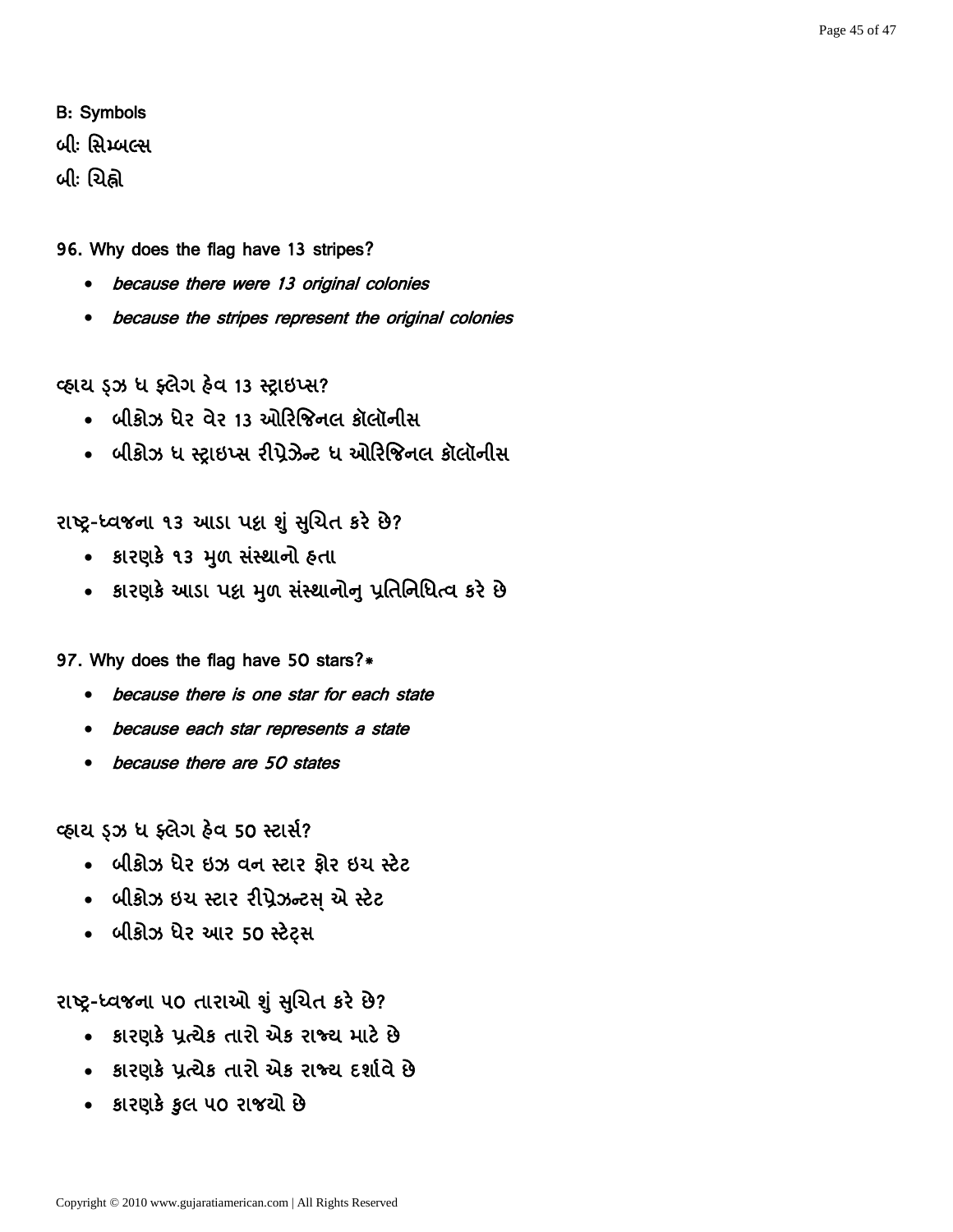#### 98. What is the name of the national anthem?

• The Star-Spangled Banner

વૉટ ઇઝ ધ નેમ ઑફ ધ નેશનલ એન્થમ?

• ધ સ્ટાર-સ્પેન્ગલ્ડ બૅનર

રાષ્ટ્રીય સ્તુતિ ગીત (રાષ્ટ્રગીત)નું નામ આપો.

• ધ સ્ટાર-સ્પેન્ગલડ બેનર (તારાઓથી ચમકતો ઝંડો)

C: Holidays

સીઃ હ્રોલિડેસ

સીઃ રજાઓ

- 99. When do we celebrate Independence Day?\*
	- July 4

વ્હેન ડુ વી સેલીબ્રેટ ઇન્ડીપેન્ડેન્સ ડે?

 $\bullet$  % GUS 4

આપણે સ્વાતંત્ર્ય દિવસ ક્યારે ઉજવીએ છીએ?

• જુલાઇ ૪

100. Name two national U.S. holidays.

- New Year's Day
- Martin Luther King, Jr. Day
- Presidents' Day
- Memorial Day
- Independence Day
- Labor Day
- Columbus Day
- Veterans Day